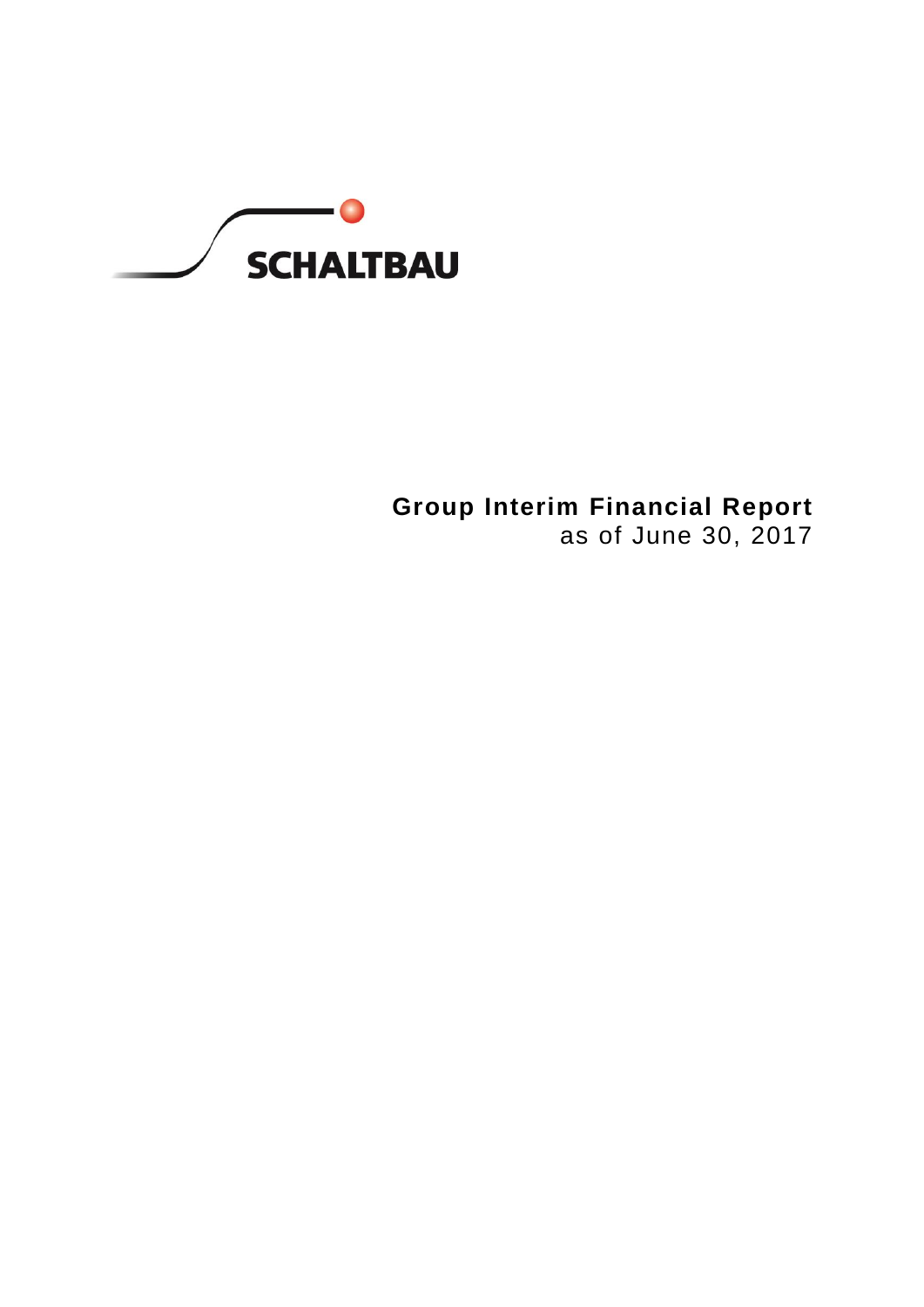# Group Interim Report as at 30 June 2017

# **Group profile**

# **Management and control**

The composition of the Schaltbau Group's Executive Board was completely changed during the first six months of the year under report. As previously described in the Management Report 2016 published at the end of April 2017, Dr Bertram Stausberg was appointed Spokesperson of the Executive Board with effect from 1 April 2017 and Thomas Dippold became Chief Financial Officer as from 1 January 2017. Due to the necessity to restructure the Schaltbau Group, subsequent to the end of the period under report Dr Martin Kleinschmitt was appointed Chief Restructuring Officer (CRO) with effect from 9 August 2017.

The following members left the Executive Board during the period under report:

- Mr Helmut Meyer concluded his tenure (which was temporary from the beginning) on the Executive Board on 31 May 2017 and rejoined the Schaltbau Group's Supervisory Board with effect from 1 June 2017.
- Mr Ralf Klädtke, responsible for the Mobile Transportation Technology segment, resigned with effect from 30 June 2017 in order to take up new tasks outside the Schaltbau Group.

Furthermore, the following changes were made to the composition of the Group's Supervisory Board during the period under report:

- After ending his activity on the Executive Board, Mr Helmut Meyer rejoined the Schaltbau Group's Supervisory Board with effect from 1 June 2017.
- The previous Chairman of the Supervisory Board, Mr Hans Jakob Zimmermann, and Supervisory Board member Mr Friedrich Smaxwil both resigned from their posts with effect from 8 June 2017.
- Supervisory Board member Ms Marianne Reindl resigned from her position with effect from 9 June 2017.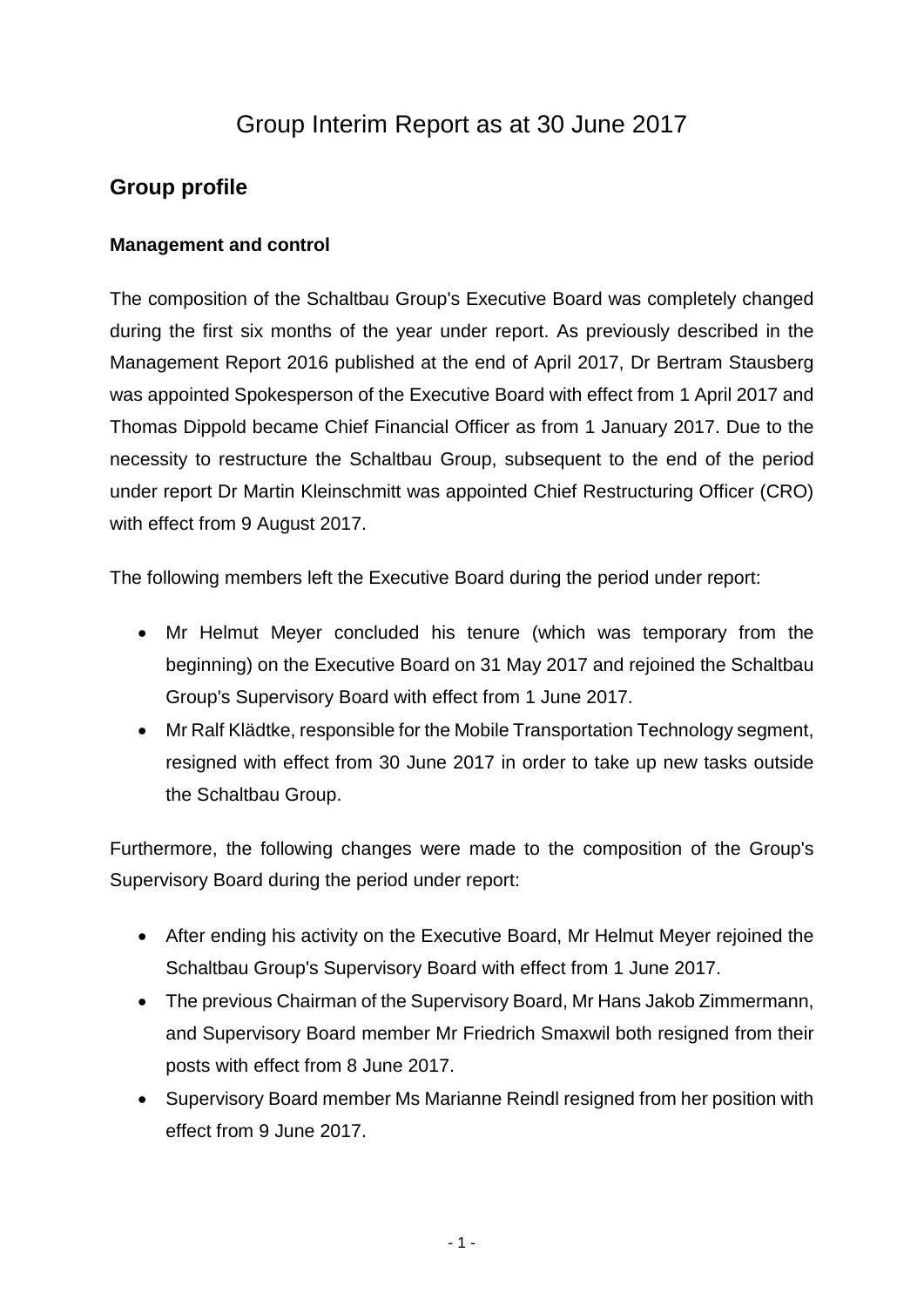- On 8 June 2017, the Annual General Meeting of the shareholders of Schaltbau Holding AG elected Mr Andreas Knitter as member of the Supervisory Board for the first time.
- In a Supervisory Board meeting held subsequent to the Annual General Meeting on 8 June 2017, from among its members the Board elected Dr Ralph Heck as new chairman and Mr Helmut Meyer as deputy chairman.

The two currently vacant seats on the Supervisory Board will be filled within the near future.

The Annual General Meeting of Schaltbau Holding AG took place in Munich on 8 June 2017. Due to the loss recorded in the financial statements of the Group's parent company, no resolution needed to be adopted regarding the appropriation of net profit. The proposal put forward by the administration to create two new authorised capitals (Authorised Capital 2017/I and Authorised Capital 2017/II) was not adopted, as the required qualified majority was not reached. The partially utilised Authorised Capital 2013 therefore continues to be in effect until 5 June 2018.

All other items on the agenda put forward for resolution were passed with a sufficient majority.

## **Strategic reorientation**

The redevelopment of the strategic reorientation and operational restructuring of the Schaltbau Group was begun at the end of 2016 and intensified with the appointment of Dr Bertram Stausberg as new Spokesperson of the Executive Board on 1 April 2017. The first steps towards implementation have already been taken. Primary aims include the creation of a strong, customer-centred Group platform as well as the long-term securing of the Group's financial basis. Over the next few months, further measures will be initiated to boost efficiency, improve margins and reduce complexity. At the same time, steps will be taken to revise low-margin projects on foreign markets. There is an immediate need for restructuring, particularly in the Stationary Transportation Technology segment as well as in several of the Group's foreign subsidiaries, where adjustments to cost structures are urgently required.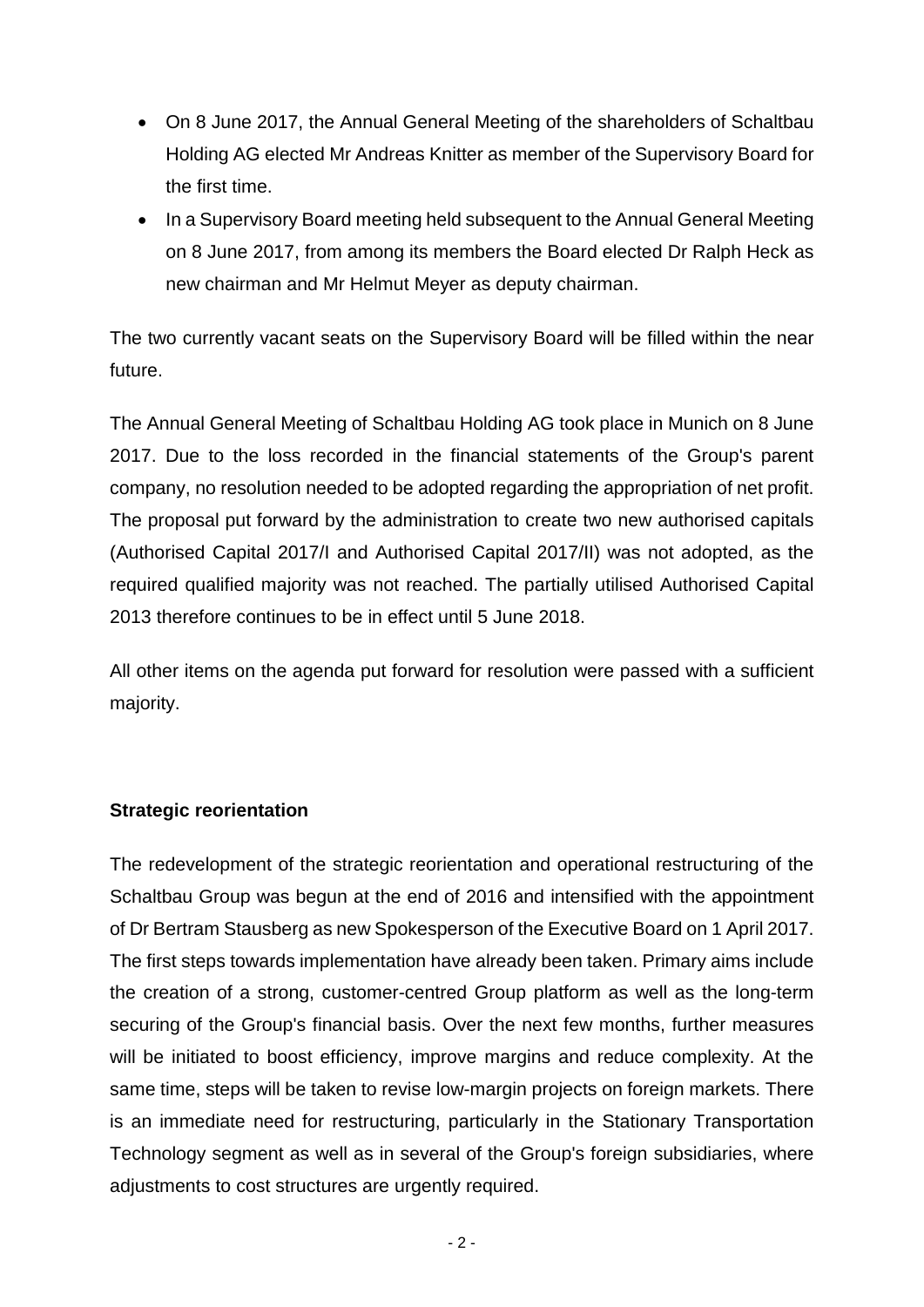Firstly, at the forefront of product development there is a need to create a group-wide standard BUS communication solution for the various subsystems in the Schaltbau Group's portfolio. In view of the increasing automation and digitalisation of rolling stock in general, on this basis the Schaltbau Group intends to increasingly connect its various subsystems to form larger system units. Schaltbau is well positioned in a market that has strong potential, particularly with regard to boarding systems.

Moreover, in the "after sales" field, maintenance and the provision of a range of services for rolling stock are to be systematically expanded in all of the Group's subsidiaries. In addition, the modernising of trains, systems and components for markets in Germany, Austria and Switzerland will be concentrated under the umbrella of Schaltbau Refurbishment, which is part of the Mobile Transportation Technology segment. At the beginning of the current year, several areas of business were transferred to Schaltbau Refurbishment that had previously been assigned to other Group companies. The Schaltbau Group is also active in this field in the United Kingdom via its entity Schaltbau Transportation UK.

## **Group reporting entity**

The Group reporting entity of the Schaltbau Group has changed only minimally compared to the entity reported on in the Group financial statements 2016. In the second quarter 2017, the previously consolidated Shenyang Bode Transportation Equipment was sold to the newly formed joint venture Zhejiang Yonggui Bode Transportation Equipment Co. Ltd., in which the Schaltbau Group holds 49 per cent of the shares. The joint venture is included in the Group reporting entity in the Schaltbau Group's consolidated financial statements using the equity method.

The figures previously recorded for the first half of 2016 have been adjusted with retrospective effect as from 1 January 2015 to allow for additions made to the Group reporting entity and therefore do not correspond with the figures published in the halfyearly financial statements for 2016 (see explanatory notes to the consolidated financial statements for details).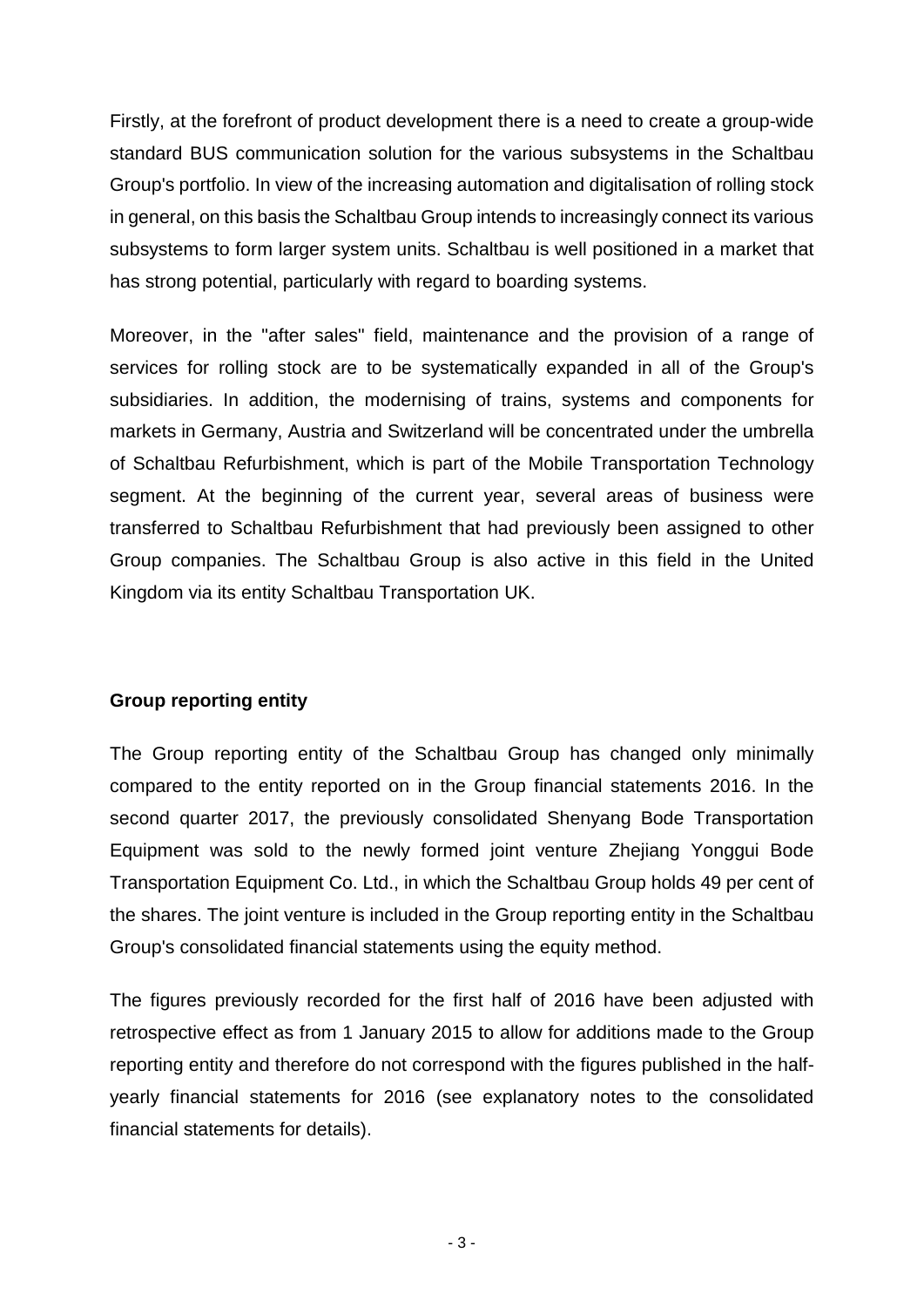Furthermore, when comparing figures for the first six months of 2017 with those of the first half of 2016, it should be noted that the Spain-based subsidiary Schaltbau Sepsa has only been fully consolidated in the Schaltbau Group since 30 September 2016 (Mobile Transportation Technology segment). Moreover, the Warning Systems business in the Stationary Transportation Technology segment was sold to a buyer outside of the Schaltbau Group during the first half of 2016.

At the beginning of 2017, all refurbishment activities within the Group were restructured and are now concentrated in the subsidiary Schaltbau Refurbishment. In 2016, the majority of these activities were still allocated to the Stationary Transportation Technology segment.

# **Financial and economic report**

# **General economic and sector-specific environment**

According to the International Monetary Fund (IMF), in 2017 the world economy is forecast to grow by 3.5 per cent and therefore somewhat faster than in the previous year (3.1 per cent). Although growth in the eurozone and in China was somewhat stronger than expected during the first half of the year, in July the IMF downwardly adjusted its predictions for the USA by 0.2 percentage points. The IMF sees the greatest risks to global growth in increasing political uncertainty, financial policy risks in China and the USA, escalating protectionism, and geopolitical tensions. Particular factors of importance for the Schaltbau Group are the domestic political situation in Turkey as well as in the USA.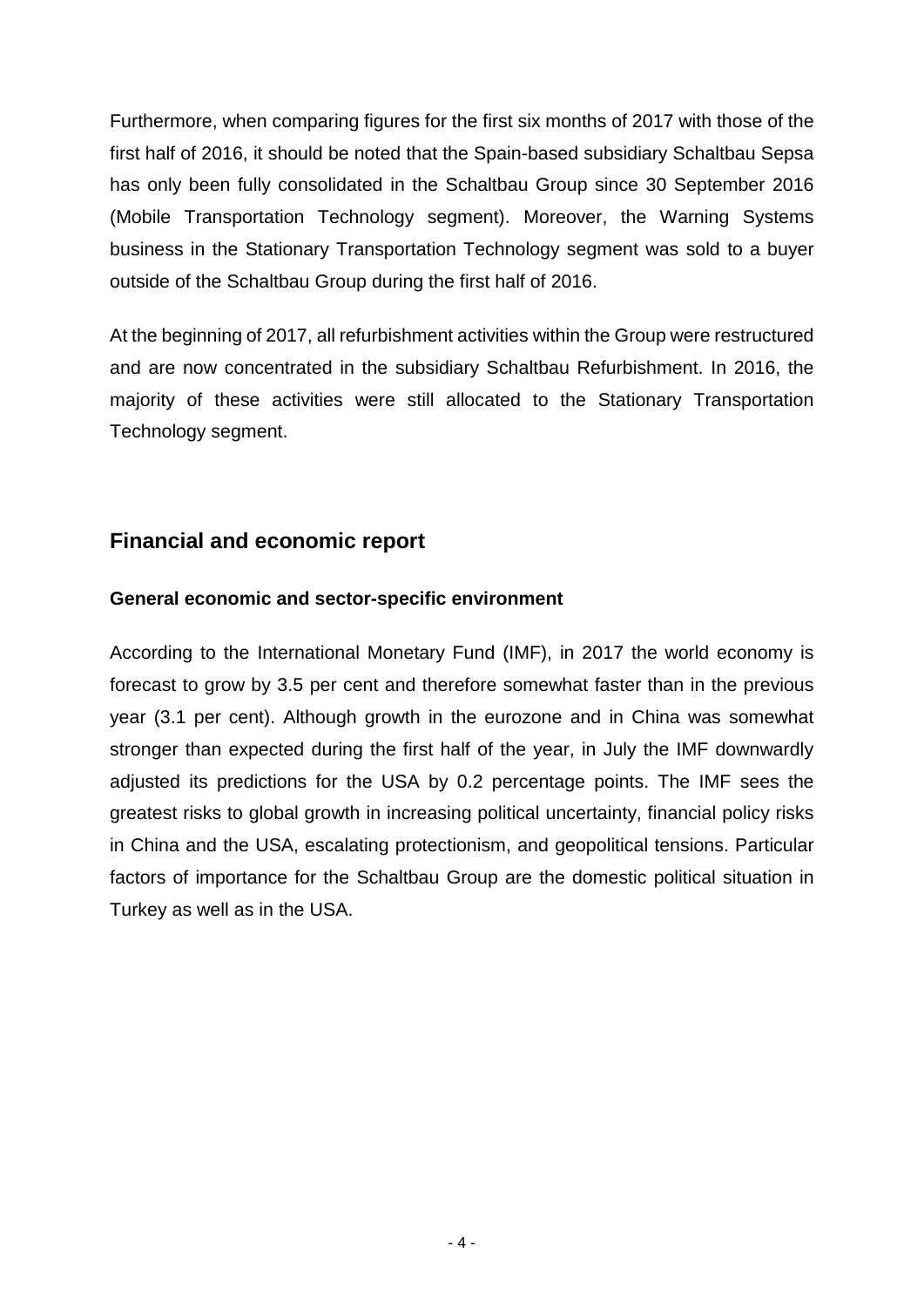|               | 2017 (forecast) | 2016   |
|---------------|-----------------|--------|
| Eurozone      | 1.9             | 1.8    |
| Germany       | 1.8             | 1.8    |
| France        | 1.5             | 1.2    |
| Italy         | 1.3             | 0.9    |
| Spain         | 3.1             | 3.2    |
| <b>USA</b>    | 2.1             | 1.6    |
| Russia        | 1.4             | $-0.2$ |
| China         | 6.7             | 6.7    |
| <b>Brazil</b> | 0.3             | $-3.5$ |

Growth in key sales markets in % (IMF World Economic Outlook, July 2017)

The value of the euro increased in general against most of the foreign currencies of importance to the Schaltbau Group (particularly the US dollar, the Brazilian real, the Polish zloty, the British pound, the Turkish lira and the Chinese renminbi). Overall, however, the resulting currency effects have had very little impact on the earnings situation of the Schaltbau Group during the first six months of 2017.

Manufacturers of trains and railway transportation technology face a great deal of competition and are increasingly under pressure to consolidate their operations. In June 2017, the Chinese railway group CRRC announced its intention to expand broadly on the world market via new subsidiaries, such as in Russia, the UK, South Africa and Australia, and continued to hold negotiations with the Czech railway sector manufacturer Škoda Transportation. CRRC has already been awarded its first projects in the USA. According to media reports, Siemens Transportation and Bombardier are holding talks about comprehensive collaboration and the possible founding of two joint companies for signal technology and rolling stock. Competitive pressure and changes in customer structures are resulting in lower margins and isolated project delays in several markets. Despite the above-mentioned challenges, the project situation on the global rolling stock market developed positively overall during the first six months of the year, benefiting the Components segment in particular.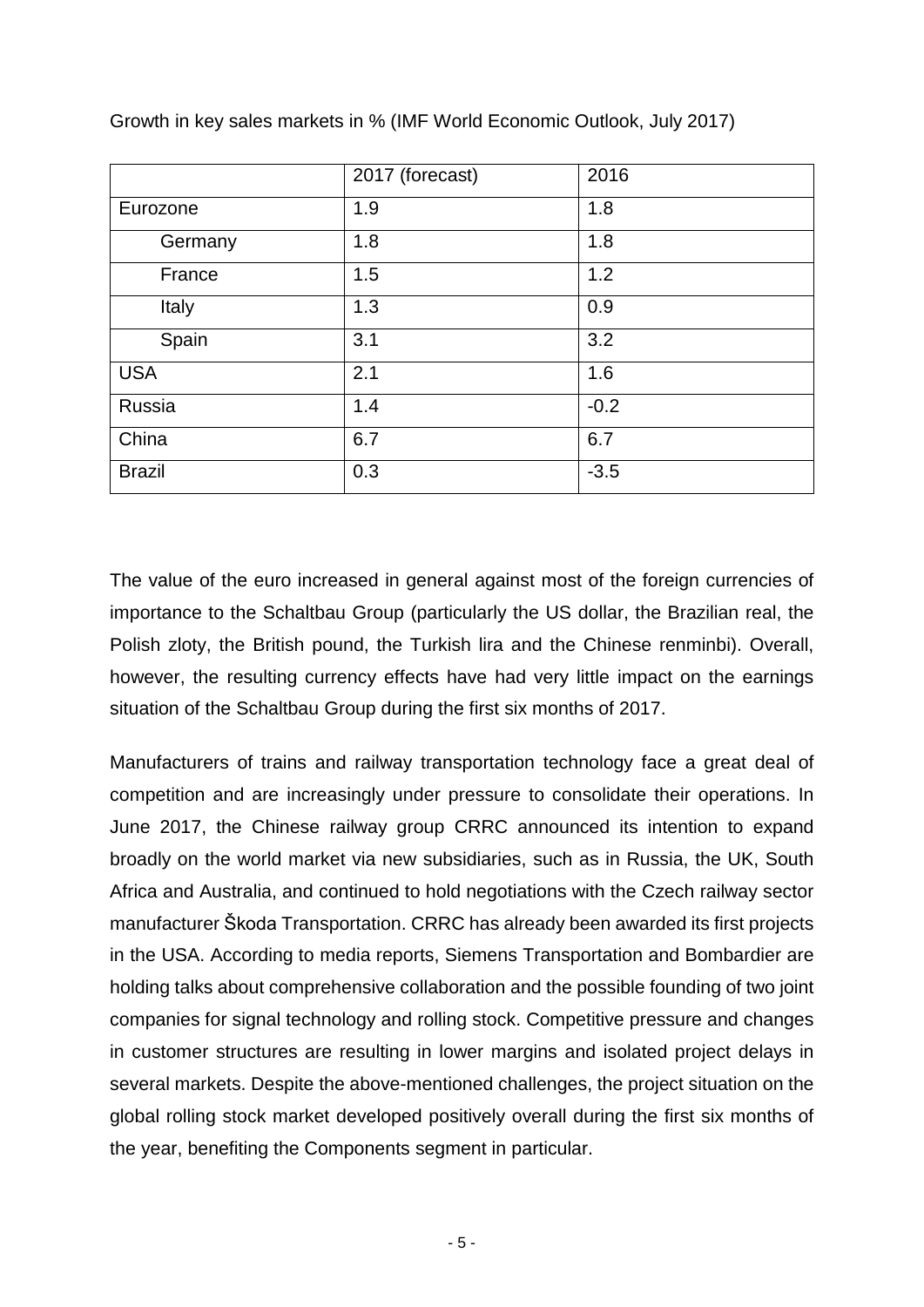Despite the growing need for renewal, investment levels in rail infrastructure remained low in many European countries. Furthermore, Deutsche Bahn (German Railways), by far the largest rail infrastructure operator in Germany via its subsidiary DB Netz AG, only made minor investments in level crossing systems.

All of the main political parties involved in the German federal election in 2017 agree that greater investment is needed in railway transportation. The areas affected include lowering railway tolls (route fees), expanding the network, and specifically promoting technical innovations. However, large-scale investments can no longer be expected prior to the election in September.

According to the German Association of the Automotive Industry (VDA), the sale of passenger cars in Europe rose by 4.6 per cent during the first six months of 2017. The number of electric cars on Europe's roads has more than doubled in comparison to the previous year. The Schaltbau Group is not directly affected by the current discussion on the future of the diesel engine for road use. Firstly, the Group's most important products, such as door systems, do not depend on the type of drivetrain used to power the vehicle. Secondly, the increasing use of electric drive systems on the roads is providing the Schaltbau Group with additional opportunities, such as supplying the production of the Deutsche Post DHL Group's StreetScooter project.

In the field of port infrastructure so important for Schaltbau Pintsch Bubenzer, the number of major projects has decreased significantly, due to the currently contracting market. Furthermore, consolidation in the market for container ship transportation is causing port operators and their suppliers to invest cautiously, particularly in China.

## **Overall assessment of financial condition**

The Schaltbau Group reported a 7.5 per cent decline in order intake and a perceptible 3.7 per cent drop in sales during the first half of 2017. The primary reason was a sluggish order situation for industrial brake systems and level crossings, exacerbated by lower demand on several foreign markets. Apart from other effects, unsatisfactory sales figures resulted in a drop in EBIT to a negative amount of  $\epsilon$  4.7 million (first half of 2016: a positive amount of  $\epsilon$  9.6 million). The first six months of 2017 therefore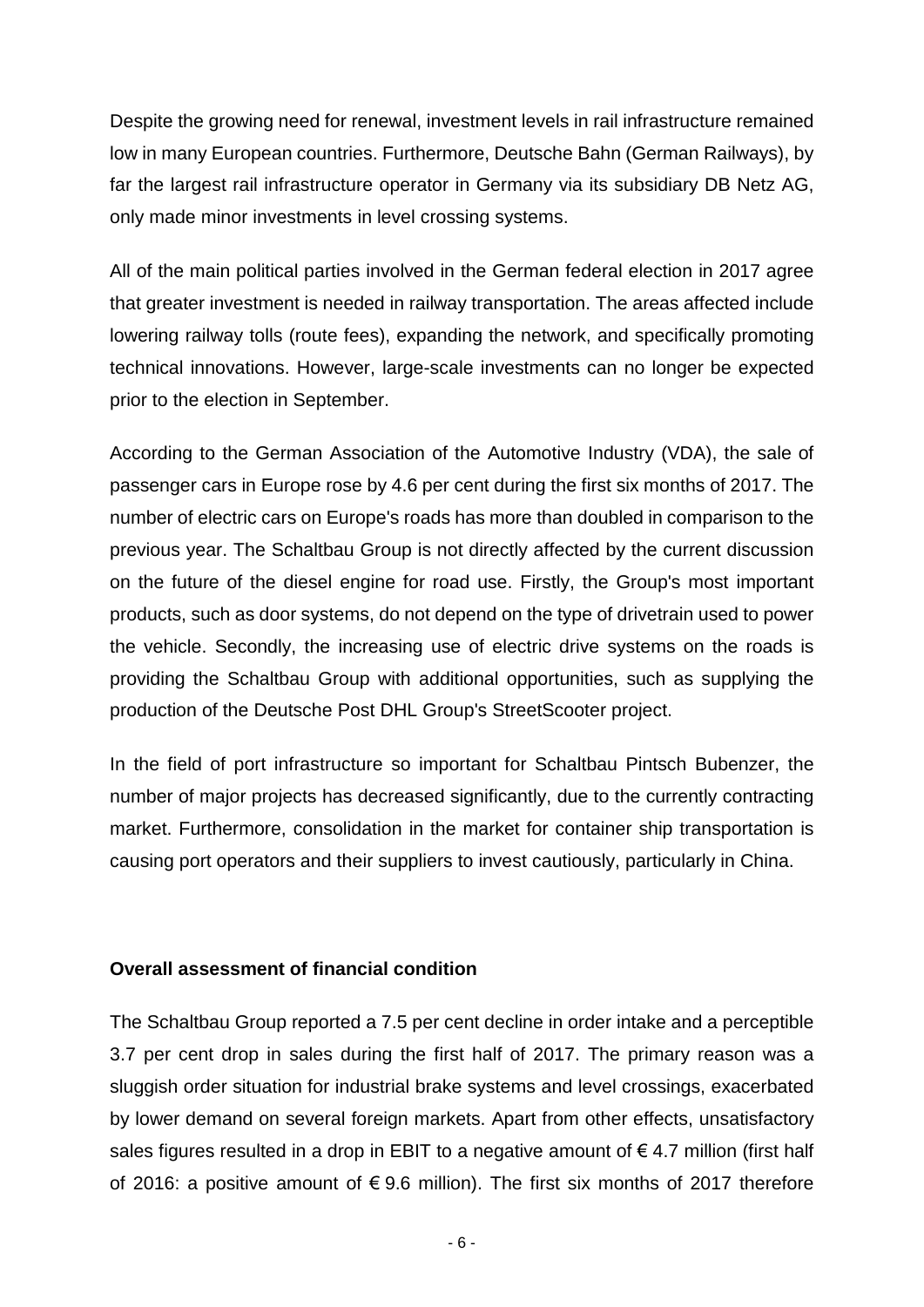finished moderately below overall expectations. In the second quarter, however, the Group managed to improve its sales figures compared with the first three-month period and turned things around to post a positive EBIT.

The Schaltbau Group reacted to market developments, particularly in the Stationary Transportation Technology segment (Pintsch Group) and in several of its activities on foreign markets, by pushing ahead more quickly with its operational restructuring programme, which is likely to exert pressure on EBIT during the remainder of the year due to additional restructuring expenditure for one-off expenses (see outlook report).

| Key performance figures for the Schaltbau Group |                                      |                   |                       |                        |                        |                       |
|-------------------------------------------------|--------------------------------------|-------------------|-----------------------|------------------------|------------------------|-----------------------|
| In $\epsilon$ million                           | half-year $\vert$ 1st<br>1st<br>2017 | half-year<br>2016 | Δ                     | 2nd<br>quarter<br>2017 | 2nd<br>quarter<br>2016 | Δ                     |
| Order<br>intake                                 | 295.7                                | 319.7             | $-24.0$<br>$(-7.5%)$  | 124.9                  | 163.8                  | $-38.9$<br>$(-23.7%)$ |
| <b>Sales</b>                                    | 234.9                                | 243.9             | $-9.0$<br>$(-3.7%)$   | 124.3                  | 126.0                  | $-1.7$<br>$(-1.3%)$   |
| <b>EBIT</b>                                     | $-4.7$                               | 9.6               | $-14.3$<br>$(n/a \%)$ | 3.8                    | 6.9                    | $-3.1$<br>(-44.9%)    |

Business and earnings position of the Schaltbau Group

## **Order intake and order book**

Order intake recorded by the Schaltbau Group in the first half of 2017 was 27.7 per cent up on the total for the second half of 2016. The 7.5 per cent drop compared with the very strong first six-month period of 2016 was primarily attributable to the Rail Infrastructure and Brake Systems business fields in the Stationary Transportation Technology segment. In the Mobile Transportation Technology segment, contributions from Schaltbau Sepsa (not yet included in the comparable figures from 2016) in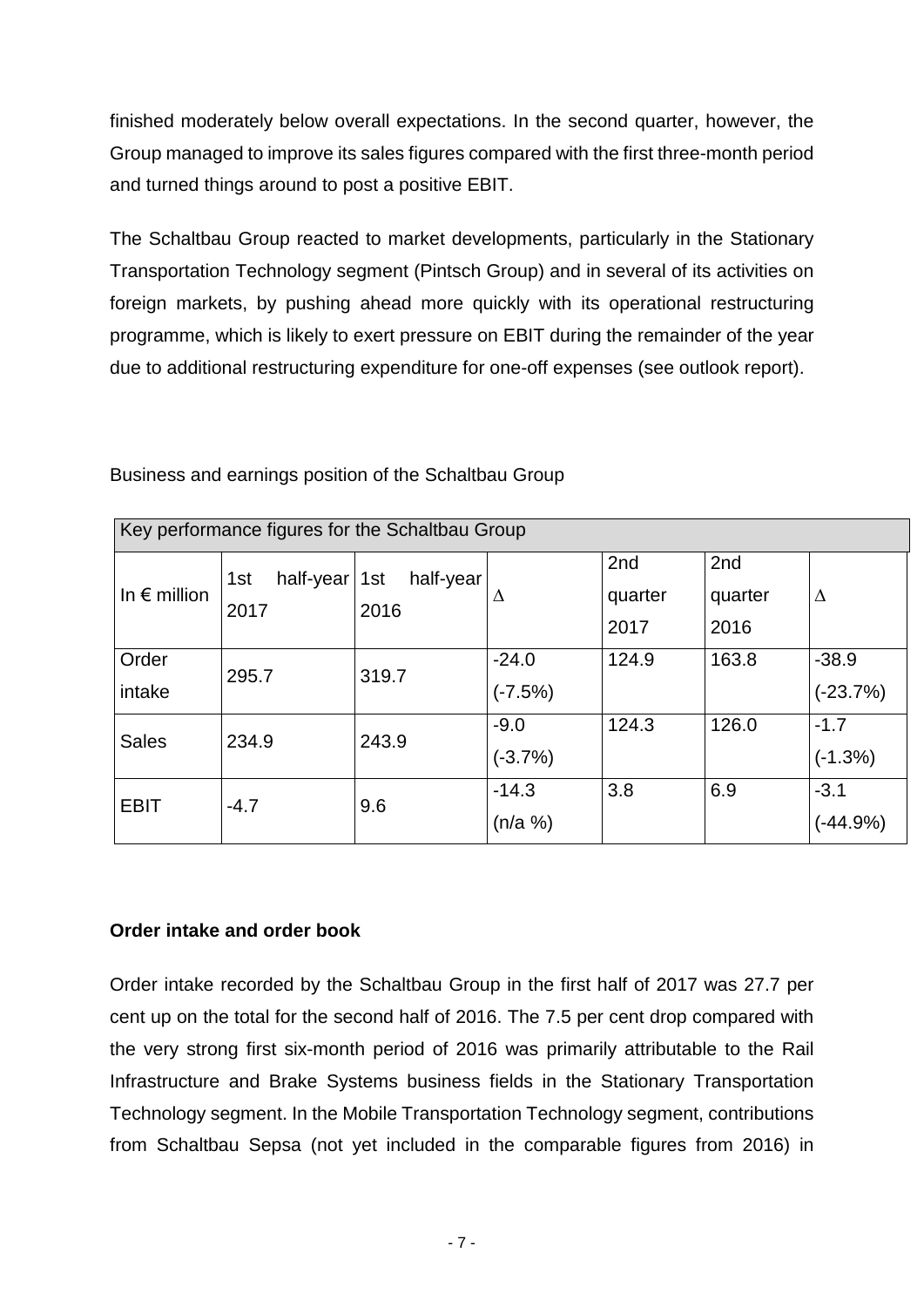particular boosted order intake figures. The Components segment managed to partially offset declining order volumes in China and Italy with success on other markets.

The order book at 30 June 2017 increased by 14.4 per cent to  $\epsilon$  491.7 million compared with the year-end (31 December 2016:  $\epsilon$  429.8 million).

## **Sales**

Despite contributions made by Schaltbau Sepsa, which had not been fully consolidated in the first half of 2016, six-month Group sales were 3.7 per cent down on the previous year. The decline was primarily due to lower sales of signal technology and brake systems in the Stationary Transportation Technology segment, a drop in demand for railway door systems in the first half of the year and declining sales of components in both China and Italy.

33.0 per cent (2016: 31.9 per cent) of sales were generated with customers in Germany, 44.0 per cent (2016: 44.2 per cent) were attributable to other countries within Europe and a further 23.0 per cent (2016: 23.9 per cent) to the rest of the world.

## **Group earnings performance**

At € 3.8 million, second-quarter EBIT was positive. However, due to the significantly negative EBIT in the first quarter, the cumulative EBIT for the first six months of the year was a negative amount of  $\epsilon$  4.7 million. The six-month EBIT margin fell accordingly year-on-year from 3.9 per cent to a negative 2.0 per cent.

Total output of the Schaltbau Group decreased by 1.2 per cent to  $\epsilon$  248.6 million, whereas cost of materials rose by 1.7 per cent to  $\epsilon$  127.3 million. In the first half of the year, the cost of materials ratio (cost of materials divided by total output) stood at 51.2 per cent, slightly about the previous year's level of 49.8 per cent, to some extent reflecting the impact of changes in the product and project mix. Partially due to the consolidation of Schaltbau Sepsa, six-month personnel expense went up from € 85.2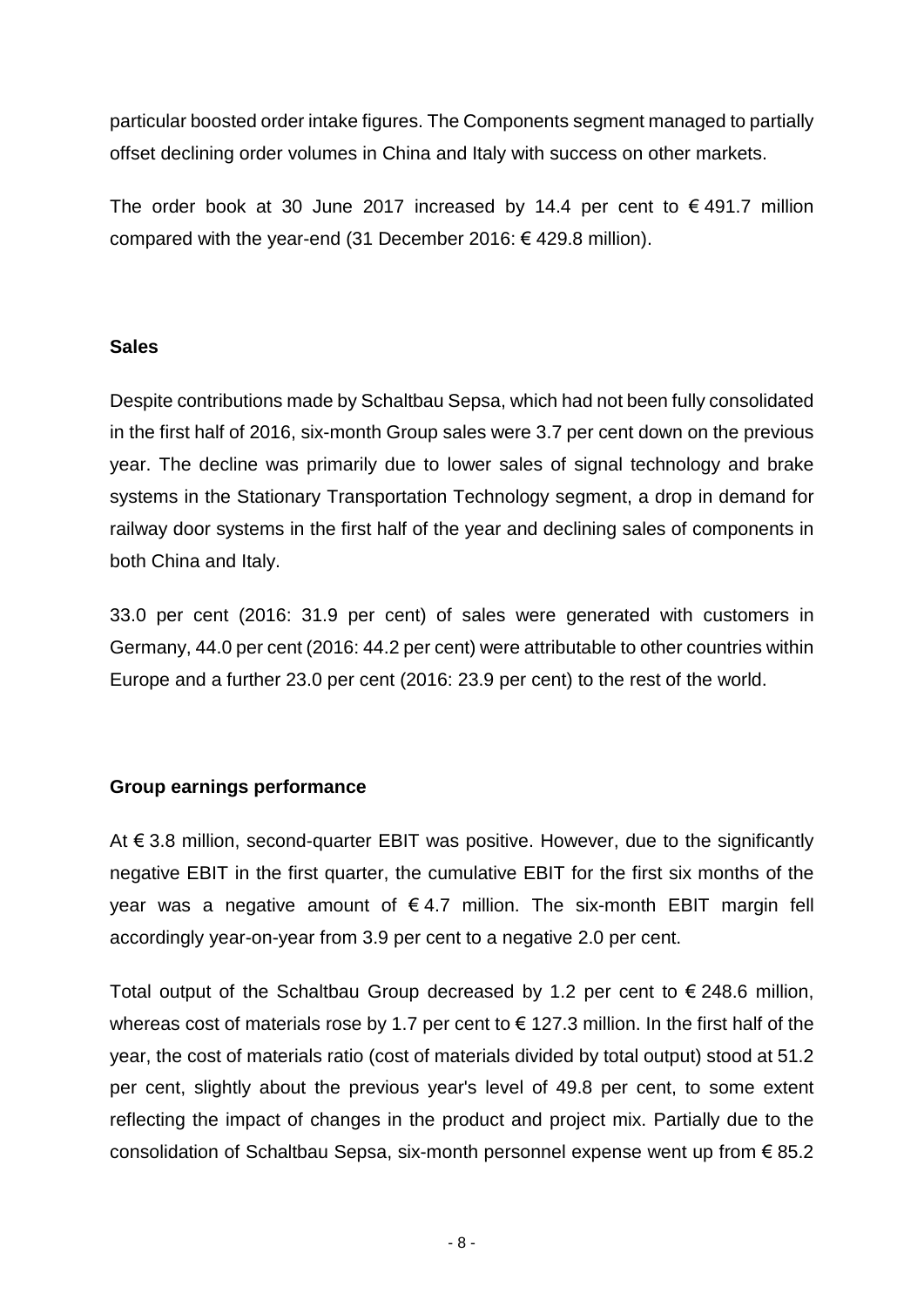million to € 94.4 million and other operating expenses rose from  $\epsilon$  27.8 million to  $\epsilon$  28.9 million year-on-year.

The Group net loss of  $\epsilon$  10.9 million for the six-month period compared poorly with the net profit of € 1.0 million for the same period one year earlier. The loss attributable to shareholders of Schaltbau Holding AG amounted to  $\epsilon$  11.5 million (2016:  $\epsilon$  1.8 million). On this basis, the negative earnings per share for the six-month period under report amounted to  $\epsilon$  1.84, compared with negative earnings per share of  $\epsilon$  0.29 for the same period in 2016.

# **Business and earnings performance of the segments**

| Key performance figures for the Mobile Transportation Technology segment |                           |                           |                   |                        |                        |                       |
|--------------------------------------------------------------------------|---------------------------|---------------------------|-------------------|------------------------|------------------------|-----------------------|
| In $\epsilon$ million                                                    | half-<br>1st<br>year 2017 | half-<br>1st<br>year 2016 | Δ                 | 2nd<br>quarter<br>2017 | 2nd<br>quarter<br>2016 | Δ                     |
| Order intake                                                             | 163.8                     | 152.2                     | 11.6<br>$(7.6\%)$ | 60.9                   | 90.8                   | $-29.9$<br>$(-32.9%)$ |
| <b>Sales</b>                                                             | 125.6                     | 103.0                     | 22.6<br>(21.9%)   | 66.9                   | 51.4                   | 15.5<br>$(30.2\%)$    |
| <b>EBIT</b>                                                              | $-2.2$                    | 4.0                       | $-6.2$<br>(n/a %) | 2.4                    | 1.7                    | 0.7<br>(41.2%)        |

## **The Mobile Transportation Technology segment**

Order intake for the Mobile Transportation Technology segment (Schaltbau Bode Group, Schaltbau Sepsa Group, Schaltbau Alte and Schaltbau Refurbishment) increased by 7.6 per cent. The improvement was mainly due to contributions from Schaltbau Sepsa, which had not yet been consolidated in the previous year, and the integration of the activities of Schaltbau Refurbishment, which were, for the most part, accounted for within the Stationary Transportation Technology segment in the previous year. The Schaltbau Bode Group again managed to surpass the high order intake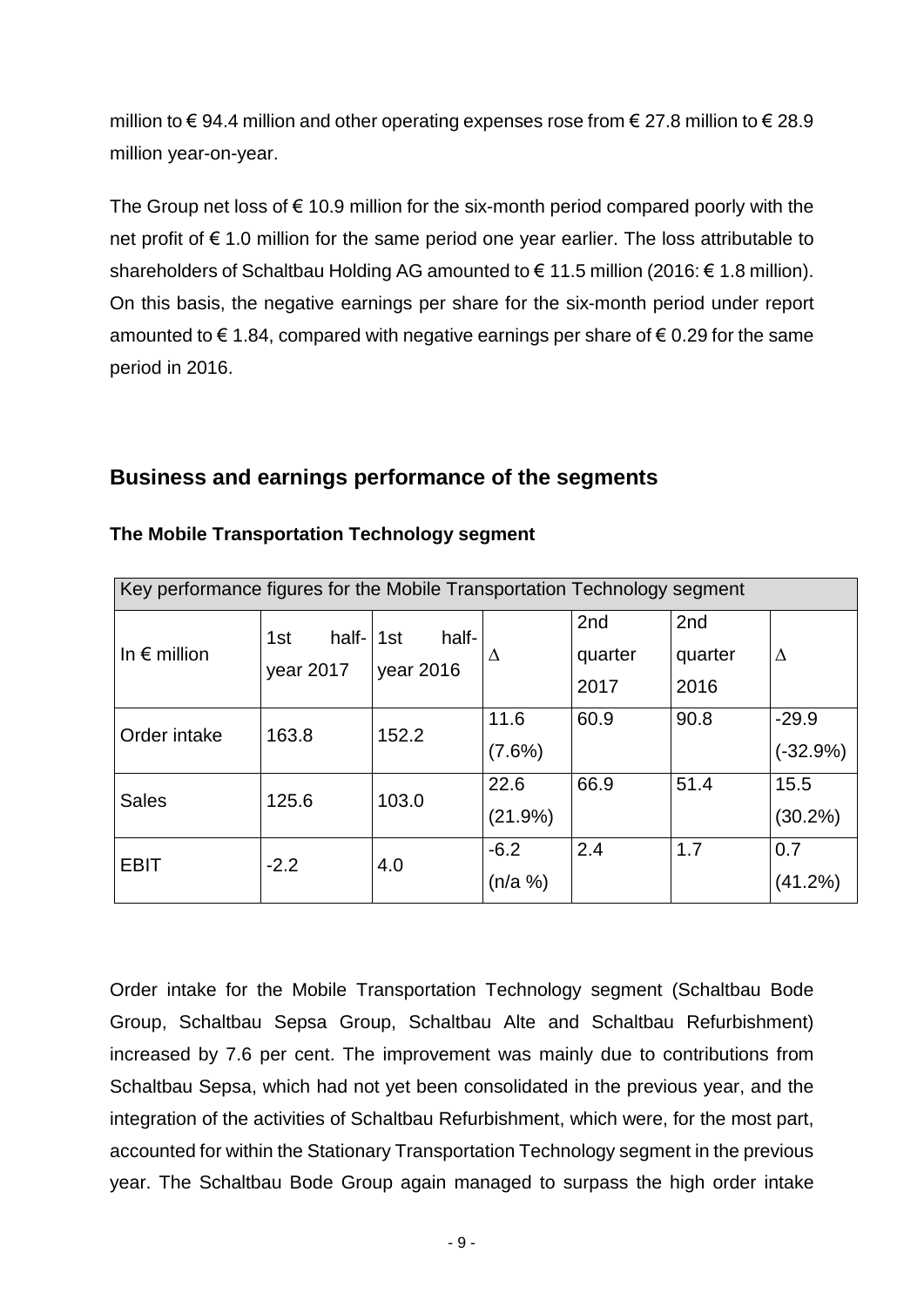figure reported for the previous year's corresponding six-month period. After a weak performance one year earlier, Schaltbau Rawag also registered a higher volume of incoming orders during the first six months of the current year.

Segment sales climbed by 21.9 per cent, mainly due to the inclusion of Schaltbau Sepsa and Schaltbau Refurbishment. The Schaltbau Bode Group recorded a significant dip in sales with railway door systems, which will, however, improve in the second half of the year, based on the good order book figures. Sales in the fields of Buses and Automotive were up on the previous year. In the Automotive business field, additional demand coming from the electric vehicle manufacturer StreetScooter (Deutsche Post DHL Group) had a positive impact on sales. Schaltbau Alte also recorded better sales figures year-on-year, based on a major order obtained in 2016.

The EBIT margin for the Mobile Transportation Technology segment came in at a negative 1.8 per cent for the six-month period (first half of 2016: positive 3.9 per cent). The operating loss was mainly attributable to the negative contribution made by Schaltbau Sepsa. The Schaltbau Bode Group was unable to fully compensate for the negative EBIT contribution of Schaltbau Sepsa due to the continued subdued sales performance in the rolling stock sector. However, there was a significant upward trend in the second quarter.

| Key performance figures for the Stationary Transportation Technology segment |                              |                    |                       |                        |                        |                       |
|------------------------------------------------------------------------------|------------------------------|--------------------|-----------------------|------------------------|------------------------|-----------------------|
| In $\epsilon$ million                                                        | half-1st<br>1st<br>year 2017 | half-<br>year 2016 | Δ                     | 2nd<br>quarter<br>2017 | 2nd<br>quarter<br>2016 | Δ                     |
| Order intake                                                                 | 53.9                         | 88.7               | $-34.8$<br>$(-39.2%)$ | 26.5                   | 36.9                   | $-10.4$<br>$(-28.2%)$ |
| <b>Sales</b>                                                                 | 47.1                         | 64.2               | $-17.1$<br>$(-26.6%)$ | 24.0                   | 32.7                   | $-8.7$<br>$(-26.6%)$  |
| <b>EBIT</b>                                                                  | $-5.6$                       | $-3.6$             | $-2.0$<br>(-55.6%)    | $-2.1$                 | $-0.2$                 | $-1.9$<br>(n/a %)     |

## **The Stationary Transportation Technology segment**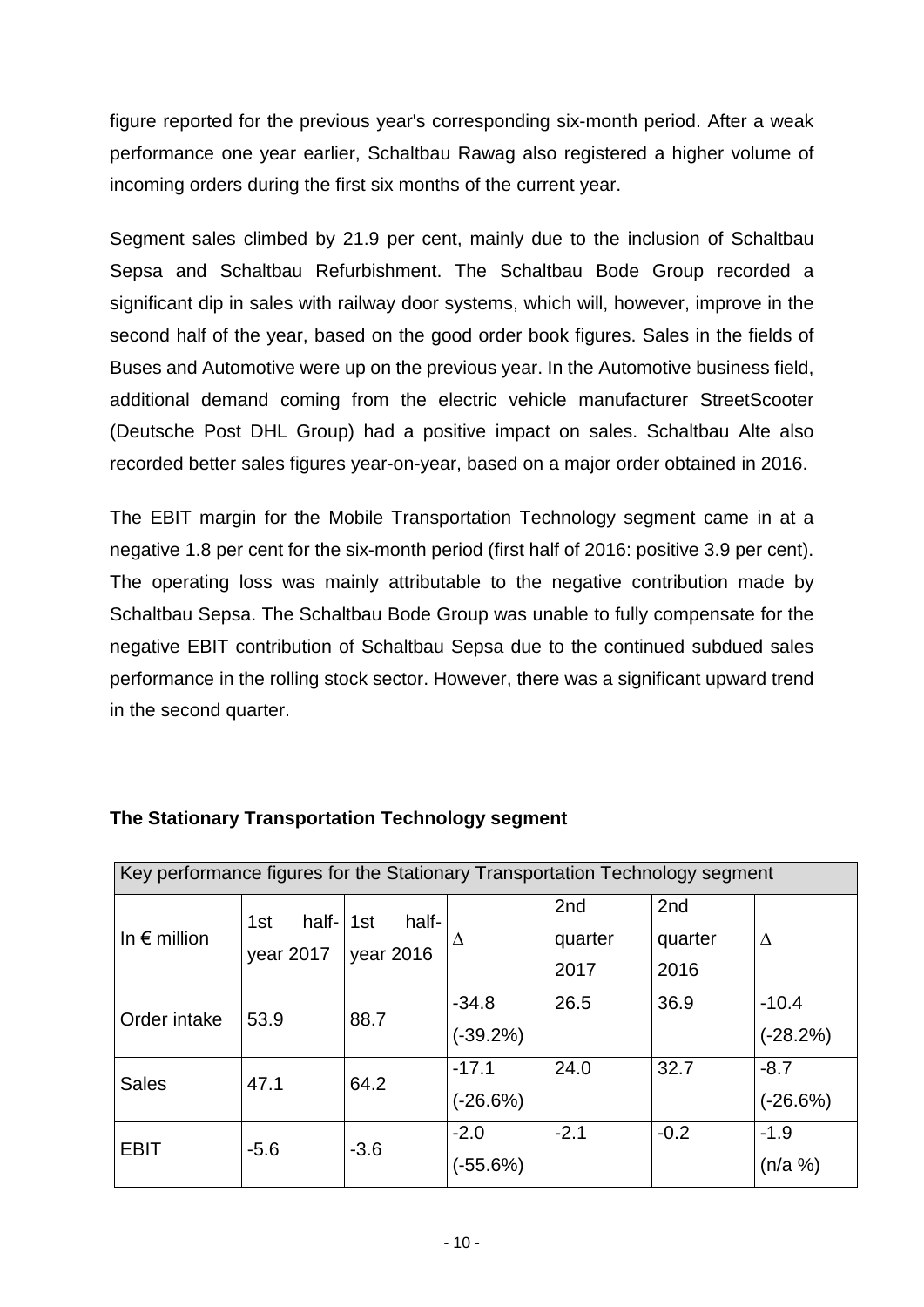The Stationary Transportation Technology segment registered a sharp decline in order intake in both the Rail Infrastructure and the Brake Systems business fields. The drop is primarily due to the ongoing low level of investment by German Railways in the rail infrastructure products offered by the Schaltbau Group and the degree of caution exercised by key customers in the port infrastructure sector who are so important for the segment's Brake Systems business field. Secondly, there have been delays in developing a new generation of axle counters in the Rail Infrastructure business field. The reallocation of refurbishment activities to the Mobile Transportation Technology segment also had an impact. Demand for point heating systems, however, showed a slight upward trend. In addition, the segment obtained its first minor orders for tunnel safety lighting equipment with a newly launched range.

The low volume of orders led to a sharp drop in sales (-26.6 per cent), particularly in the Brake Systems business field. Taking the reallocation into account, sales in the Rail Infrastructure business field were only slightly below those reported one year earlier. Platform Screen Doors (PSD) again failed to make any significant contribution to sales.

Segment EBIT was negative in the first half of 2017, due to the lower sales figures. Cost-cutting measures implemented during the first half of the year partially offset the negative volume effect. The EBIT margin therefore came in at a negative 11.9 per cent (2016: negative 5.7 per cent).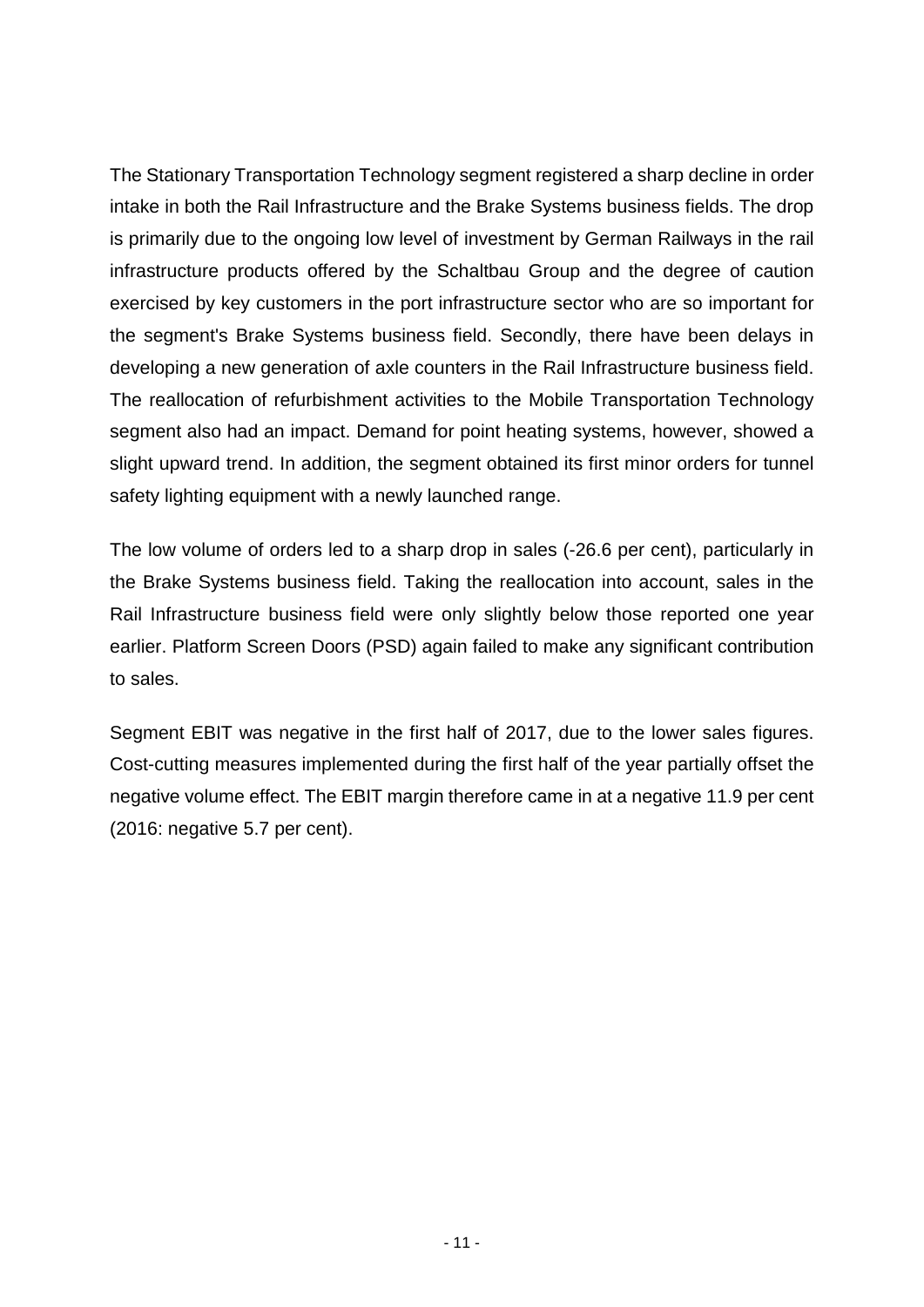# **The Components segment**

| Key performance figures for the Components segment |                           |                           |                                   |                        |                        |                      |
|----------------------------------------------------|---------------------------|---------------------------|-----------------------------------|------------------------|------------------------|----------------------|
| In $\epsilon$ million                              | half-<br>1st<br>year 2017 | half-<br>1st<br>year 2016 | Δ                                 | 2nd<br>quarter<br>2017 | 2nd<br>quarter<br>2016 | Δ                    |
| Order intake                                       | 78.0                      | 78.8                      | $-0.8$<br>$(-1.0\%)$              | 37.5                   | 36.1                   | 1.4<br>(3.9%)        |
| <b>Sales</b>                                       | 62.9                      | 77.5                      | $-14.6$<br>$(-18.8%)$             | 33.8                   | 42.4                   | $-8.6$<br>$(-20.3%)$ |
| <b>EBIT</b>                                        | 9.3                       | 14.2                      | $-4.9$<br>$\overline{a}$<br>34.5% | 5.8                    | 8.2                    | $-2.4$<br>(-29.3%)   |

As expected, order intake in the Components segment continued to be impaired by lower levels of investment in locomotives and passenger coaches in China as well as project cancellations and delays on the Italian market. Moreover, there were project delays in North America, which, however, from today's perspective, will be caught up with in the course of the year. In a contrasting positive development, demand rose for snap-action switches for railway vehicle doors, not only for new equipment being manufactured, but also on the increasingly important after-sales market.

Held down by declining demand in both China and Italy, segment sales fell by 18.8 per cent. Sales in the remaining regions were largely similar to those recorded one year earlier and were therefore unable to compensate for the shortfall.

EBIT for the first six months of 2017 was down on the previous year's figure, whereby the negative impact of lower sales was partially offset by positive cost-cutting measures. The EBIT margin came in at 14.9 per cent (2016: 18.4 per cent).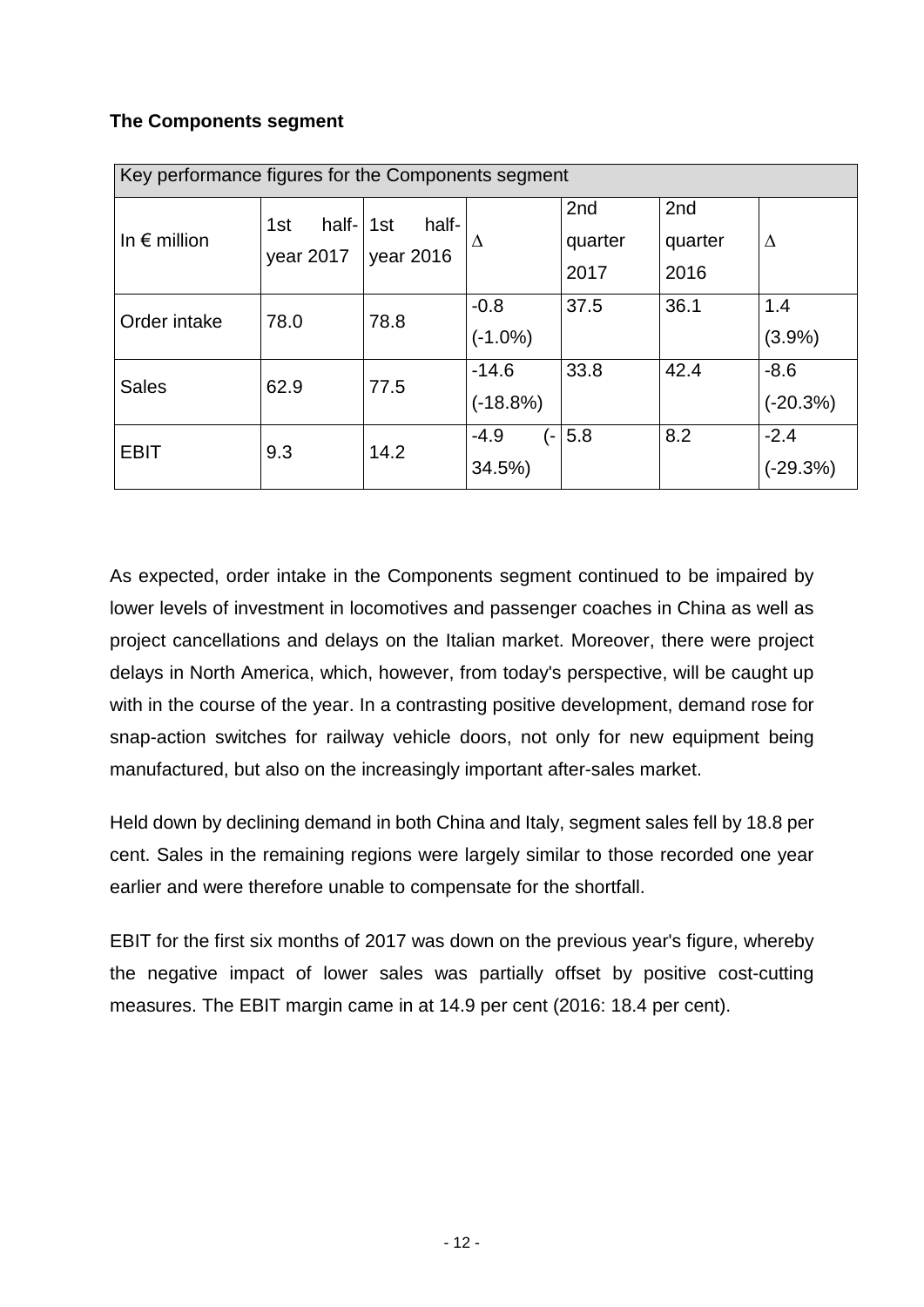# **Financial and net assets position**

| Key balance sheet figures for the Schaltbau Group |            |            |                     |  |  |  |
|---------------------------------------------------|------------|------------|---------------------|--|--|--|
| In $\epsilon$ million                             | 30.06.2017 | 31.12.2016 | Δ                   |  |  |  |
| Non-current liabilities                           | 231.5      | 111.1      | 120.4 (108.4%)      |  |  |  |
| <b>Current liabilities</b>                        | 129.5      | 240.9      | $-111.4$ $(-46.2%)$ |  |  |  |
| Net financial liabilities to                      | 161.4      | 148.0      | 13.4 (9.1%)         |  |  |  |
| banks                                             |            |            |                     |  |  |  |
| Equity                                            | 108.5      | 107.1      | 1.4(1.3%)           |  |  |  |

## **Debt**

The Schaltbau Group continues to have access to a syndicated credit agreement with a volume of up to  $\epsilon$  100 million (up to 31 December 2019), bridge financing of up to € 25 million that expires on 28 February 2018, and two promissory notes totalling  $∈ 70$ million with maturities of seven and ten years respectively, which are redeemable at the end of 2019. Furthermore, a number of subsidiaries are party to less substantial bilateral credit arrangements.

## **Equity**

In May 2017, the Schaltbau Group made partial use of an authorisation resolution passed by the Annual General Meeting in 2013 and increased the issued share capital of the Group's parent company by  $\epsilon$  558,247.60 (corresponding to 457,580 shares), whereby the subscription rights of shareholders were excluded. Based on an issue price of €34.11 per share, the net proceeds amounted to €15.5 million. Negotiations are still being held with the Group's lenders regarding the use of this inflow. The new shares have been placed with three long-term oriented institutional investors.

Even after the capital increase, shareholdings in the Group's equity remain broadly spread. A voting rights share greater than 10 per cent was only notified for one portfolio. Active Ownership Capital S. à r. l. (formally notifiable: Mr Klaus Röhrig and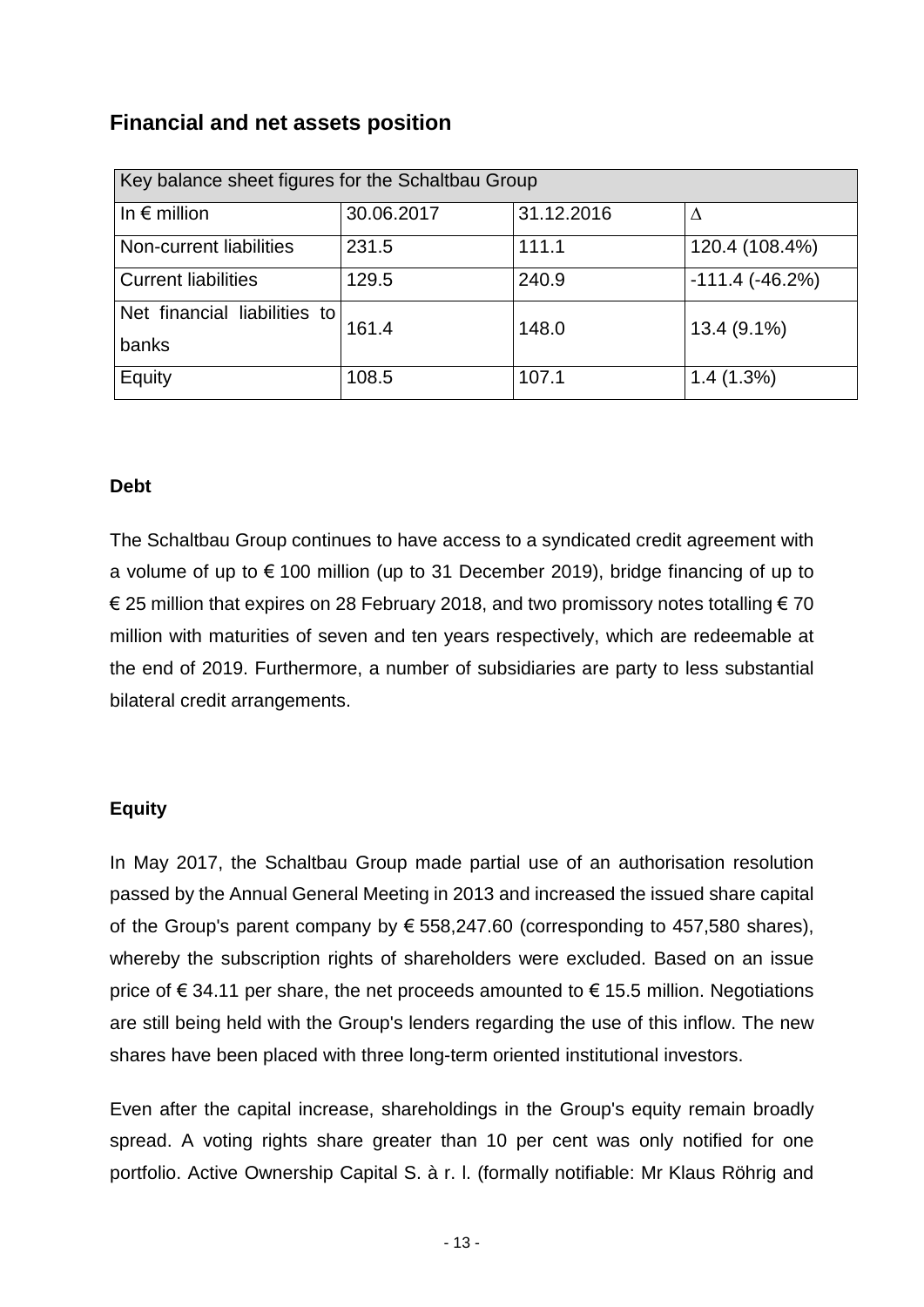Mr Florian Schuhbauer) and SATORA Beteiligungs GmbH (notified joint shareholding: 11.21 per cent) are acting in concert.

Several other shareholders own notifiable holdings of between 3 and 10 per cent in Schaltbau Holding AG.

# **Intragroup financing and treasury**

The Schaltbau Group procures most of its financing funds via its listed parent company and utilises these resources via intragroup financing arrangements in the best interest of the Group. In this context, during the six-month period under report, the Schaltbau Group began with the introduction of a new intragroup treasury management system.

# **Analysis of capital structure**

After successfully renegotiating its bank loans in March 2017, the Schaltbau Group's non-current liabilities totalled € 231.5 million at 30 June 2017. Of this amount, € 167.8 million related to non-current bank liabilities, € 38.2 million to pension provisions and  $\epsilon$  13.6 million to other provisions. At the end of 2016, non-current liabilities temporarily totalled only € 111.1 million, as the renegotiation of the bank loans was not completed until after 31 December 2016.

At 30 June 2017, current liabilities totalled € 129.5 million (31 December 2016: € 240.9 million, due to the above-mentioned effect). Of this amount,  $\epsilon$  19.2 million related to current financial liabilities,  $\epsilon$  44.6 million to trade accounts payable and  $\epsilon$  21.4 million to other provisions.

At 30 June 2017, net liabilities to banks (current and non-current bank liabilities less cash and cash equivalents, not including guarantee lines) amounted to  $\epsilon$  161.4 million (31 December 2016: € 148.0 million). It remains the objective of the Schaltbau Group to reduce both the total amount of net financial debt and, in particular, its ratio to annual EBITDA.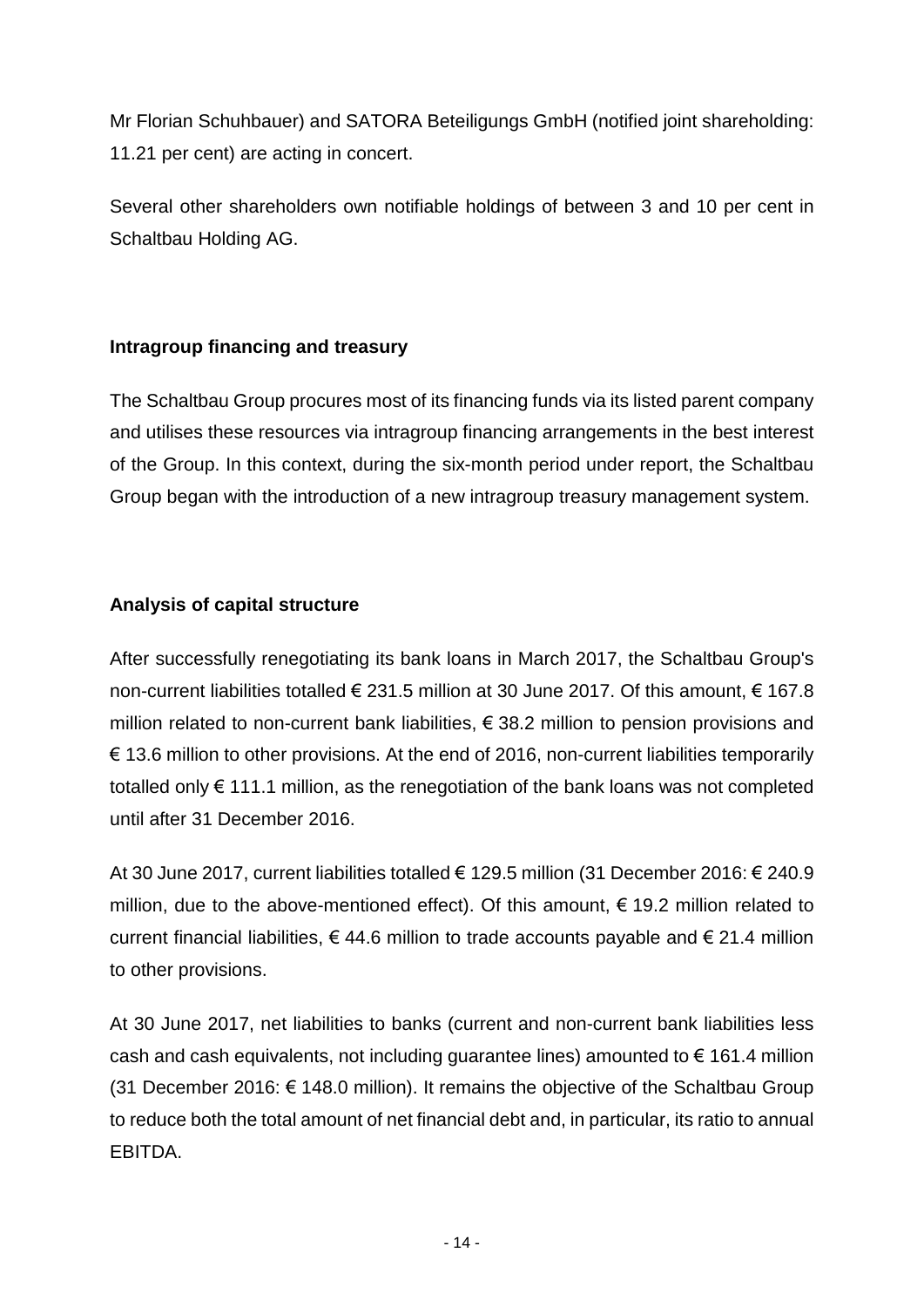At  $\epsilon$  108.5 million, equity remained practically unchanged compared with the figure recorded at the year-end. The equity ratio of 23.1 per cent (31 December 2016: 23.3 per cent) remained below the target range. Capital reserves increased in conjunction with the share capital increase, whereas the Group net loss and dividend payments to minority interests reduced equity.

In view of the accumulated deficit reported by the parent company, the Annual General Meeting was not required to take a resolution regarding the appropriation of earnings. The accumulated deficit was carried forward. For this reason, the shareholders of the parent company did not receive a dividend.

# **Liquidity analysis**

Cash flows from operating activities gave rise to a negative amount of  $\epsilon$  7.8 million, compared to a positive amount of  $\epsilon$  8.7 million one year earlier. The main reasons for the deterioration were the sharp drop in EBITDA (due to lower sales and changes in the product mix) and higher working capital, mainly reflecting significantly higher inventories of finished and semi-finished goods.

The net cash outflow for investing activities of  $\epsilon$  13.1 million in the period under report was considerably higher than in the previous year ( $\epsilon$  6.7 million). Investments in intangible assets and property, plant and equipment differed only slightly ( $\epsilon$  7.7 million in the first half of 2017 compared with  $\epsilon$  9.1 million in the same period one year earlier). However, both six-month periods were impacted by one-off effects – a restructuring of the investment portfolio in China in the first half of 2017 (cash outflow of  $\epsilon$  5.1 million) and the sale of the Warning Systems business in the first half of 2016 (cash inflow of € 3.0 million). The transaction in China consists of a number of sub-steps, which are expected to culminate in a practically equivalent cash inflow during the further course of the current fiscal year.

Free cash flow for the period under report was a significantly negative amount of  $\epsilon$  20.9 million (2016: positive amount of  $\epsilon$  2.1 million). In particular, cash flows from financing activities totalling € 15.1 million (2016: a negative amount of  $\epsilon$  0.9 million) include the proceeds of the share capital increase executed in May 2017 ( $\epsilon$  15.5 million), for which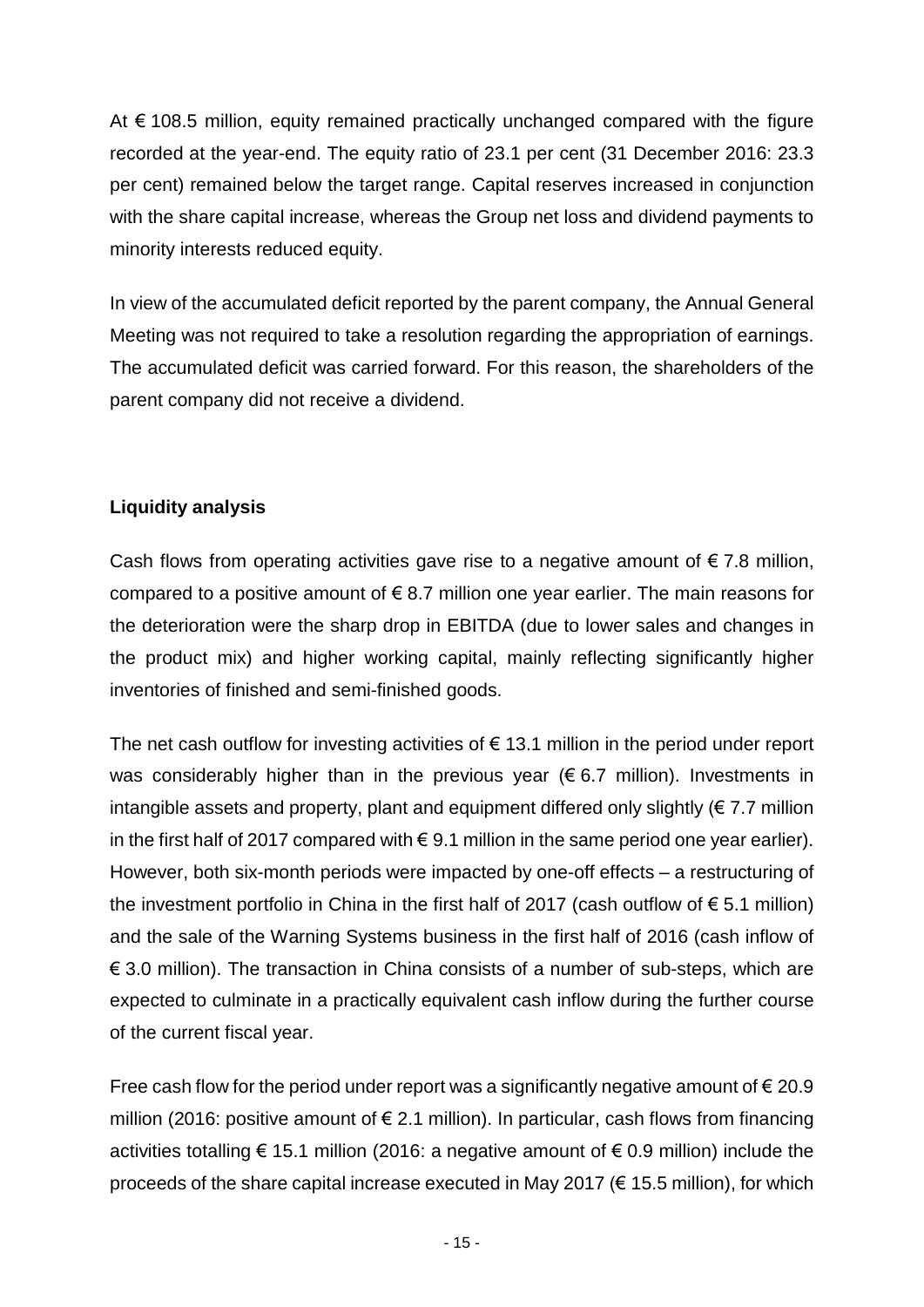there was no corresponding figure one year earlier. Negotiations are still being held with the lenders regarding the use of this inflow.

The significant increase in interest payments reflects the higher rate of interest and similar expenses arranged in conjunction with the restructuring of the bank loans to finance the Schaltbau Group as well as the slight increase in gross financial liabilities.

Overall, the Schaltbau Group's cash and cash equivalents decreased by  $\epsilon$  6.4 million during the first half-year (including foreign currency effects) to stand at  $\epsilon$  24.7 million.

## **Net assets**

Non-current assets amounted to € 197.7 million (31 December 2016: € 194.6 million).

Of this amount, € 81.5 million related to intangible assets (31 December 2016: € 83.7 million) and  $\epsilon$  88.3 million to property, plant and equipment (31 December 2016: 88.4 million).

Current assets amounted to  $\epsilon$  271.9 million (31 December 2016:  $\epsilon$  264.4 million). Working capital went up by 3.0 per cent to € 166.8 million (31 December 2016: € 161.9 million). The return on capital employed (ROCE), which shows the ratio of annualised EBIT to the average amount of capital employed, stood at a negative 2.7 per cent (at 30 June 2016, 5.8 per cent; at 31 December 2016, a negative 4.2 per cent).

# **Employees**

Well-trained, highly motivated employees are always a key basis for the economic success of the Schaltbau Group. At 30 June 2017, the Group employed a workforce of 3,304 people worldwide (31 December 2016: 3,370 employees). An average of 3,079 people were employed by the Schaltbau Group in the first half of 2017 (first half of 2016: 2,854). The increase was due to the full consolidation of Schaltbau Sepsa. At 1,755, the number of people employed in the Mobile Transportation Technology segment remained largely constant, apart from the expansion of refurbishment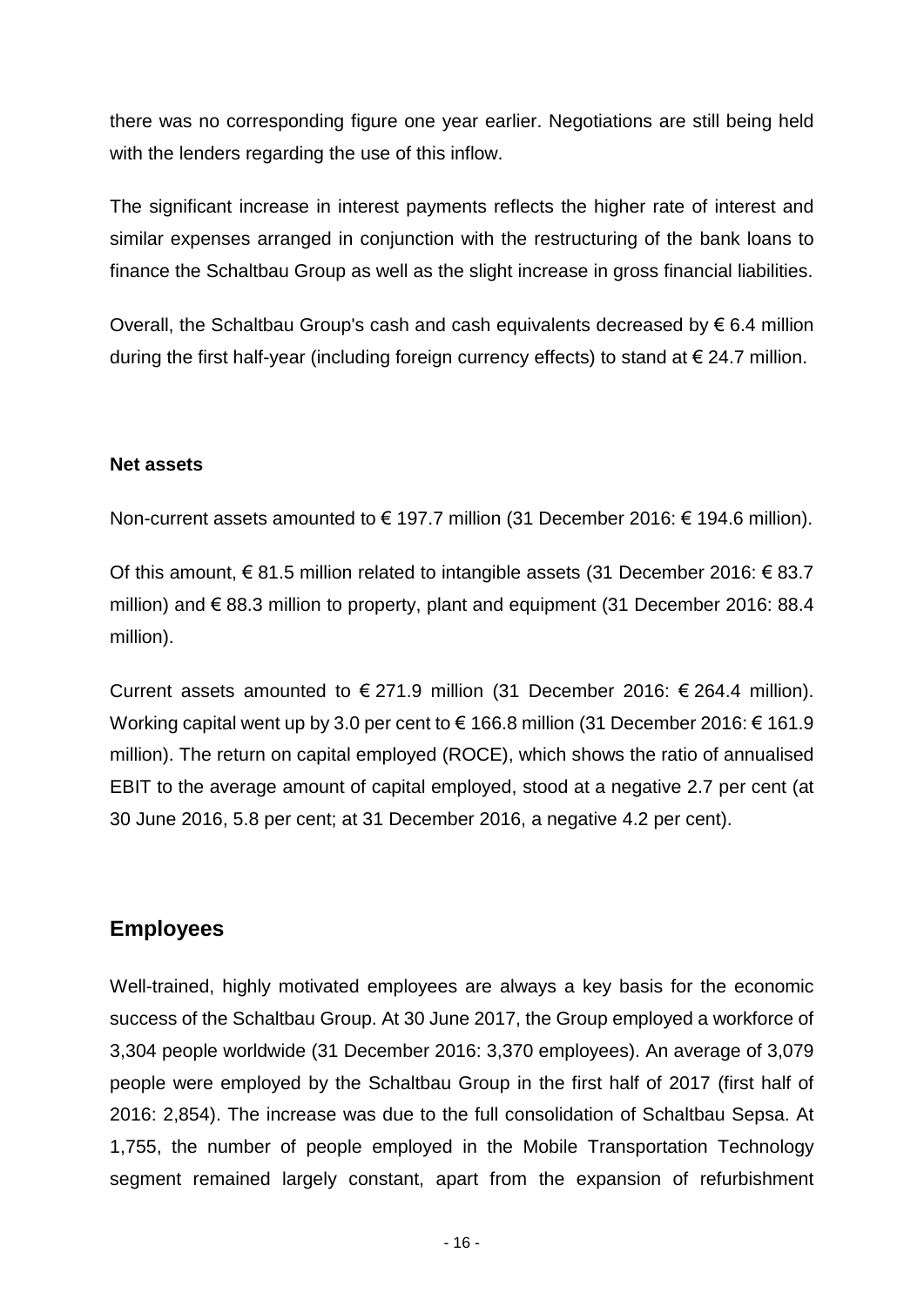activities (31 December 2016: 1,721). The Stationary Transportation Technology segment still employed 701 people (31 December 2016: 762). The number of employees working in the Components segment dropped to 824 (31 December 2016: 863).

# **Events after the end of the reporting period**

On 8 August 2017, the Schaltbau Group published an announcement pursuant to Article 17 MMR (ad hoc announcement) revising its guidance for the full year (see outlook report for details).

With effect from 9 August 2017, Dr Martin Kleinschmitt was appointed Chief Restructuring Officer (CRO).

Otherwise, no events or developments of particular significance for the Schaltbau Group have become known subsequent to 30 June 2017.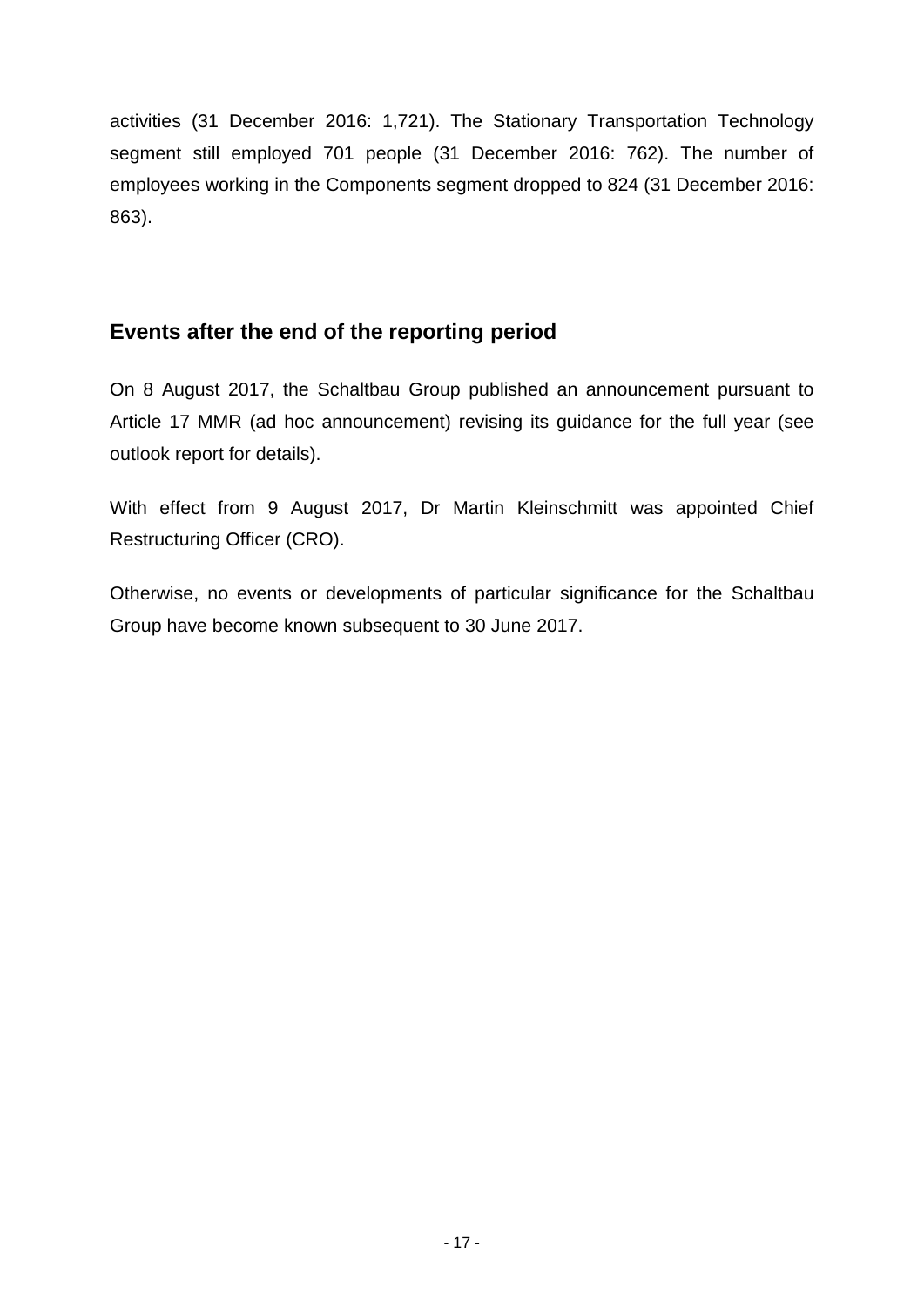# **Outlook report**

For the full year 2017, the Schaltbau Group expects sales performance to be on the subdued side, above all due to the weaker order situation for industrial brakes and level crossings as well as on several foreign markets in general.

Sales of the individual segments are expected to develop as follows:

- The Mobile Transportation Technology segment forecasts a significant year-onyear increase in sales, primarily due to the full-year consolidation of Schaltbau Sepsa, a better sales performance from Schaltbau Bode in the second half of the year, an improvement in the order situation at Schaltbau Alte, and the firsttime inclusion of Schaltbau Refurbishment, which was part of the Stationary Transportation Technology segment until the end of 2016.
- Based on the latest forecast, the Stationary Transportation Technology segment is unlikely to match its previous year's sales figure, firstly due to the sale of the Warning Systems product group in the previous year and the allocation of the refurbishment business to the Mobile Transportation Technology segment, and secondly due to the fact that both the Brake Systems business field and the Level Crossing Technology product group are expecting lower order intake and sales compared to the previous year.
- The Components segment forecasts a moderate drop in sales, mainly attributable to the expected lower contribution from SPII on account of the changed market situation in Italy.

In view of market developments, the Executive Board has decided to accelerate the restructuring of the Stationary Transportation Technology segment. The move includes measures to cut costs and boost efficiency, including the possibility of merging various Group locations. Restructuring measures also include the rigorous rectification of existing problem areas in foreign subsidiaries within the Mobile Transportation Technology segment. These activities will result in additional one-time expenses, which will have a negative impact on EBIT in the second half of 2017.

The Group's sales figures for the full year are therefore expected to be at the lower end of the guidance range between  $\epsilon$  520 million and  $\epsilon$  540 million. The abovementioned restructuring expenses as well as unplanned quality and warranty costs in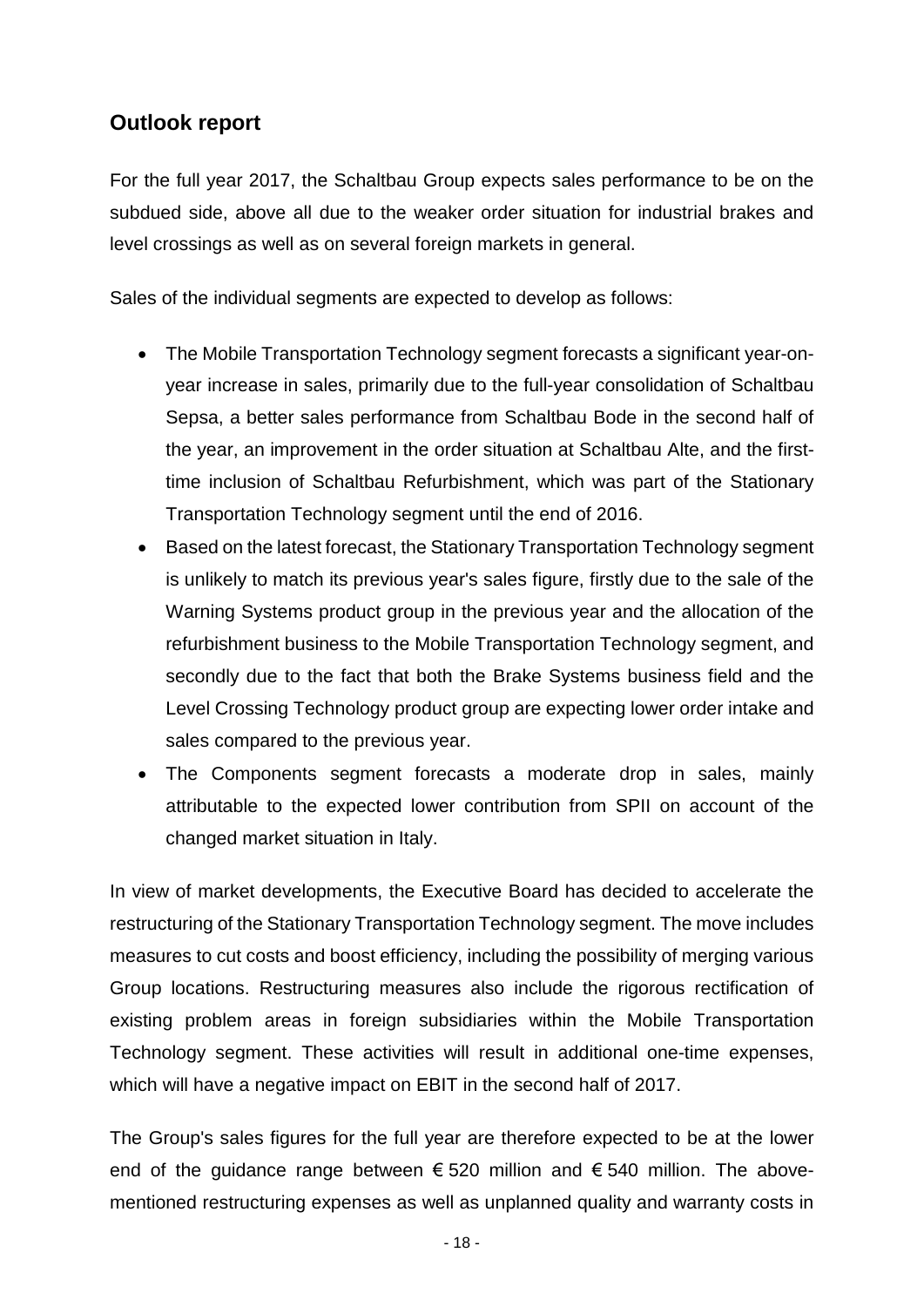several business fields will result in the Schaltbau Group adjusting its capital market quidance for the full year to an EBIT of between  $\epsilon$  2 million and  $\epsilon$  5 million (previous EBIT margin of 3 to 4 per cent). Excluding the above-mentioned one-off items, EBIT would be at the lower end of the guidance range announced to date.

# **Opportunity and risk report**

The Schaltbau Group continually records, assesses and analyses its opportunities and risks.

Particularly at the end of each quarter, the Group updates its opportunity and risk profile, which then supplements the opportunity and risk report portrayed annually in the Management Report.

It remains a major challenge for the future of the Schaltbau Group to bring its net financial debt into an economically viable relationship to the EBITDA for the year and to secure long-term bank loans (see "Financial risks"). An important step in this direction was taken in May 2017 with the capital increase for cash, which generated net proceeds of  $\epsilon$  15.5 million.

The Schaltbau Group is currently exposed to the following financial risks:

- Compared with the situation as published in April 2017, the operating result has been impacted by negative variances, while additional warranty costs and the necessary cost of restructuring are having a negative impact on both current and future cash flows. The Schaltbau Group has taken a raft of measures to secure liquidity.
- Financing agreements entered into by Schaltbau Holding AG contain financial covenants that must be adhered to, which can otherwise result in lenders exercising extraordinary rights of termination. According to the agreement reached with the financing banks, negotiations will be held in the third quarter concerning possible adjustments to the financial covenants.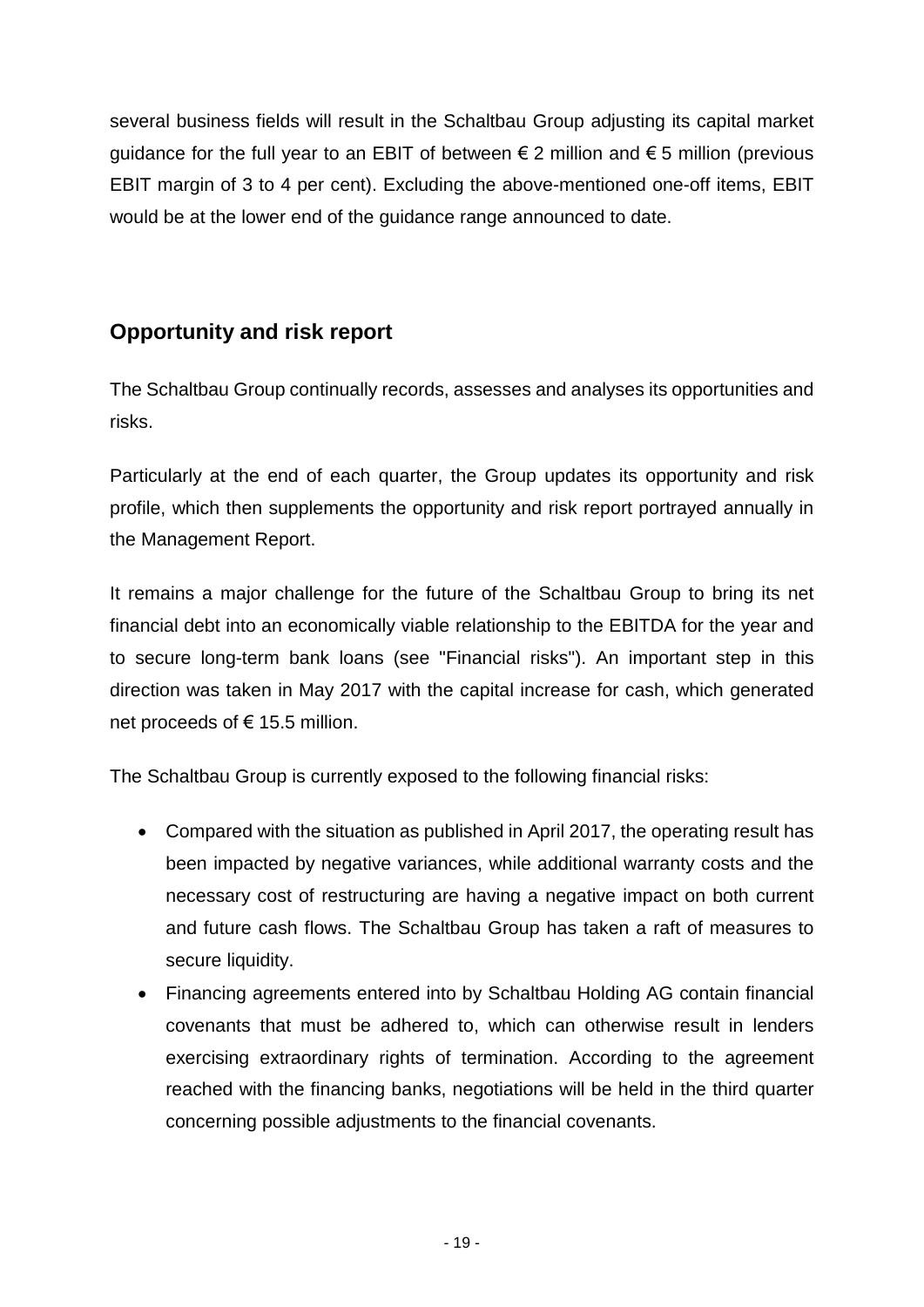With regard to the time limitation on the bridge financing of up to  $\epsilon$  25 million by the end of February 2018, further measures are necessary to guarantee the contractually agreed repayment of this financial instrument.

The Executive Board assumes that the above-mentioned measures are sufficient and can be successfully implemented.

At the time of preparing this interim report, the crisis between Turkey on the one hand and Germany as well as other EU countries on the other is ongoing and the intensity is increasing. However, the topic is not currently considered as posing a significant risk for the Schaltbau Group. However, in view of its two non-consolidated Group companies as well as customer relationships to locations in Turkey, the Schaltbau Group will continue to observe developments in this area and analyse the impact of any potential changes in the situation.

Munich, 14 August 2017

Schaltbau Holding AG The Executive Board

Dr. Bertram Stausberg Thomas Dippold Dr. Martin Kleinschmitt Sprecher (CEO) CFO CRO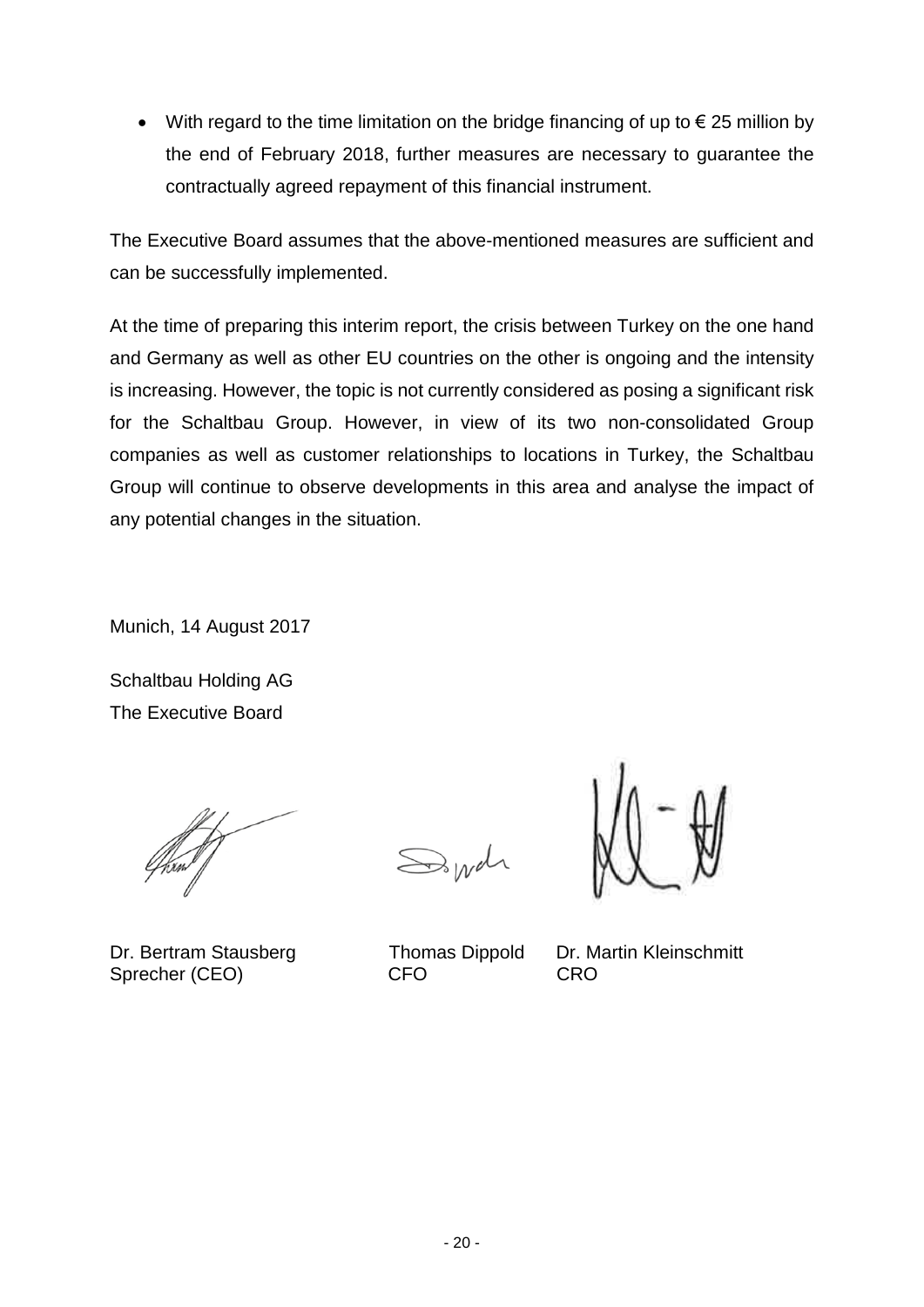# **Condensed Interim Consolidated Financial Statements as at 30 June 2017**

## **Consolidated Income Statement for the Period from 1 January to 30 June 2017**

| €000                                                         | 1.1.-30.06.2017 | 1.1.-30.06.2016 |
|--------------------------------------------------------------|-----------------|-----------------|
| 1. Sales                                                     | 234,901         | 243,942         |
| Change in inventories of finished and unfinished goods<br>2. | 10,995          | 5,053           |
| Own work capitalised<br>3.                                   | 2,656           | 2,558           |
| <b>Total output</b><br>4.                                    | 248,552         | 251,553         |
| Other operating income<br>5.                                 | 6,998           | 3,853           |
| Cost of materials<br>6.                                      | 127,293         | 125,198         |
| Personnel expense<br>7.                                      | 94,361          | 85,151          |
| Depreciation and amortisation<br>8.                          | 9,641           | 7,638           |
| Other operating expenses<br>9.                               | 28,947          | 27,811          |
| 10. Loss/profit from operating activities (EBIT)             | $-4,692$        | 9,608           |
| a) Result from at-equity accounted investments               | 323             | $-3,222$        |
| b) Other results from investments                            | 0               | 0               |
| 11. Results from investments                                 | 323             | $-3,222$        |
| a) Interest income                                           | 307             | 337             |
| b) Interest expense                                          | 6,326           | 2,767           |
| 12. Financial result                                         | $-6,021$        | $-2,430$        |
| 13. Loss before tax                                          | $-10,390$       | $-3,956$        |
| 14. Income taxes                                             | 484             | 2,943           |
| 15. Group net loss/profit for the period                     | $-10,874$       | 1,013           |
| Analysis of group net loss/profit                            |                 |                 |
| attributable to minority shareholders                        | 630             | 2,777           |
| attributable to shareholders of Schaltbau Holding AG         | $-11,504$       | $-1,764$        |
| Group net loss/profit for the period                         | $-10,874$       | 1,013           |
| Earnings per share - undiluted:                              | - 1.84 €        | - 0.29€         |
| Earnings per share - diluted:                                | $-1.84€$        | - 0.29€         |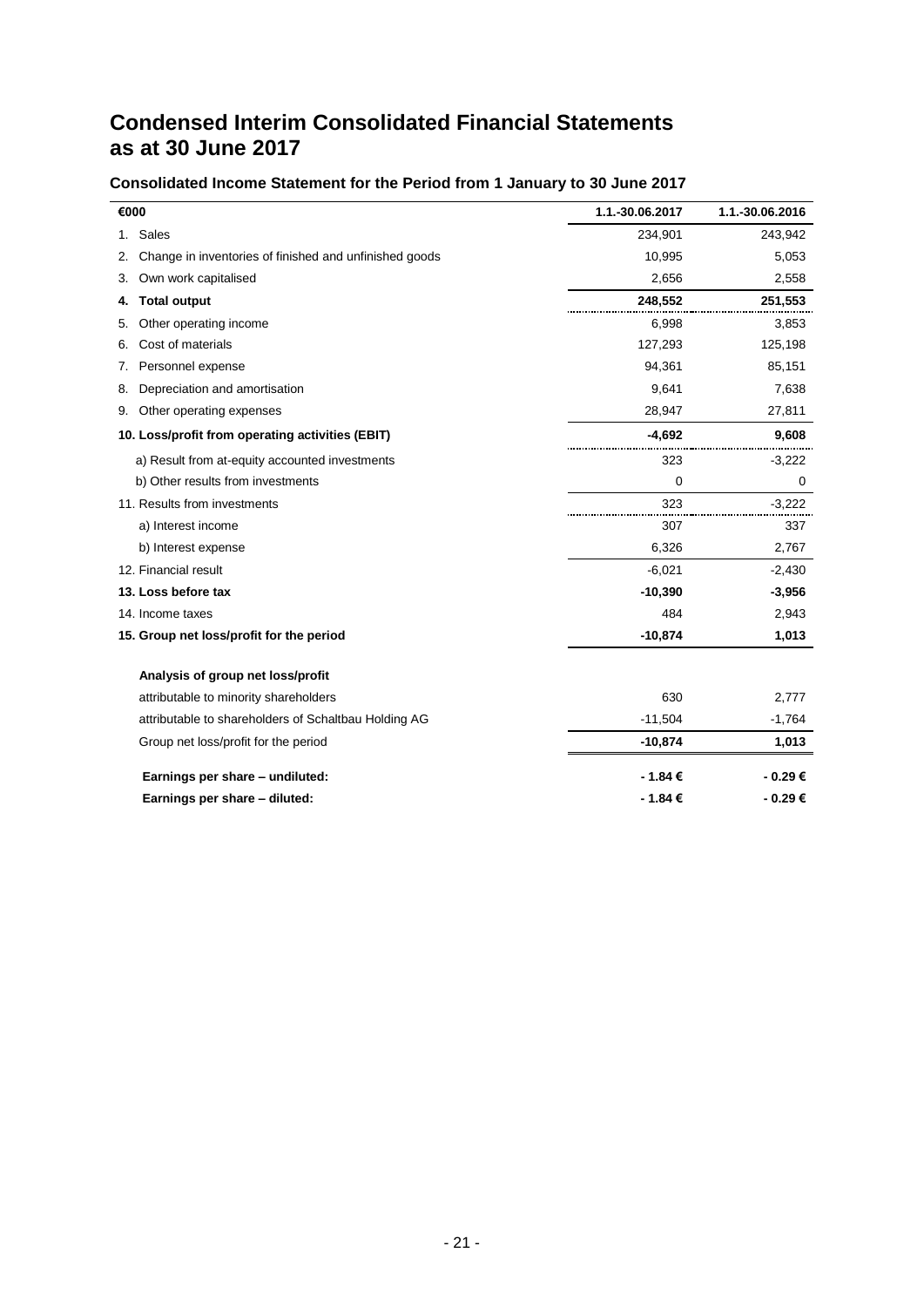## **Statement of Comprehensive Income for the period from 1 January to 30 June 2017**

| €000                                                          | 1.1.-30.06.2017      |               |              | 1.1.-30.06.2016      |               |              |
|---------------------------------------------------------------|----------------------|---------------|--------------|----------------------|---------------|--------------|
|                                                               | <b>Before</b><br>tax | Tax<br>effect | After<br>tax | <b>Before</b><br>tax | Tax<br>effect | After<br>tax |
| Group net loss/profit for the period                          |                      |               | $-10,874$    |                      |               | 1,013        |
| Actuarial gains/losses relating to pensions                   | 1,427                | $-428$        | 999          | $-4,471$             | 1,341         | $-3,130$     |
| Items which may subsequently be reclassified to profit        |                      |               |              |                      |               |              |
| or loss                                                       |                      |               |              |                      |               |              |
| Unrealised losses/gains arising on currency translations      |                      |               |              |                      |               |              |
| - from fully consolidated companies                           |                      |               | $-1,309$     |                      |               | $-4,370$     |
| - from at-equity accounted companies                          |                      |               | $-218$       |                      |               | $-28$        |
| Derivative financial instruments                              |                      |               |              |                      |               |              |
| - Change in unrealised gains $(+)$ / losses $(-)$             | 127                  | $-38$         | 89           | $-17$                | 5             | $-12$        |
| - Realised gains $(-)$ / losses $(+)$                         | 177                  | $-53$         | 124          | 321                  | -96           | 225          |
|                                                               | 304                  | -91           | $-1,314$     | 304                  | -91           | $-4,185$     |
| Other comprehensive income                                    |                      |               | $-315$       |                      |               | $-7,315$     |
| Group comprehensive income                                    |                      |               | $-11,189$    |                      |               | $-6,302$     |
| of which attributable to minority shareholders                |                      |               | $-103$       |                      |               | 1,658        |
| of which attributable to shareholders of Schaltbau Holding AG |                      |               | $-11,086$    |                      |               | $-7,960$     |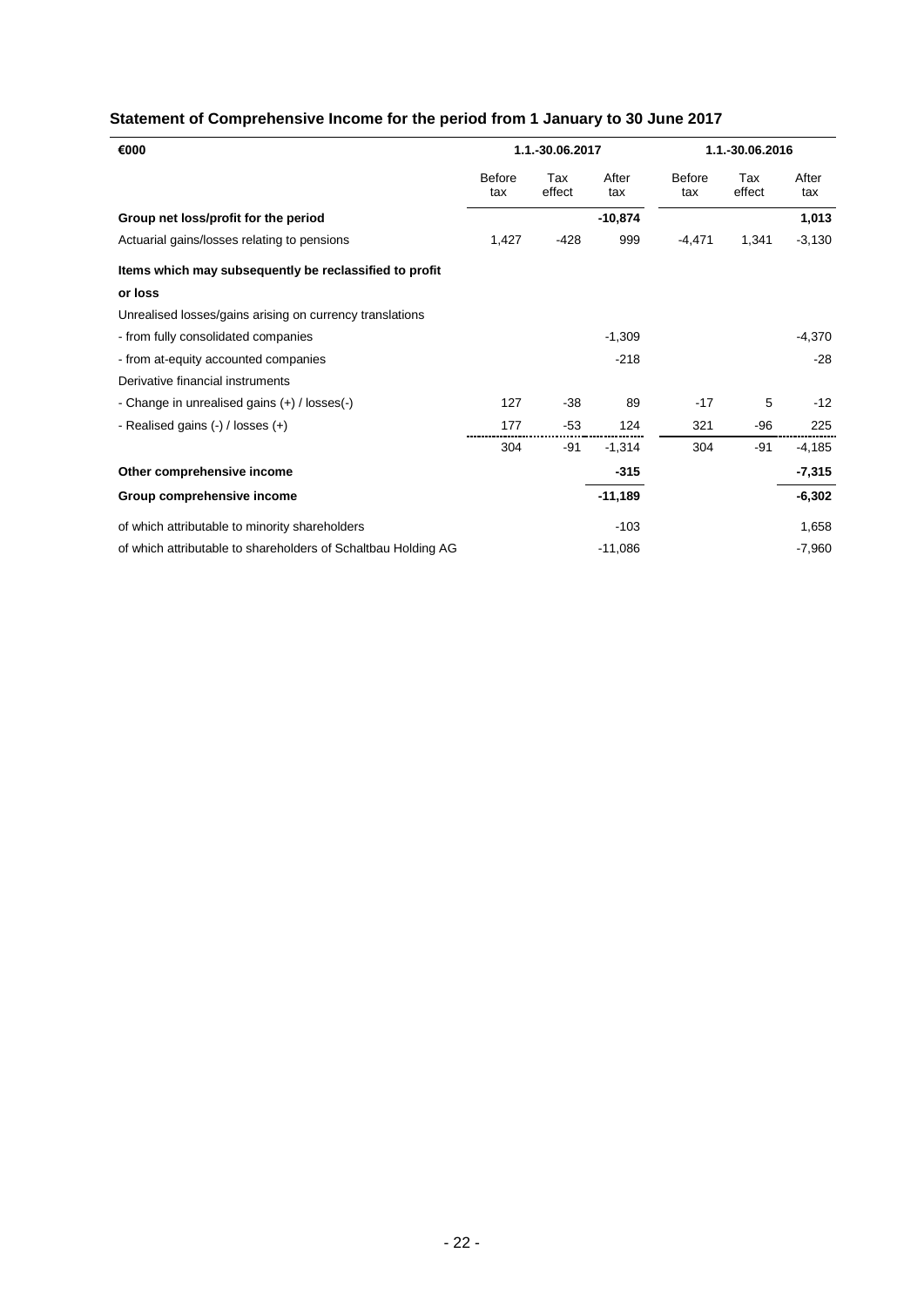| €000                                                         | 1.4.-30.06.2017 | 1.4.-30.06.2016 |
|--------------------------------------------------------------|-----------------|-----------------|
| Sales<br>1.                                                  | 124,298         | 125,963         |
| Change in inventories of finished and unfinished goods<br>2. | 4.219           | 2,635           |
| Own work capitalised<br>3.                                   | 1,707           | 1,842           |
| <b>Total output</b><br>4.                                    | 130,224         | 130,440         |
| Other operating income<br>5.                                 | 6,327           | 2,468           |
| Cost of materials<br>6.                                      | 65,432          | 64,370          |
| Personnel expense<br>7.                                      | 47,641          | 43,406          |
| Depreciation and amortisation<br>8.                          | 4,768           | 3,850           |
| Other operating expenses<br>9.                               | 14,894          | 14,409          |
| 10. Profit from operating activities (EBIT)                  | 3,816           | 6,873           |
| a) Result from at-equity accounted investments               | 174             | $-566$          |
| b) Other results from investments                            | $\mathbf 0$     | 0               |
| 11. Results from investments                                 | 174             | $-566$          |
| a) Interest income                                           | 116             | 175             |
| b) Interest expense                                          | 2,244           | 1,339           |
| 12. Financial result                                         | $-2,128$        | $-1,164$        |
| 13. Profit before tax                                        | 1,862           | 5,143           |
| 14. Income taxes                                             | 485             | 1,492           |
| 15. Group net profit for the period                          | 1,377           | 3,651           |
| Analysis of group net profit                                 |                 |                 |
| attributable to minority shareholders                        | 551             | 1,691           |
| attributable to shareholders of Schaltbau Holding AG         | 826             | 1,960           |
| Group net profit for the period                              | 1,377           | 3,651           |
| Earnings per share - undiluted:                              | 0.16€           | 0.33€           |
| Earnings per share - diluted:                                | 0.16€           | 0.33€           |

### **Consolidated Income Statement for the second quarter 2017**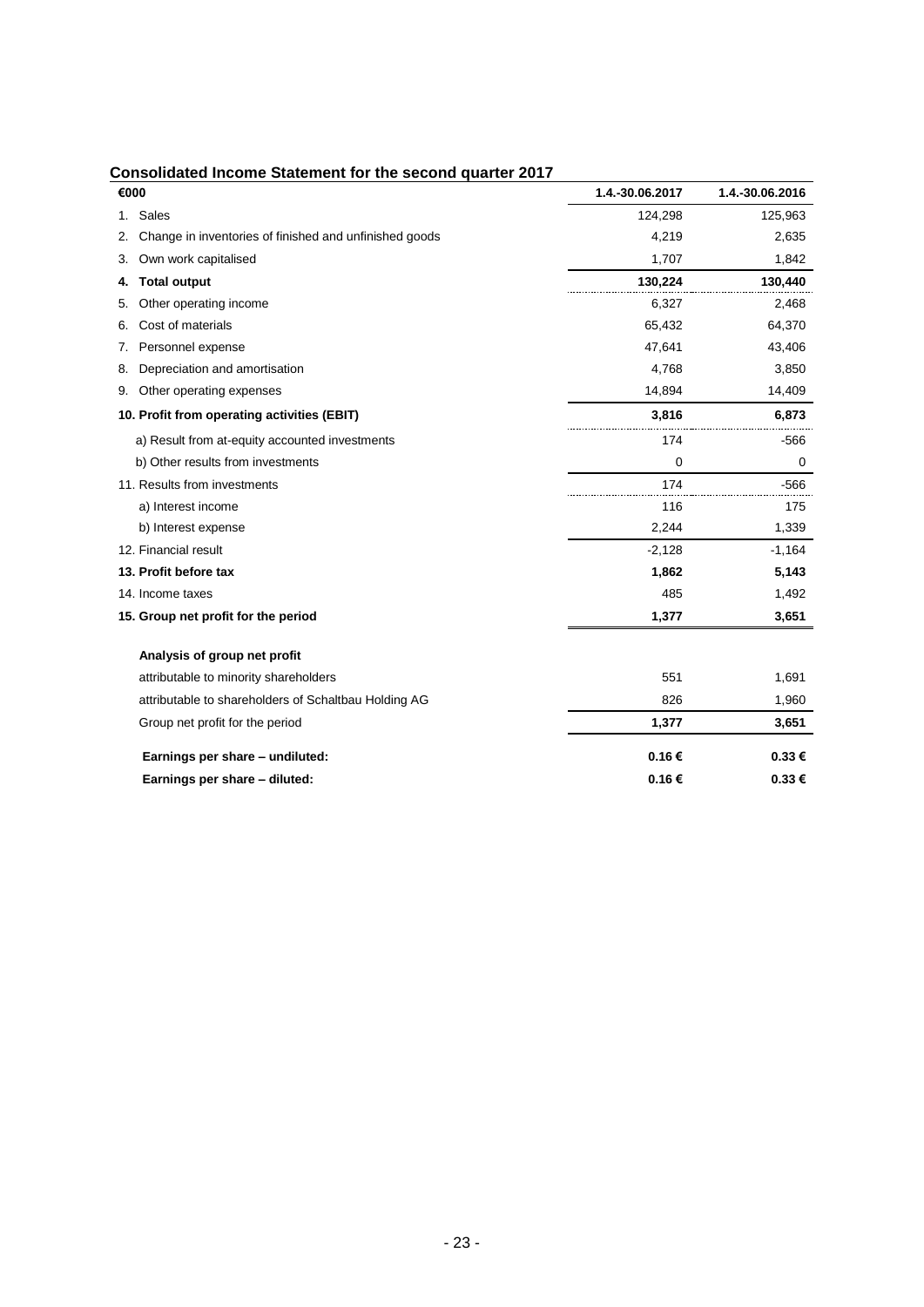## **Statement of Comprehensive Income for the second quarter 2017**

| €000                                                           | 1.4.-30.06.2017      |               | 1.4.-30.06.2016 |                      |               |           |
|----------------------------------------------------------------|----------------------|---------------|-----------------|----------------------|---------------|-----------|
|                                                                | <b>Before</b><br>tax | Tax<br>effect | After tax       | <b>Before</b><br>tax | Tax<br>effect | After tax |
| Group net profit for the period                                |                      |               | 1,377           |                      |               | 3,651     |
| Actuarial gains/losses relating to pensions                    | 793                  | $-238$        | 555             | $-2226$              | 668           | $-1,558$  |
| Items which may subsequently be reclassified to profit or loss |                      |               |                 |                      |               |           |
| or loss                                                        |                      |               |                 |                      |               |           |
| Unrealised losses/gains arising on currency translations       |                      |               |                 |                      |               |           |
| - from fully consolidated companies                            |                      |               | $-2,349$        |                      |               | $-1,926$  |
| - from at-equity accounted companies                           |                      |               | $-84$           |                      |               | 5         |
| Derivative financial instruments                               |                      |               |                 |                      |               |           |
| - Change in unrealised gains (+) / losses(-)                   | 164                  | $-49$         | 115             | -81                  | 24            | $-57$     |
| - Realised gains $(-)$ / losses $(+)$                          | 24                   | $-7$          | 17              | 117                  | $-35$         | 82        |
|                                                                | 188                  | $-56$         | $-2,301$        | 36                   | $-11$         | $-1,896$  |
| Other comprehensive income                                     |                      |               | $-1,746$        |                      |               | $-3,454$  |
| Group comprehensive income                                     |                      |               | $-369$          |                      |               | 197       |
| of which attributable to minority shareholders                 |                      |               | $-255$          |                      |               | 1,390     |
| of which attributable to shareholders of Schaltbau Holding AG  |                      |               | $-114$          |                      |               | $-1,193$  |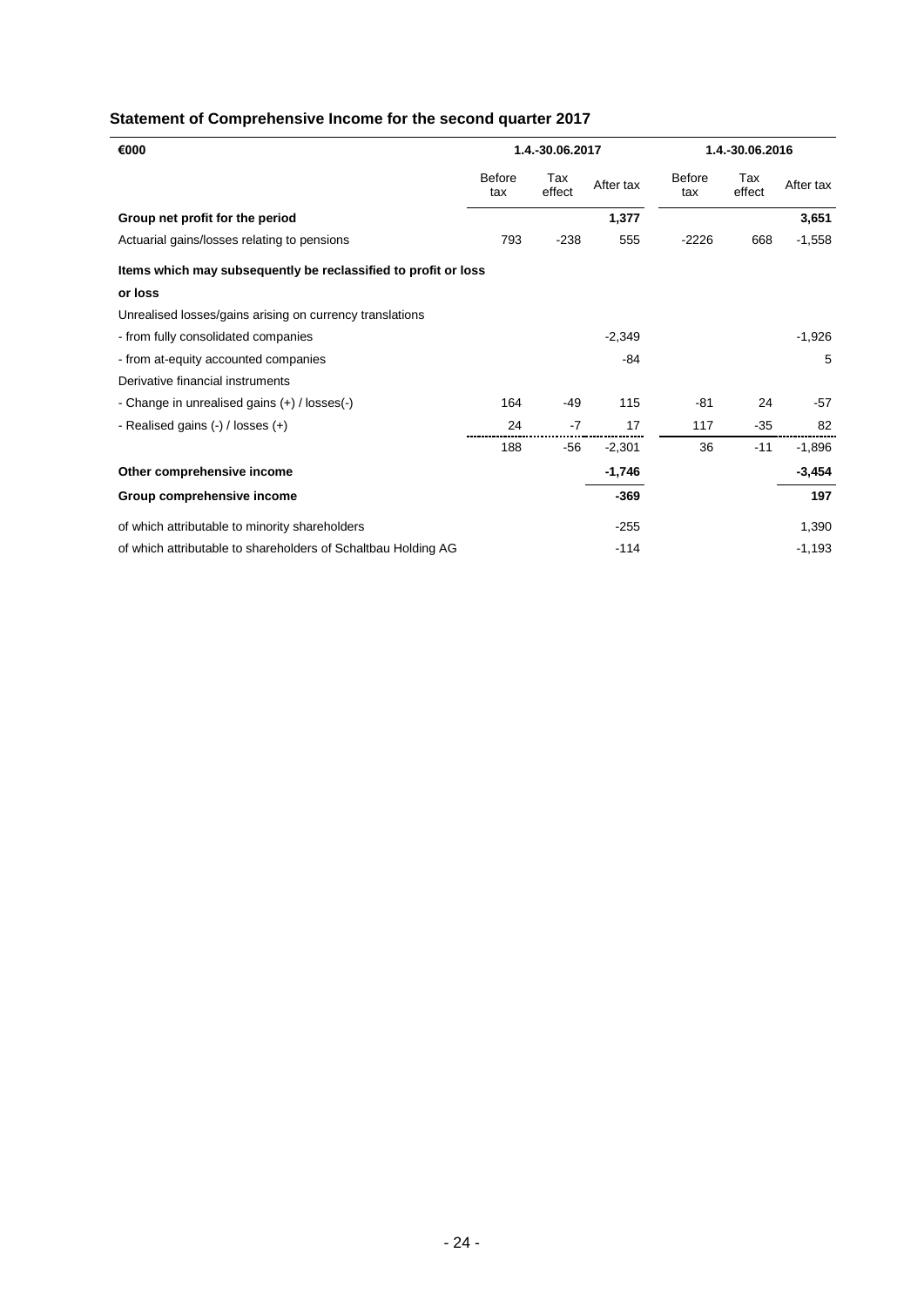## **Consolidated Cash Flow Statement for the period from 1 January to 30 June 2017**

| €000                                                                                                       | 1.1.-30.06.2017 | 1.1.-30.06.2016 |
|------------------------------------------------------------------------------------------------------------|-----------------|-----------------|
| Loss/profit from operating activities (EBIT)                                                               | -4,692          | 9,608           |
| Depreciation, amortisation and impairment losses on intangible assets and<br>property, plant and equipment | 9,641           | 7,625           |
| Gains/losses on the disposal of intangible assets and property, plant and<br>equipment                     | 35              | $-244$          |
| Change in current assets                                                                                   | $-12,660$       | $-1,405$        |
| Change in provisions                                                                                       | $-1,928$        | $-3,085$        |
| Change in current liabilities                                                                              | 7,416           | 824             |
| Income tax paid                                                                                            | $-1,658$        | $-4,211$        |
| Other non-cash income/ expenses                                                                            | $-3,916$        | -367            |
| Cash flow from operating activities                                                                        | $-7,762$        | 8,745           |
| Payments for investments in:                                                                               |                 |                 |
| Intangible assets and property, plant and equipment                                                        | $-7,707$        | $-9,091$        |
| - non-current financial assets                                                                             | $-5,138$        | -362            |
| - Acquisitions of fully consolidated entities less cash<br>acquired                                        | 0               | $-212$          |
| Proceeds from disposals of:                                                                                |                 |                 |
| - property, plant and equipment                                                                            | 29              | 0               |
| - derecognition of cash funds on disposals                                                                 | $-330$          | 0               |
| - business units                                                                                           | -0              | 2,991           |
| Cash flow from investing activities                                                                        | $-13,146$       | -6,674          |
| Equity capital increase                                                                                    | 15,539          | 0               |
| Dividend payment by Schaltbau Holding AG                                                                   | -0              | $-6,020$        |
| Distribution to minority interests                                                                         | $-3,496$        | $-1,080$        |
| Promissory notes issued                                                                                    | 0               | 0               |
| Loan repayments                                                                                            | $-2,588$        | $-4,163$        |
| Loans raised                                                                                               | 4,141           | 540             |
| Interest paid                                                                                              | $-5,399$        | $-3,074$        |
| Interest received                                                                                          | 307             | 165             |
| Change in other financial liabilities                                                                      | 6,609           | 12,761          |
| Cash flow from financing activities                                                                        | 15,113          | $-871$          |
| Change in cash funds due to exchange rate fluctuations                                                     | $-637$          | -973            |
| Change in cash funds                                                                                       | $-6,432$        | 227             |
|                                                                                                            |                 |                 |
| Cash funds at the end of the period                                                                        | 24,745          | 32,902          |
| Cash funds at the beginning of the period                                                                  | 31,177          | 32,675          |
|                                                                                                            | $-6,432$        | 227             |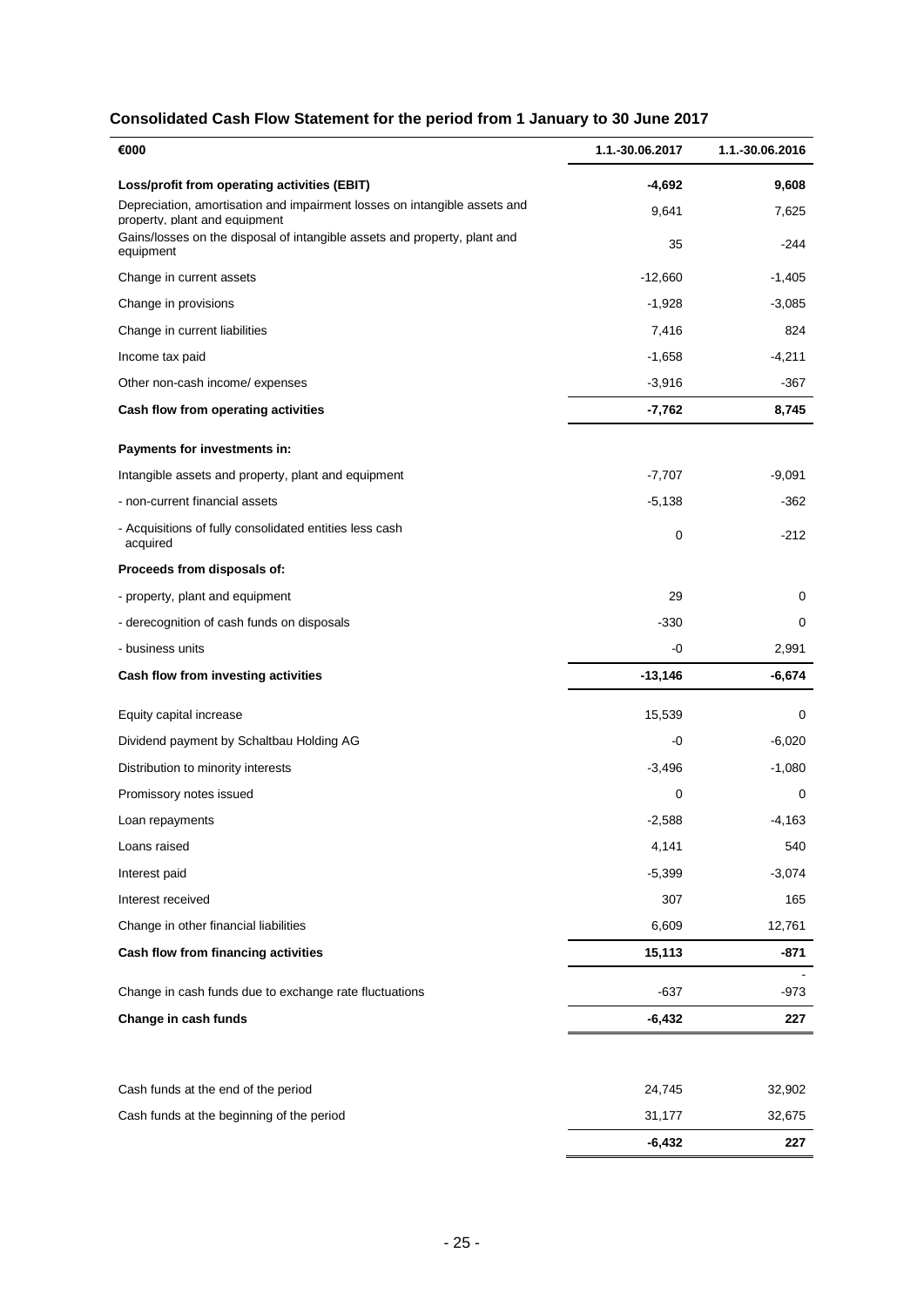#### **Consolidated Balance Sheet as at 30 June 2017**

| 30.06.2017<br>31.12.2016<br><b>A. NON-CURRENT ASSETS</b><br>I. Intangible assets<br>81,486<br>83,666<br>II. Property, plant and equipment<br>88,293<br>88,361<br>8,319<br>III. At-equity accounted investments<br>3,129<br>IV. Other investments<br>4,082<br>4,031<br>V. Deferred tax assets<br>15,483<br>15,452<br>197,663<br>194,639<br><b>B. CURRENT ASSETS</b><br>I. Inventories<br>119,935<br>101,353<br>II. Trade accounts receivable<br>104,360<br>115,241<br>III. Income tax receivables<br>1,129<br>944<br>IV. Other receivables and assets<br>20,952<br>15,009<br>V. Cash and cash equivalents<br>25,544<br>30,018<br>VI. Assets held for sale<br>0<br>1,870<br>271,920<br>264,435<br>469,583<br><b>Total assets</b><br>459,074<br><b>EQUITY AND LIABILITIES</b><br>€ 000<br>€ 000<br>30.06.2017<br>31.12.2016<br><b>A. EQUITY</b><br>Subscribed capital<br>8,064<br>7,506<br>I.<br>31,107<br>Capital reserves<br>16,126<br>Ш.<br>231<br>Statutory reserves<br>231<br>III.<br>48,305<br>IV. Revenue reserves<br>62,344<br>$-582$<br>212<br>Income/expense recognised directly in equity<br>V.<br><b>Revaluation reserve</b><br>3,041<br>VI.<br>3,041<br>VII. Group net loss attributable to shareholders of Schaltbau Holding AG<br>$-11,504$<br>$-15,822$<br>VIII. Equity attributable to shareholders of Schaltbau Holding AG<br>78,662<br>73,638<br>29,834<br>IX. Minority interests<br>33,435<br>108,496<br>107,073<br><b>B. NON-CURRENT LIABILITIES</b><br>38,234<br>40,154<br>Pension provisions<br>Personnel-related accruals<br>4,888<br>4,978<br>Ш.<br>Other provisions<br>13,621<br>14,628<br>III.<br><b>Financial liabilities</b><br>167,767<br>43,304<br>IV.<br>Other liabilities<br>V.<br>4,011<br>4,557<br>VI. Deferred tax liabilities<br>2,938<br>3,535<br>231,549<br>111,066<br><b>C. CURRENT LIABILITIES</b><br>Personnel-related accruals<br>6,425<br>8,432<br>I.<br>21,244<br>20,679<br>Other provisions<br>Ш.<br>401<br>337<br>Income taxes payable<br>III.<br><b>Financial liabilities</b><br>19,157<br>134,719<br>IV.<br>44,591<br>V. Trade accounts payable<br>42,034<br>12,882<br>VI. Advance payments received<br>12,684<br>VII. Other liabilities<br>24,838<br>21,508<br>VIII. Liabilities related to assets<br>held for sale<br>0<br>542<br>129,538<br>240,935<br><b>Total equity and liabilities</b><br>469,583<br>459,074 | <b>ASSETS</b> | € 000 | € 000 |
|-------------------------------------------------------------------------------------------------------------------------------------------------------------------------------------------------------------------------------------------------------------------------------------------------------------------------------------------------------------------------------------------------------------------------------------------------------------------------------------------------------------------------------------------------------------------------------------------------------------------------------------------------------------------------------------------------------------------------------------------------------------------------------------------------------------------------------------------------------------------------------------------------------------------------------------------------------------------------------------------------------------------------------------------------------------------------------------------------------------------------------------------------------------------------------------------------------------------------------------------------------------------------------------------------------------------------------------------------------------------------------------------------------------------------------------------------------------------------------------------------------------------------------------------------------------------------------------------------------------------------------------------------------------------------------------------------------------------------------------------------------------------------------------------------------------------------------------------------------------------------------------------------------------------------------------------------------------------------------------------------------------------------------------------------------------------------------------------------------------------------------------------------------------------------------------------------------------------------------------------------------------------------------------------------------------------------------------------------------------------|---------------|-------|-------|
|                                                                                                                                                                                                                                                                                                                                                                                                                                                                                                                                                                                                                                                                                                                                                                                                                                                                                                                                                                                                                                                                                                                                                                                                                                                                                                                                                                                                                                                                                                                                                                                                                                                                                                                                                                                                                                                                                                                                                                                                                                                                                                                                                                                                                                                                                                                                                                   |               |       |       |
|                                                                                                                                                                                                                                                                                                                                                                                                                                                                                                                                                                                                                                                                                                                                                                                                                                                                                                                                                                                                                                                                                                                                                                                                                                                                                                                                                                                                                                                                                                                                                                                                                                                                                                                                                                                                                                                                                                                                                                                                                                                                                                                                                                                                                                                                                                                                                                   |               |       |       |
|                                                                                                                                                                                                                                                                                                                                                                                                                                                                                                                                                                                                                                                                                                                                                                                                                                                                                                                                                                                                                                                                                                                                                                                                                                                                                                                                                                                                                                                                                                                                                                                                                                                                                                                                                                                                                                                                                                                                                                                                                                                                                                                                                                                                                                                                                                                                                                   |               |       |       |
|                                                                                                                                                                                                                                                                                                                                                                                                                                                                                                                                                                                                                                                                                                                                                                                                                                                                                                                                                                                                                                                                                                                                                                                                                                                                                                                                                                                                                                                                                                                                                                                                                                                                                                                                                                                                                                                                                                                                                                                                                                                                                                                                                                                                                                                                                                                                                                   |               |       |       |
|                                                                                                                                                                                                                                                                                                                                                                                                                                                                                                                                                                                                                                                                                                                                                                                                                                                                                                                                                                                                                                                                                                                                                                                                                                                                                                                                                                                                                                                                                                                                                                                                                                                                                                                                                                                                                                                                                                                                                                                                                                                                                                                                                                                                                                                                                                                                                                   |               |       |       |
|                                                                                                                                                                                                                                                                                                                                                                                                                                                                                                                                                                                                                                                                                                                                                                                                                                                                                                                                                                                                                                                                                                                                                                                                                                                                                                                                                                                                                                                                                                                                                                                                                                                                                                                                                                                                                                                                                                                                                                                                                                                                                                                                                                                                                                                                                                                                                                   |               |       |       |
|                                                                                                                                                                                                                                                                                                                                                                                                                                                                                                                                                                                                                                                                                                                                                                                                                                                                                                                                                                                                                                                                                                                                                                                                                                                                                                                                                                                                                                                                                                                                                                                                                                                                                                                                                                                                                                                                                                                                                                                                                                                                                                                                                                                                                                                                                                                                                                   |               |       |       |
|                                                                                                                                                                                                                                                                                                                                                                                                                                                                                                                                                                                                                                                                                                                                                                                                                                                                                                                                                                                                                                                                                                                                                                                                                                                                                                                                                                                                                                                                                                                                                                                                                                                                                                                                                                                                                                                                                                                                                                                                                                                                                                                                                                                                                                                                                                                                                                   |               |       |       |
|                                                                                                                                                                                                                                                                                                                                                                                                                                                                                                                                                                                                                                                                                                                                                                                                                                                                                                                                                                                                                                                                                                                                                                                                                                                                                                                                                                                                                                                                                                                                                                                                                                                                                                                                                                                                                                                                                                                                                                                                                                                                                                                                                                                                                                                                                                                                                                   |               |       |       |
|                                                                                                                                                                                                                                                                                                                                                                                                                                                                                                                                                                                                                                                                                                                                                                                                                                                                                                                                                                                                                                                                                                                                                                                                                                                                                                                                                                                                                                                                                                                                                                                                                                                                                                                                                                                                                                                                                                                                                                                                                                                                                                                                                                                                                                                                                                                                                                   |               |       |       |
|                                                                                                                                                                                                                                                                                                                                                                                                                                                                                                                                                                                                                                                                                                                                                                                                                                                                                                                                                                                                                                                                                                                                                                                                                                                                                                                                                                                                                                                                                                                                                                                                                                                                                                                                                                                                                                                                                                                                                                                                                                                                                                                                                                                                                                                                                                                                                                   |               |       |       |
|                                                                                                                                                                                                                                                                                                                                                                                                                                                                                                                                                                                                                                                                                                                                                                                                                                                                                                                                                                                                                                                                                                                                                                                                                                                                                                                                                                                                                                                                                                                                                                                                                                                                                                                                                                                                                                                                                                                                                                                                                                                                                                                                                                                                                                                                                                                                                                   |               |       |       |
|                                                                                                                                                                                                                                                                                                                                                                                                                                                                                                                                                                                                                                                                                                                                                                                                                                                                                                                                                                                                                                                                                                                                                                                                                                                                                                                                                                                                                                                                                                                                                                                                                                                                                                                                                                                                                                                                                                                                                                                                                                                                                                                                                                                                                                                                                                                                                                   |               |       |       |
|                                                                                                                                                                                                                                                                                                                                                                                                                                                                                                                                                                                                                                                                                                                                                                                                                                                                                                                                                                                                                                                                                                                                                                                                                                                                                                                                                                                                                                                                                                                                                                                                                                                                                                                                                                                                                                                                                                                                                                                                                                                                                                                                                                                                                                                                                                                                                                   |               |       |       |
|                                                                                                                                                                                                                                                                                                                                                                                                                                                                                                                                                                                                                                                                                                                                                                                                                                                                                                                                                                                                                                                                                                                                                                                                                                                                                                                                                                                                                                                                                                                                                                                                                                                                                                                                                                                                                                                                                                                                                                                                                                                                                                                                                                                                                                                                                                                                                                   |               |       |       |
|                                                                                                                                                                                                                                                                                                                                                                                                                                                                                                                                                                                                                                                                                                                                                                                                                                                                                                                                                                                                                                                                                                                                                                                                                                                                                                                                                                                                                                                                                                                                                                                                                                                                                                                                                                                                                                                                                                                                                                                                                                                                                                                                                                                                                                                                                                                                                                   |               |       |       |
|                                                                                                                                                                                                                                                                                                                                                                                                                                                                                                                                                                                                                                                                                                                                                                                                                                                                                                                                                                                                                                                                                                                                                                                                                                                                                                                                                                                                                                                                                                                                                                                                                                                                                                                                                                                                                                                                                                                                                                                                                                                                                                                                                                                                                                                                                                                                                                   |               |       |       |
|                                                                                                                                                                                                                                                                                                                                                                                                                                                                                                                                                                                                                                                                                                                                                                                                                                                                                                                                                                                                                                                                                                                                                                                                                                                                                                                                                                                                                                                                                                                                                                                                                                                                                                                                                                                                                                                                                                                                                                                                                                                                                                                                                                                                                                                                                                                                                                   |               |       |       |
|                                                                                                                                                                                                                                                                                                                                                                                                                                                                                                                                                                                                                                                                                                                                                                                                                                                                                                                                                                                                                                                                                                                                                                                                                                                                                                                                                                                                                                                                                                                                                                                                                                                                                                                                                                                                                                                                                                                                                                                                                                                                                                                                                                                                                                                                                                                                                                   |               |       |       |
|                                                                                                                                                                                                                                                                                                                                                                                                                                                                                                                                                                                                                                                                                                                                                                                                                                                                                                                                                                                                                                                                                                                                                                                                                                                                                                                                                                                                                                                                                                                                                                                                                                                                                                                                                                                                                                                                                                                                                                                                                                                                                                                                                                                                                                                                                                                                                                   |               |       |       |
|                                                                                                                                                                                                                                                                                                                                                                                                                                                                                                                                                                                                                                                                                                                                                                                                                                                                                                                                                                                                                                                                                                                                                                                                                                                                                                                                                                                                                                                                                                                                                                                                                                                                                                                                                                                                                                                                                                                                                                                                                                                                                                                                                                                                                                                                                                                                                                   |               |       |       |
|                                                                                                                                                                                                                                                                                                                                                                                                                                                                                                                                                                                                                                                                                                                                                                                                                                                                                                                                                                                                                                                                                                                                                                                                                                                                                                                                                                                                                                                                                                                                                                                                                                                                                                                                                                                                                                                                                                                                                                                                                                                                                                                                                                                                                                                                                                                                                                   |               |       |       |
|                                                                                                                                                                                                                                                                                                                                                                                                                                                                                                                                                                                                                                                                                                                                                                                                                                                                                                                                                                                                                                                                                                                                                                                                                                                                                                                                                                                                                                                                                                                                                                                                                                                                                                                                                                                                                                                                                                                                                                                                                                                                                                                                                                                                                                                                                                                                                                   |               |       |       |
|                                                                                                                                                                                                                                                                                                                                                                                                                                                                                                                                                                                                                                                                                                                                                                                                                                                                                                                                                                                                                                                                                                                                                                                                                                                                                                                                                                                                                                                                                                                                                                                                                                                                                                                                                                                                                                                                                                                                                                                                                                                                                                                                                                                                                                                                                                                                                                   |               |       |       |
|                                                                                                                                                                                                                                                                                                                                                                                                                                                                                                                                                                                                                                                                                                                                                                                                                                                                                                                                                                                                                                                                                                                                                                                                                                                                                                                                                                                                                                                                                                                                                                                                                                                                                                                                                                                                                                                                                                                                                                                                                                                                                                                                                                                                                                                                                                                                                                   |               |       |       |
|                                                                                                                                                                                                                                                                                                                                                                                                                                                                                                                                                                                                                                                                                                                                                                                                                                                                                                                                                                                                                                                                                                                                                                                                                                                                                                                                                                                                                                                                                                                                                                                                                                                                                                                                                                                                                                                                                                                                                                                                                                                                                                                                                                                                                                                                                                                                                                   |               |       |       |
|                                                                                                                                                                                                                                                                                                                                                                                                                                                                                                                                                                                                                                                                                                                                                                                                                                                                                                                                                                                                                                                                                                                                                                                                                                                                                                                                                                                                                                                                                                                                                                                                                                                                                                                                                                                                                                                                                                                                                                                                                                                                                                                                                                                                                                                                                                                                                                   |               |       |       |
|                                                                                                                                                                                                                                                                                                                                                                                                                                                                                                                                                                                                                                                                                                                                                                                                                                                                                                                                                                                                                                                                                                                                                                                                                                                                                                                                                                                                                                                                                                                                                                                                                                                                                                                                                                                                                                                                                                                                                                                                                                                                                                                                                                                                                                                                                                                                                                   |               |       |       |
|                                                                                                                                                                                                                                                                                                                                                                                                                                                                                                                                                                                                                                                                                                                                                                                                                                                                                                                                                                                                                                                                                                                                                                                                                                                                                                                                                                                                                                                                                                                                                                                                                                                                                                                                                                                                                                                                                                                                                                                                                                                                                                                                                                                                                                                                                                                                                                   |               |       |       |
|                                                                                                                                                                                                                                                                                                                                                                                                                                                                                                                                                                                                                                                                                                                                                                                                                                                                                                                                                                                                                                                                                                                                                                                                                                                                                                                                                                                                                                                                                                                                                                                                                                                                                                                                                                                                                                                                                                                                                                                                                                                                                                                                                                                                                                                                                                                                                                   |               |       |       |
|                                                                                                                                                                                                                                                                                                                                                                                                                                                                                                                                                                                                                                                                                                                                                                                                                                                                                                                                                                                                                                                                                                                                                                                                                                                                                                                                                                                                                                                                                                                                                                                                                                                                                                                                                                                                                                                                                                                                                                                                                                                                                                                                                                                                                                                                                                                                                                   |               |       |       |
|                                                                                                                                                                                                                                                                                                                                                                                                                                                                                                                                                                                                                                                                                                                                                                                                                                                                                                                                                                                                                                                                                                                                                                                                                                                                                                                                                                                                                                                                                                                                                                                                                                                                                                                                                                                                                                                                                                                                                                                                                                                                                                                                                                                                                                                                                                                                                                   |               |       |       |
|                                                                                                                                                                                                                                                                                                                                                                                                                                                                                                                                                                                                                                                                                                                                                                                                                                                                                                                                                                                                                                                                                                                                                                                                                                                                                                                                                                                                                                                                                                                                                                                                                                                                                                                                                                                                                                                                                                                                                                                                                                                                                                                                                                                                                                                                                                                                                                   |               |       |       |
|                                                                                                                                                                                                                                                                                                                                                                                                                                                                                                                                                                                                                                                                                                                                                                                                                                                                                                                                                                                                                                                                                                                                                                                                                                                                                                                                                                                                                                                                                                                                                                                                                                                                                                                                                                                                                                                                                                                                                                                                                                                                                                                                                                                                                                                                                                                                                                   |               |       |       |
|                                                                                                                                                                                                                                                                                                                                                                                                                                                                                                                                                                                                                                                                                                                                                                                                                                                                                                                                                                                                                                                                                                                                                                                                                                                                                                                                                                                                                                                                                                                                                                                                                                                                                                                                                                                                                                                                                                                                                                                                                                                                                                                                                                                                                                                                                                                                                                   |               |       |       |
|                                                                                                                                                                                                                                                                                                                                                                                                                                                                                                                                                                                                                                                                                                                                                                                                                                                                                                                                                                                                                                                                                                                                                                                                                                                                                                                                                                                                                                                                                                                                                                                                                                                                                                                                                                                                                                                                                                                                                                                                                                                                                                                                                                                                                                                                                                                                                                   |               |       |       |
|                                                                                                                                                                                                                                                                                                                                                                                                                                                                                                                                                                                                                                                                                                                                                                                                                                                                                                                                                                                                                                                                                                                                                                                                                                                                                                                                                                                                                                                                                                                                                                                                                                                                                                                                                                                                                                                                                                                                                                                                                                                                                                                                                                                                                                                                                                                                                                   |               |       |       |
|                                                                                                                                                                                                                                                                                                                                                                                                                                                                                                                                                                                                                                                                                                                                                                                                                                                                                                                                                                                                                                                                                                                                                                                                                                                                                                                                                                                                                                                                                                                                                                                                                                                                                                                                                                                                                                                                                                                                                                                                                                                                                                                                                                                                                                                                                                                                                                   |               |       |       |
|                                                                                                                                                                                                                                                                                                                                                                                                                                                                                                                                                                                                                                                                                                                                                                                                                                                                                                                                                                                                                                                                                                                                                                                                                                                                                                                                                                                                                                                                                                                                                                                                                                                                                                                                                                                                                                                                                                                                                                                                                                                                                                                                                                                                                                                                                                                                                                   |               |       |       |
|                                                                                                                                                                                                                                                                                                                                                                                                                                                                                                                                                                                                                                                                                                                                                                                                                                                                                                                                                                                                                                                                                                                                                                                                                                                                                                                                                                                                                                                                                                                                                                                                                                                                                                                                                                                                                                                                                                                                                                                                                                                                                                                                                                                                                                                                                                                                                                   |               |       |       |
|                                                                                                                                                                                                                                                                                                                                                                                                                                                                                                                                                                                                                                                                                                                                                                                                                                                                                                                                                                                                                                                                                                                                                                                                                                                                                                                                                                                                                                                                                                                                                                                                                                                                                                                                                                                                                                                                                                                                                                                                                                                                                                                                                                                                                                                                                                                                                                   |               |       |       |
|                                                                                                                                                                                                                                                                                                                                                                                                                                                                                                                                                                                                                                                                                                                                                                                                                                                                                                                                                                                                                                                                                                                                                                                                                                                                                                                                                                                                                                                                                                                                                                                                                                                                                                                                                                                                                                                                                                                                                                                                                                                                                                                                                                                                                                                                                                                                                                   |               |       |       |
|                                                                                                                                                                                                                                                                                                                                                                                                                                                                                                                                                                                                                                                                                                                                                                                                                                                                                                                                                                                                                                                                                                                                                                                                                                                                                                                                                                                                                                                                                                                                                                                                                                                                                                                                                                                                                                                                                                                                                                                                                                                                                                                                                                                                                                                                                                                                                                   |               |       |       |
|                                                                                                                                                                                                                                                                                                                                                                                                                                                                                                                                                                                                                                                                                                                                                                                                                                                                                                                                                                                                                                                                                                                                                                                                                                                                                                                                                                                                                                                                                                                                                                                                                                                                                                                                                                                                                                                                                                                                                                                                                                                                                                                                                                                                                                                                                                                                                                   |               |       |       |
|                                                                                                                                                                                                                                                                                                                                                                                                                                                                                                                                                                                                                                                                                                                                                                                                                                                                                                                                                                                                                                                                                                                                                                                                                                                                                                                                                                                                                                                                                                                                                                                                                                                                                                                                                                                                                                                                                                                                                                                                                                                                                                                                                                                                                                                                                                                                                                   |               |       |       |
|                                                                                                                                                                                                                                                                                                                                                                                                                                                                                                                                                                                                                                                                                                                                                                                                                                                                                                                                                                                                                                                                                                                                                                                                                                                                                                                                                                                                                                                                                                                                                                                                                                                                                                                                                                                                                                                                                                                                                                                                                                                                                                                                                                                                                                                                                                                                                                   |               |       |       |
|                                                                                                                                                                                                                                                                                                                                                                                                                                                                                                                                                                                                                                                                                                                                                                                                                                                                                                                                                                                                                                                                                                                                                                                                                                                                                                                                                                                                                                                                                                                                                                                                                                                                                                                                                                                                                                                                                                                                                                                                                                                                                                                                                                                                                                                                                                                                                                   |               |       |       |
|                                                                                                                                                                                                                                                                                                                                                                                                                                                                                                                                                                                                                                                                                                                                                                                                                                                                                                                                                                                                                                                                                                                                                                                                                                                                                                                                                                                                                                                                                                                                                                                                                                                                                                                                                                                                                                                                                                                                                                                                                                                                                                                                                                                                                                                                                                                                                                   |               |       |       |
|                                                                                                                                                                                                                                                                                                                                                                                                                                                                                                                                                                                                                                                                                                                                                                                                                                                                                                                                                                                                                                                                                                                                                                                                                                                                                                                                                                                                                                                                                                                                                                                                                                                                                                                                                                                                                                                                                                                                                                                                                                                                                                                                                                                                                                                                                                                                                                   |               |       |       |
|                                                                                                                                                                                                                                                                                                                                                                                                                                                                                                                                                                                                                                                                                                                                                                                                                                                                                                                                                                                                                                                                                                                                                                                                                                                                                                                                                                                                                                                                                                                                                                                                                                                                                                                                                                                                                                                                                                                                                                                                                                                                                                                                                                                                                                                                                                                                                                   |               |       |       |
|                                                                                                                                                                                                                                                                                                                                                                                                                                                                                                                                                                                                                                                                                                                                                                                                                                                                                                                                                                                                                                                                                                                                                                                                                                                                                                                                                                                                                                                                                                                                                                                                                                                                                                                                                                                                                                                                                                                                                                                                                                                                                                                                                                                                                                                                                                                                                                   |               |       |       |
|                                                                                                                                                                                                                                                                                                                                                                                                                                                                                                                                                                                                                                                                                                                                                                                                                                                                                                                                                                                                                                                                                                                                                                                                                                                                                                                                                                                                                                                                                                                                                                                                                                                                                                                                                                                                                                                                                                                                                                                                                                                                                                                                                                                                                                                                                                                                                                   |               |       |       |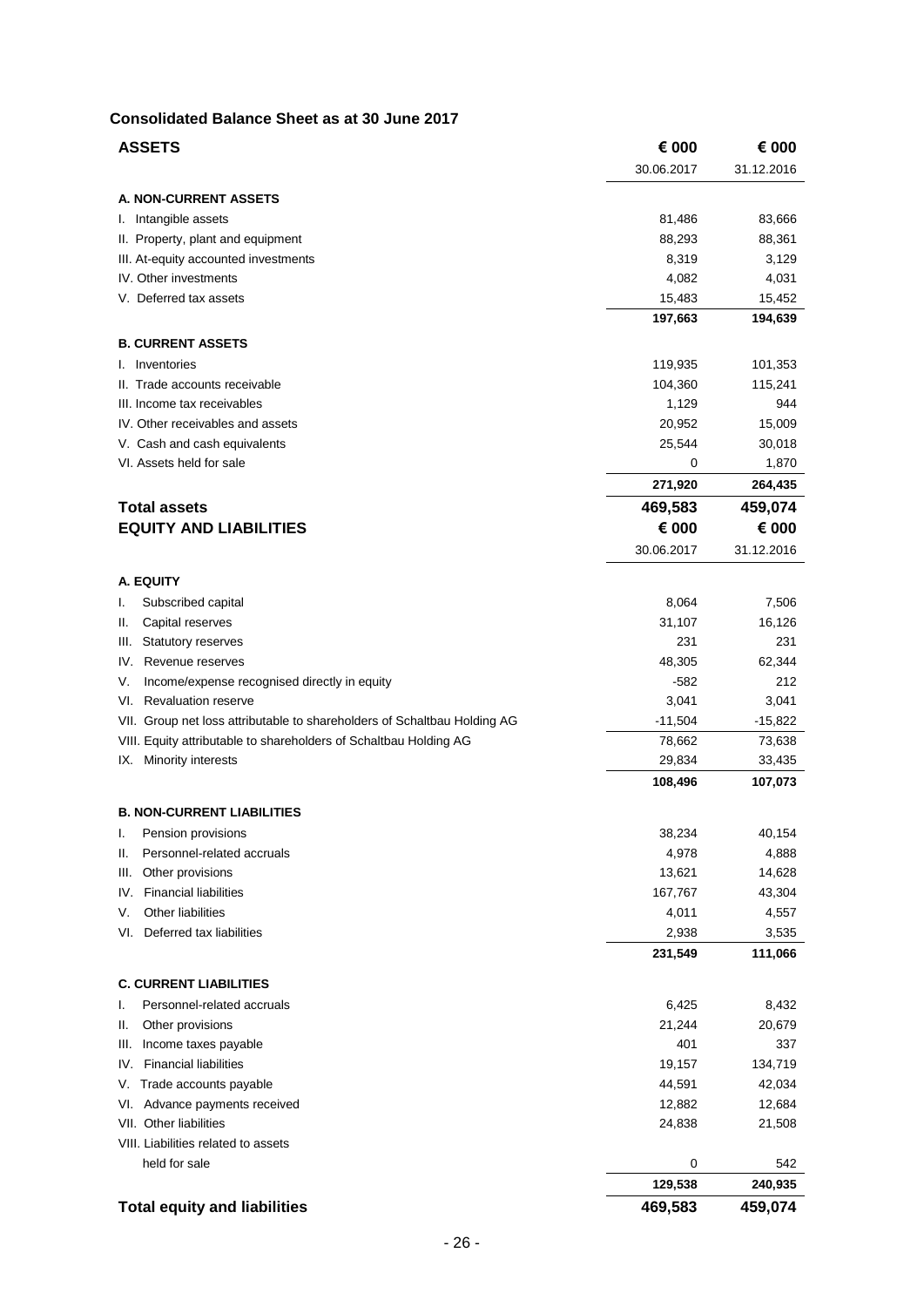## **Consolidated Statement of Changes in Equity as at 30 June 2017**

|                                  | Equity attributable to the shareholders of Schaltbau Holding AG |                     |                       |             |                                                            |                        |
|----------------------------------|-----------------------------------------------------------------|---------------------|-----------------------|-------------|------------------------------------------------------------|------------------------|
|                                  | Subscribed<br>capital                                           | Capital<br>reserves | Statutory<br>reserves | Other       | Revenue reserves<br>Derivative<br>financial<br>instruments | Revaluation<br>reserve |
| <b>Balance at 1.1.2016</b>       | 7,506                                                           | 16,126              | 231                   | 45,496      | $-976$                                                     | 3,041                  |
| Profit brought forward           | $\mathbf 0$                                                     | 0                   | $\pmb{0}$             | 16,813      | 0                                                          | 0                      |
| Dividends                        | 0                                                               | 0                   | $\mathbf 0$           | $-6,020$    | 0                                                          | 0                      |
| Change in Group reporting entity | $\mathbf 0$                                                     | 0                   | $\mathbf 0$           | $\mathbf 0$ | 0                                                          | 0                      |
| Other changes                    | $\mathbf 0$                                                     | 0                   | $\mathbf 0$           | $-345$      | 0                                                          | 0                      |
| Group net loss for the period    | 0                                                               | 0                   | $\mathbf 0$           | 0           | 0                                                          | $\mathbf 0$            |
| Other comprehensive income       | 0                                                               | 0                   | 0                     | $-3,130$    | 213                                                        | 0                      |
| Group comprehensive loss         | 0                                                               | 0                   | 0                     | $-3,130$    | 213                                                        | 0                      |
| <b>Balance at 30.06.2016</b>     | 7,506                                                           | 16,126              | 231                   | 52,814      | $-763$                                                     | 3,041                  |
|                                  |                                                                 |                     |                       |             |                                                            |                        |
| <b>Balance at 30.06.2016</b>     | 7,506                                                           | 16,126              | 231                   | 52,814      | $-763$                                                     | 3,041                  |
| <b>Dividends</b>                 | 0                                                               | 0                   | 0                     | 0           | 0                                                          | 0                      |
| Change in Group reporting entity | 0                                                               | 0                   | $\mathbf 0$           | 0           | 0                                                          | 0                      |
| Other changes                    | 0                                                               | 0                   | 0                     | 9,377       | 0                                                          | 0                      |
| Group net loss for the period    | 0                                                               | 0                   | $\pmb{0}$             | 0           | $\Omega$                                                   | 0                      |
| Other comprehensive income       | 0                                                               | 0                   | $\mathbf 0$           | 707         | 209                                                        | 0                      |
| Group comprehensive income       | $\mathbf 0$                                                     | $\mathbf 0$         | $\mathbf 0$           | 707         | 209                                                        | 0                      |
| <b>Balance at 31.12.2016</b>     | 7,506                                                           | 16,126              | 231                   | 62,898      | $-554$                                                     | 3,041                  |
|                                  |                                                                 |                     |                       |             |                                                            |                        |
| <b>Balance at 1.1.2017</b>       | 7,506                                                           | 16,126              | 231                   | 62,898      | $-554$                                                     | 3,041                  |
| Deficit brought forward          | 0                                                               | 0                   | $\mathbf 0$           | $-15,822$   | 0                                                          | 0                      |
| <b>Dividends</b>                 | 0                                                               | 0                   | 0                     | 0           | 0                                                          | 0                      |
| Equity capital increase          | 558                                                             | 14,981              | $\mathbf 0$           | 0           | 0                                                          |                        |
| Change in Group reporting entity | $\mathbf 0$                                                     | 0                   | $\mathbf 0$           | 0           | 0                                                          | 0                      |
| Other changes                    | $\mathbf 0$                                                     | 0                   | 0                     | 571         | 0                                                          | 0                      |
| Group net loss for the period    | 0                                                               | 0                   | 0                     | 0           | 0                                                          | 0                      |
| Other comprehensive income       | 0                                                               | 0                   | 0                     | 1,000       | 212                                                        | 0                      |
| Group comprehensive income       | 0                                                               | 0                   | $\mathbf 0$           | 1,000       | 212                                                        | 0                      |
| <b>Balance at 30.06.2017</b>     | 8,064                                                           | 31,107              | 231                   | 48,647      | $-342$                                                     | 3,041                  |

Note: rounding differences may arise due to the use of electronic rounding aids.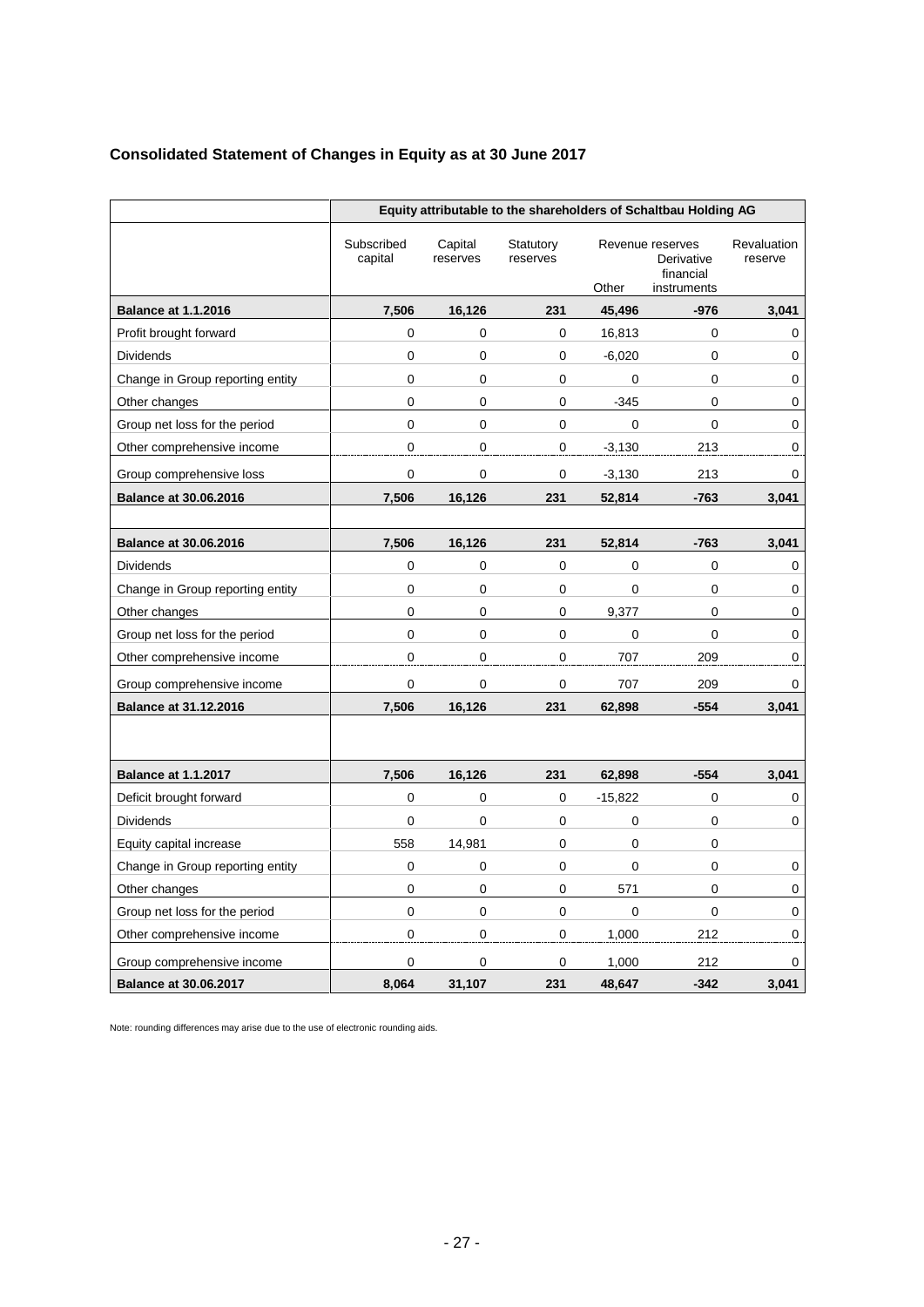|                            |                                                                                     |                                         |           | Minority interests in equity |                                      |             | Group<br>equity |
|----------------------------|-------------------------------------------------------------------------------------|-----------------------------------------|-----------|------------------------------|--------------------------------------|-------------|-----------------|
| from full<br>consolidation | Income/expenses recognised<br>directly in equity<br>from at-equity<br>consolidation | Net<br>profit/loss<br>for the<br>period | Total     | in capital and<br>reserves   | in net profit/loss<br>for the period | Total       |                 |
| 3,843                      | $-711$                                                                              | 16,813                                  | 91,369    | 27,520                       | 5,887                                | 33,407      | 124,776         |
| 0                          | $\mathbf 0$                                                                         | $-16,813$                               | 0         | 5,887                        | $-5,887$                             | 0           | 0               |
| $\pmb{0}$                  | $\mathbf 0$                                                                         | $\pmb{0}$                               | $-6,020$  | $-2,975$                     | 0                                    | $-2,975$    | $-8,995$        |
| $\mathbf 0$                | $\pmb{0}$                                                                           | $\mathbf 0$                             |           | $\pmb{0}$                    | $\mathbf 0$                          | 0           | $\pmb{0}$       |
| $\mathbf 0$                | $\mathbf 0$                                                                         | $\mathbf 0$                             | $-345$    | 474                          | 10                                   | 484         | 139             |
| $\mathbf 0$                | $\mathbf 0$                                                                         | $-1,764$                                | $-1,764$  | 0                            | 2,777                                | 2,777       | 1,013           |
| $-3,251$                   | $-28$                                                                               | $\pmb{0}$                               | $-6,196$  | $-1,119$                     | $\pmb{0}$                            | $-1,119$    | $-7,315$        |
| $-3,251$                   | $-28$                                                                               | $-1,764$                                | $-7,960$  | $-1,119$                     | 2,777                                | 1,658       | $-6,302$        |
| 592                        | $-739$                                                                              | $-1,764$                                | 77,044    | 29,787                       | 2,787                                | 32,574      | 109,618         |
|                            |                                                                                     |                                         |           |                              |                                      |             |                 |
| 592                        | $-739$                                                                              | $-1,764$                                | 77,044    | 29,787                       | 2,787                                | 32,574      | 109,618         |
| $\mathbf 0$                | $\mathbf 0$                                                                         | $\pmb{0}$                               | 0         | $-250$                       | $\mathbf 0$                          | $-250$      | $-250$          |
| $\mathbf 0$                | $\mathbf 0$                                                                         | $\mathbf 0$                             | 0         | $\mathbf 0$                  | $\mathbf 0$                          | $\mathbf 0$ | 0               |
| $\mathbf 0$                | $\mathbf 0$                                                                         | 0                                       | 9,377     | $\mathbf 0$                  | $\mathbf 0$                          | 0           | 9,377           |
| $\mathbf 0$                | $\mathbf 0$                                                                         | $-14,058$                               | $-14,058$ | $\mathbf 0$                  | 1,025                                | 1,025       | $-13,033$       |
| 947                        | $-588$                                                                              | $\boldsymbol{0}$                        | 1,275     | 86                           | $\pmb{0}$                            | 86          | 1,361           |
| 947                        | -588                                                                                | $-14,058$                               | $-12,783$ | 86                           | 1,025                                | 1,111       | $-11,672$       |
| 1,539                      | $-1,327$                                                                            | $-15,822$                               | 73,638    | 29,622                       | 3,813                                | 33,435      | 107,073         |
|                            |                                                                                     |                                         |           |                              |                                      |             |                 |
| 1,539                      | $-1,327$                                                                            | $-15,822$                               | 73,638    | 29,622                       | 3,813                                | 33,435      | 107,073         |
| $\mathbf 0$                | $\mathbf 0$                                                                         | 15,822                                  | 0         | 3,813                        | $-3,813$                             | 0           | $\pmb{0}$       |
| $\mathbf 0$                | $\mathbf 0$                                                                         | 0                                       | 0         | $-3,496$                     | 0                                    | $-3,496$    | $-3,496$        |
| $\pmb{0}$                  | $\pmb{0}$                                                                           | $\mathbf 0$                             | 15,539    | $\mathbf 0$                  | $\mathbf 0$                          | 0           | 15,539          |
| $\pmb{0}$                  | $\mathbf 0$                                                                         | $\pmb{0}$                               | 0         | $\mathbf 0$                  | $\mathbf 0$                          | 0           | $\mathbf 0$     |
| 0                          | $\mathbf 0$                                                                         | 0                                       | 571       | $-2$                         | 0                                    | $-2$        | 569             |
| $\mathsf 0$                | $\mathbf 0$                                                                         | $-11,504$                               | $-11,504$ | $\pmb{0}$                    | 630                                  | 630         | $-10,874$       |
| $-576$                     | $-218$                                                                              | $\pmb{0}$                               | 418       | $-733$                       | 0                                    | $-733$      | $-315$          |
| $-576$                     | $-218$                                                                              | $-11,504$                               | $-11,504$ | $-733$                       | 630                                  | $-103$      | $-11,189$       |
| 963                        | $-1,545$                                                                            | $-11,504$                               | 78,662    | 29,204                       | 630                                  | 29,834      | 108,496         |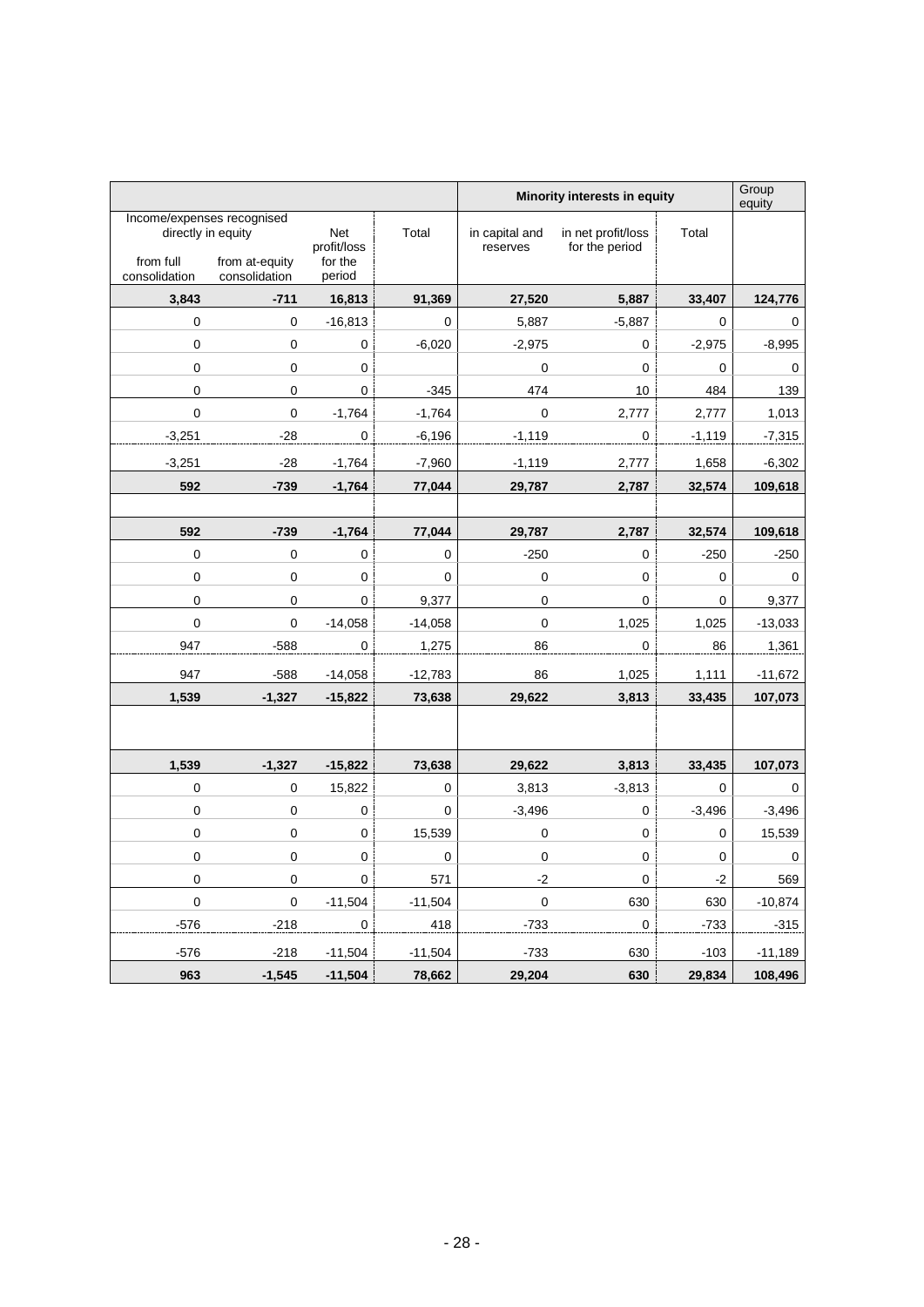# **Explanatory Notes and Segment Information as at 30 June 2017**

### **DESCRIPTION OF BUSINESS**

Schaltbau Holding AG is a stock market-listed corporation, based in Munich, Germany. It is the ultimate parent company of the Schaltbau Group, a leading supplier of components and systems for the transportation technology and capital goods sectors. Schaltbau Group entities supply complete level crossing systems, shunting and signals technology, door and boarding systems for buses, trains and commercial vehicles, sanitary systems and interiors for train, industrial braking systems for container cranes and wind power plants, as well as high- and low-voltage components for rolling stock and other applications. Its innovative and futureoriented products make Schaltbau a key business partner for industry, particularly in the transportation technology sector.

#### **BASIS OF PREPARATION**

The Interim Financial Report of Schaltbau Holding AG, Munich, has been prepared in accordance with the requirements of IAS 34 "Interim Financial Reporting", issued by the International Accounting Standards Board (IASB), and with those of German Accounting Standard No. 16 "Interim Reporting" issued by the Accounting Standards Committee of Germany (DRSC). The same accounting principles and policies have been applied as in the consolidated financial statements for the fiscal year ended 31 December 2016.

In addition to the figures reported in the financial statements, the interim report also includes explanatory notes to selected financial statement items.

# **CHANGES IN THE CONSOLIDATED FINANCIAL STATEMENTS IN ACCORDANCE WITH IAS 8**

In the fiscal year 2016, as every year, Schaltbau Holding AG tested the scope of the Group reporting entity in order to determine whether non-consolidated companies, taken individually and in aggregate, were immaterial both in qualitative and quantitative terms. The basis for quantitative considerations is the ratio of balance sheet and income statement figures of the non-consolidated companies to Group figures. For this reason, the entities Bode North America Inc., Spartanburg, USA, Shenyang Bode Transportation Equipment Co. Ltd., Shenyang, China, and Pintsch Bamag Brasil Tecnologia Ferroviaria LTDA, Sao Paulo, Brazil were consolidated retrospectively in 2016. Consequently, it has been necessary to correct prior year figures in this half-year financial report. In addition, when preparing the half-yearly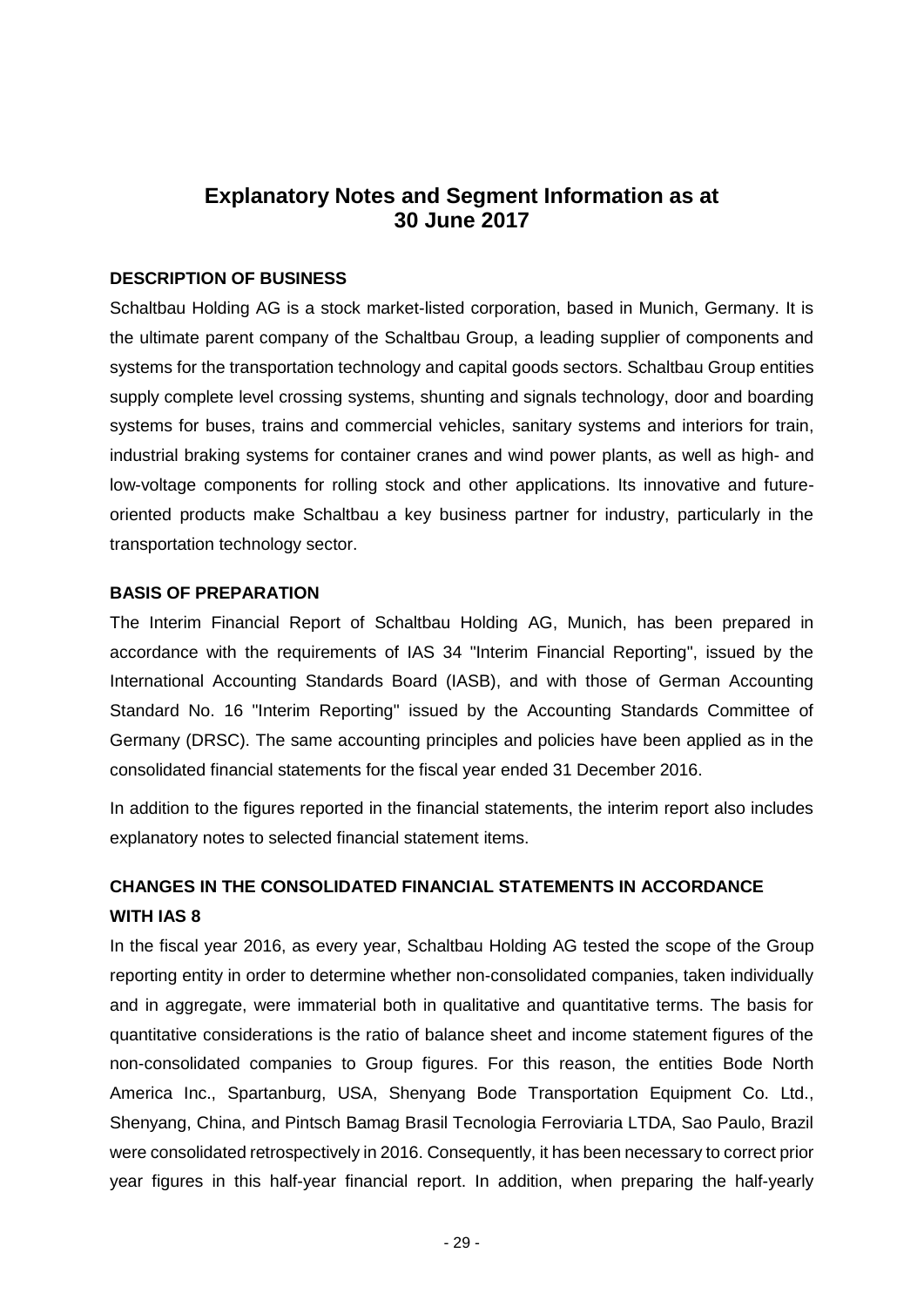financial report, it was found that balance sheet provisions of a number of Group entities were understated at 30 June 2016 and that revenue recognition at that date had not been performed correctly. The restatements have been made in accordance with IAS 8.49. We refer to our comments in the section "BUSINESS COMBINATIONS/ GROUP REPORTING ENTITY".

## **SIGNIFICANT EVENTS**

### Sale of Shenyang Bode Transportation Equipment Co. Ltd., Shenyang, China (BOSY)

In December 2016, the Executive Board and the Supervisory Board resolved to set up a new joint venture with a Chinese business partner (in which Gebr. Bode & Co. Beteiligungs GmbH, a wholly owned subsidiary of Gebr. Bode GmbH & Co. KG, holds 49%) and to sell BOSY to the joint venture. The corresponding contracts were signed on 18 January 2017 and submitted for regulatory approval. The foundation of the joint venture (Zhejiang Yonggui Bode Transportation Equipment Co. Ltd., Tiantai (P.R.CH.)) was completed during the second quarter 2017. An amount of € 5,086,000 was paid in as initial capital contribution. The criteria to classify BOSY in accordance with IFRS 5 Appendix A (disposal group) were met at 31 December 2016. Also in the second quarter 2017, the shares in BOSY were transferred to the joint venture. At that stage, in accordance with rules contained in IFRS 10, control of BOSY was transferred from the Schaltbau Group to the joint venture.

## Changes in Group equity

On 12 May 2017, Schaltbau Holding AG issued 457,580 new ordinary shares at € 34.11 per share out of Authorised Capital in return for a cash capital contribution. The total proceeds of the issue amounted to  $\epsilon$  15,610,000. The shares were issued with full dividend entitlement and with the subscription rights of existing shareholders excluded. Costs recognised directly in equity amounted to  $\epsilon$  70,000.

| Number                 | 30.06.2017 | 31.12.2016 |
|------------------------|------------|------------|
| Ordinary shares issued | 6,609,770  | 6,152,190  |
| Treasury shares        | 7.645      | 7.645      |

According to the terms of the credit agreement, the proceeds from the capital increase are required to be used to repay the short-term tranche of credit owed by Schaltbau Holding AG. At 30 June 2017, the funds received in conjunction with the capital increase were offset in the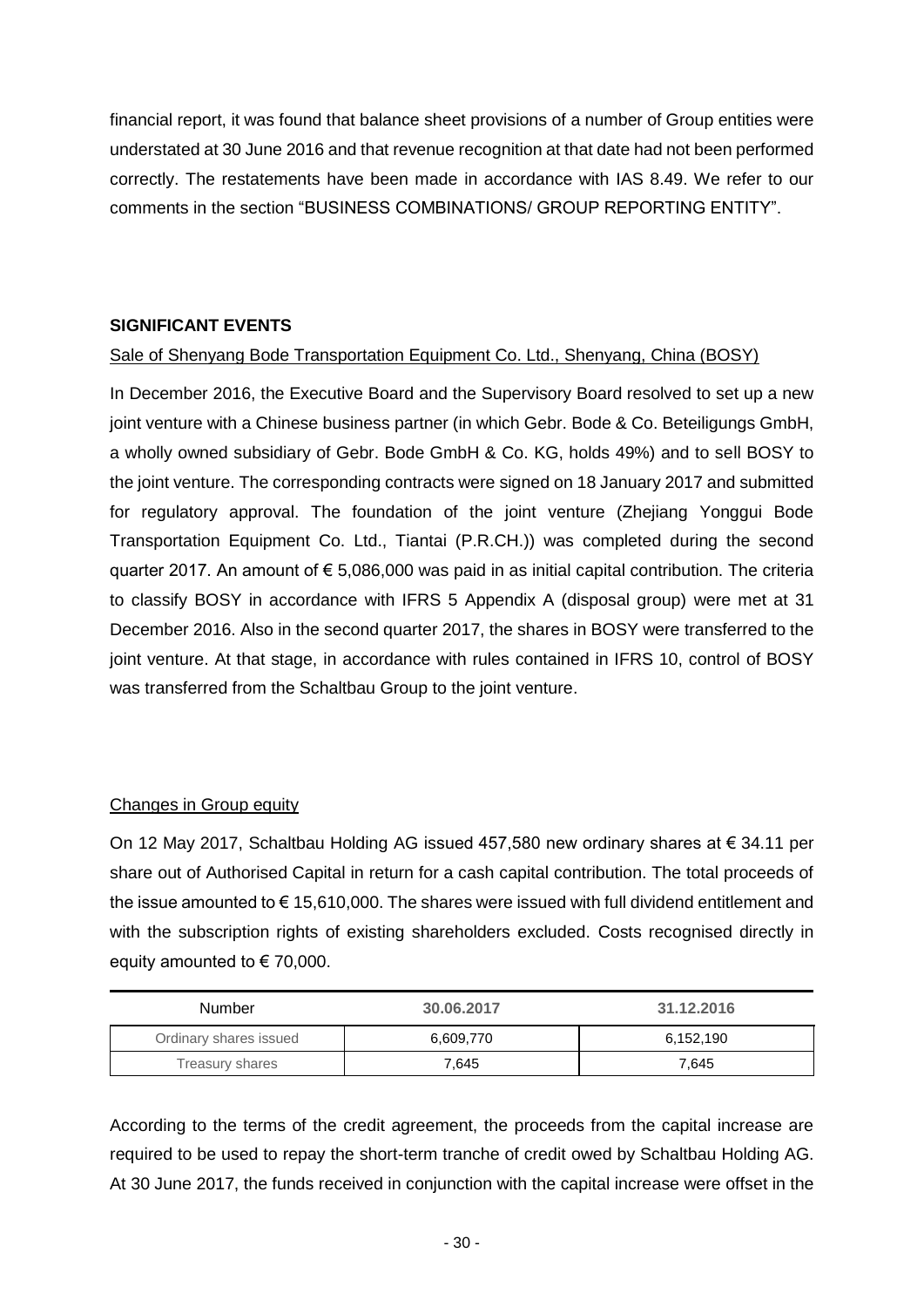balance sheet of Schaltbau Holding AG against liabilities from banks. In accordance with an amendment to the credit agreement signed on 24 July 2017, € 15,550,000 was transferred to an escrow account on 26 July 2017 and cannot be used for other purposes. A decision regarding the special repayment will be taken in September 2017.

### Group financing

On 31 March 2017, the Company and other financing parties restructured the Company's financing arrangements. The Syndicated Credit Agreement with a volume of  $\epsilon$  100 million now expires on 31 December 2019. In addition, bridge financing totalling up to  $\epsilon$  25 million has been made available which runs until 28 February 2018. The Group's financial headroom has also increased – in return for increased credit margins – following an adjustment to the terms of the applicable financial covenants. The shares of all of Schaltbau Holding AG's direct subsidiaries have been pledged as collateral.

As a result of the new financing arrangements, the relevant financial liabilities have been reclassified from current to non-current.

Interest payable to the promissory note holders during the period from 1 April 2017 to 31 December 2019 increases by 100 basis points. In addition, the promissory note holders have been granted an option to terminate the loan agreement by giving six months' notice to the end of 2019.

Basis on the so-called "10%-test", the change in cash flows relating to the promissory notes resulted in a difference of less than 10%. As a result the modification is not deemed to be material. Schaltbau has accordingly changed the effective rate applied and reduced the carrying amount of the liability by the amount of transaction costs ( $\epsilon$  390,000). In the case of the Syndicated Credit, the related cash flows have changed by more than 10%. For this reason, the original liability was derecognised and a new liability recorded. Costs arising in conjunction with the change in the Syndicated Credit ( $\epsilon$  1,082,000) were recognised as expense.

## **BUSINESS COMBINATIONS / GROUP REPORTING ENTITY**

The retrospectively applied restatements explained in the section "CHANGES IN THE CONSOLIDATED FINANCIAL STATEMENTS IN ACCORDANCE WITH IAS 8**"** relating to the retrospective first-time consolidation of Group entities had the following impact on the consolidated income statement.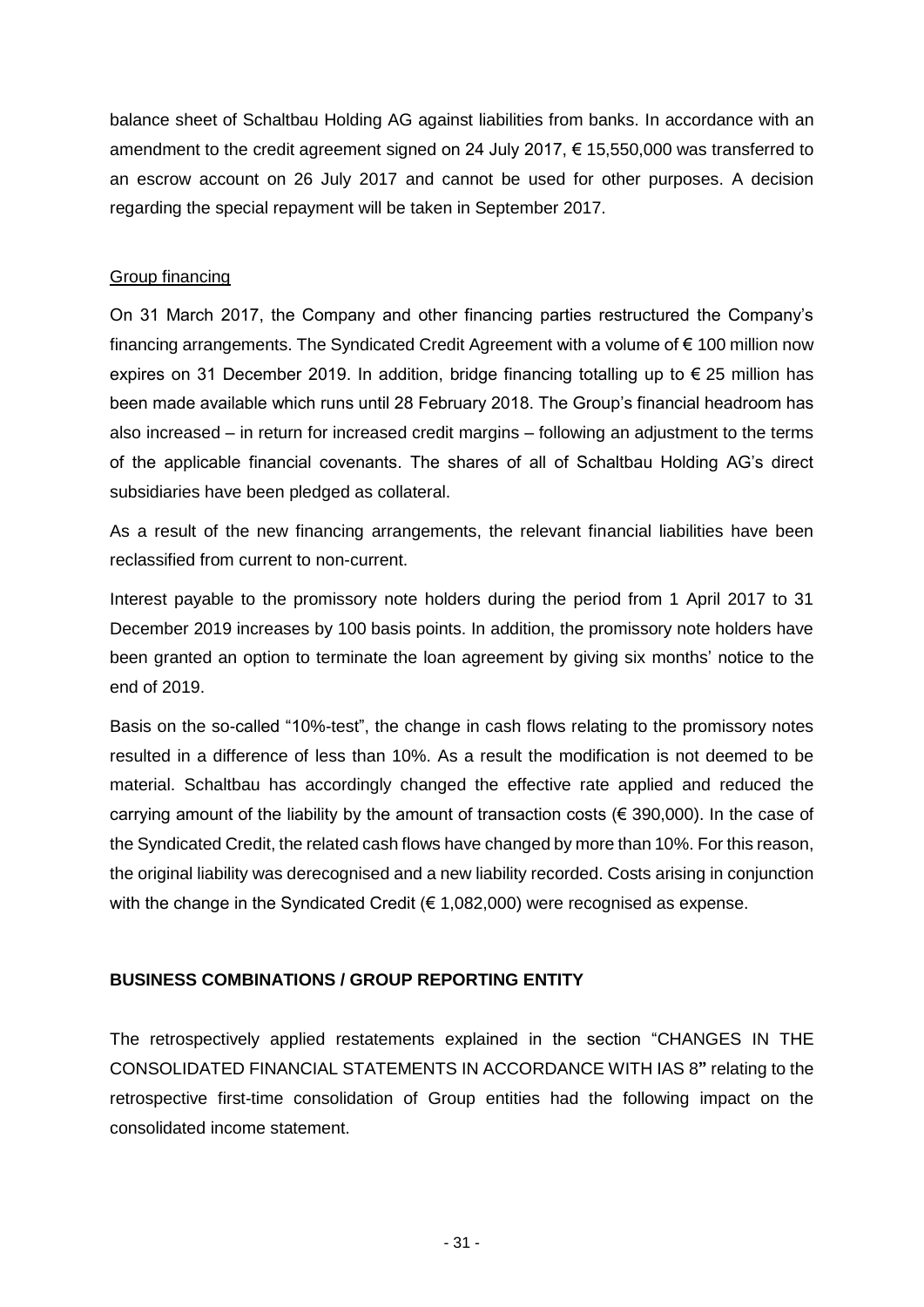**Income statement 01.01. – 30.06.2016**

|                                      | € 000       |
|--------------------------------------|-------------|
| Sales                                | 711         |
| Change in inventories                | 66          |
| Other operating income               | 294         |
| Cost of materials                    | 729         |
| Personnel expenses                   | 1,110       |
| Depreciation and amortisation        | 129         |
| Other operating expenses             | 964         |
| Results from investments             | 0           |
| Net interest result                  | -3          |
| Income taxes                         | -39         |
| Group loss                           | $-1,825$    |
| Attributable to minority interests   | $-10$       |
| Attributable to Schaltbau Holding AG | $-1,815$    |
| Group loss                           | $-1,825$    |
|                                      |             |
| Earnings per share - undiluted:      | $-0.30 \in$ |
| Earnings per share - diluted:        | $-0.30 \in$ |

Bode North America Inc., based in Spartanburg, USA, a wholly owned subsidiary of Bode Beteiligungs GmbH, was previously reported under investments in non-consolidated subsidiaries. It manufactures door systems for the North American bus and rail market and employed 28 people at 31 December 2016. The company is allocated to the Mobile Transportation Technology segment.

Shenyang Bode Transportation Equipment Co. Ltd., based in Shenyang, China, a wholly owned subsidiary of Bode Beteiligungs GmbH, was previously reported under investments in non-consolidated subsidiaries. It manufactures door systems for the Chinese rail market and employed 45 people at 31 December 2016. The company is allocated to the Mobile Transportation Technology segment.

Pintsch Bamag Brasil Tecnologia Ferroviaria LTDA., based in Sao Paulo, Brazil, a subsidiary of Pintsch Bamag Antriebs- und Verkehrstechnik GmbH (100%), was previously reported under investments in non-consolidated subsidiaries. It performs assembly-related services for platform screen door systems in Brazil and employed 3 people at 31 December 2016. The company is allocated to the Stationary Transportation Technology segment.

The retrospectively applied restatements referred to the section "CHANGES IN THE CONSOLIDATED FINANCIAL STATEMENTS IN ACCORDANCE WITH IAS 8**"** relating to the understatement of provisions and to necessary revenue recognition adjustments had the following impact on the consolidated income statement.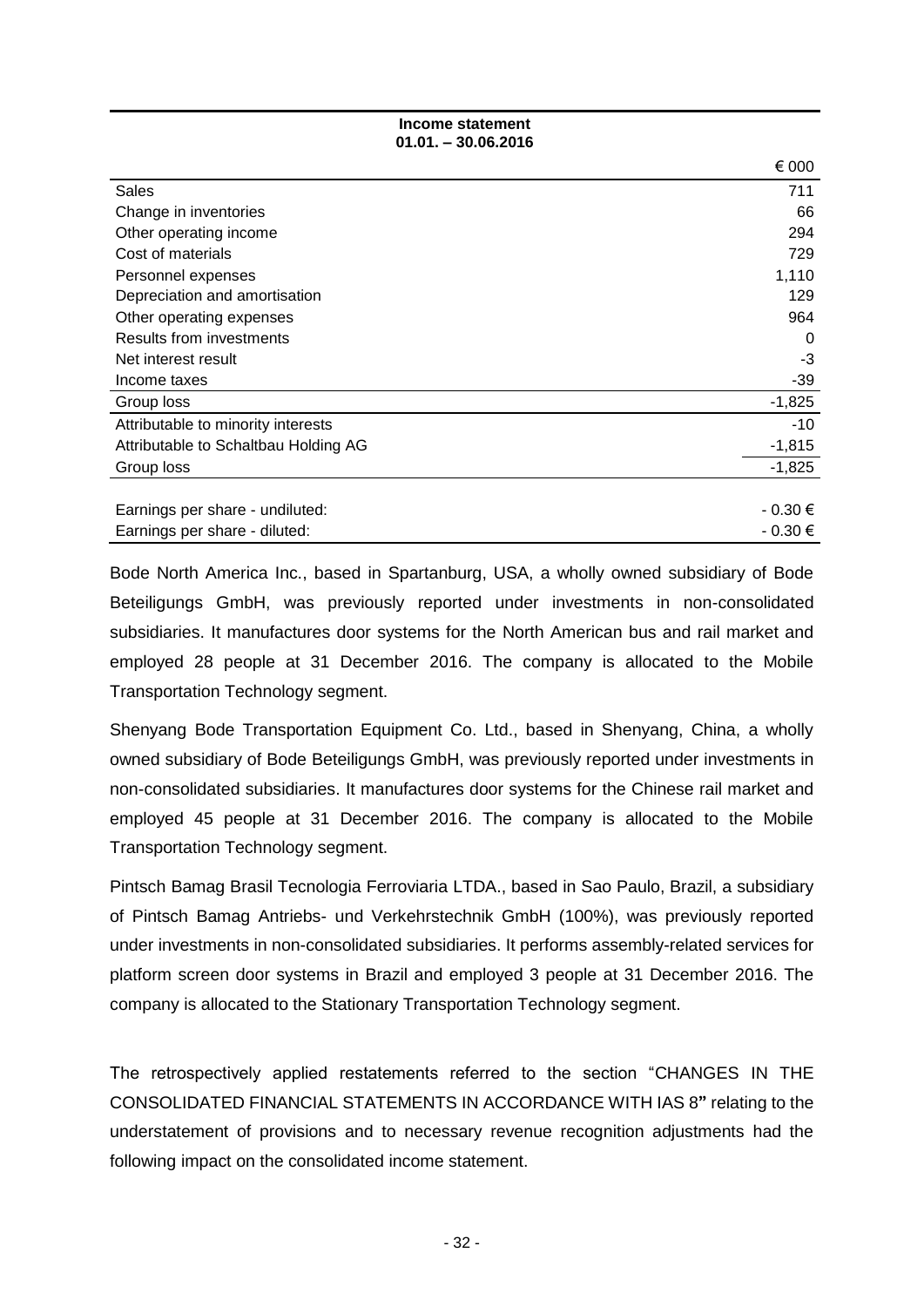**Income statement 01.01. – 30.06.2016**

|                                      | € 000    |
|--------------------------------------|----------|
| <b>Sales</b>                         | $-4,452$ |
| Change in inventories                | 3,008    |
| Own work capitalized                 | 958      |
| Other operating income               | 118      |
| Cost of materials                    | $-199$   |
| Personnel expenses                   | 724      |
| Depreciation and amortisation        | 0        |
| Other operating expenses             | 76       |
| <b>Results from investments</b>      | 0        |
| Net interest result                  | $\Omega$ |
| Income taxes                         | $-236$   |
| Group loss                           | $-733$   |
| Attributable to minority interests   | $-25$    |
| Attributable to Schaltbau Holding AG | $-708$   |
| Group loss                           | $-733$   |
|                                      |          |
| Earnings per share - undiluted:      | $-0.12€$ |
| Earnings per share - diluted:        | $-0.12€$ |

#### **Gains arising on the deconsolidation of subsidiaries**

Shenyang Bode Transportation Equipment Co. Ltd. in Shenyang, China (BOSY) was sold to the newly founded joint venture Zhejiang Yonggui Bode Transportation Equipment Co. Ltd., Tiantai (P.R.CH.) at the end of June 2017 (see also the section "Significant events") for a consideration of  $\epsilon$  4,263,000. In conjunction with the sale, assets totalling  $\epsilon$  1,500,000 and liabilities totalling € 1,774,000 (i.e. net liabilities of € 274,000) were transferred to the new company. In addition, foreign currency differences amounting to € 116,000 were released with income statement impact. The gain recorded in the consolidated financial statements amounted to  $\epsilon$  4,653,000. The sale consideration is scheduled to be received in August.

#### **USE OF ESTIMATES**

For the purposes of drawing up the consolidated financial statements, it is necessary to make estimates and assumptions which affect the carrying amounts of assets, liabilities and contingent liabilities at the balance sheet and the amounts of income and expense recognised in the period under report. Actual results can differ from estimates as a result of changes in the economic situation and due to other circumstances.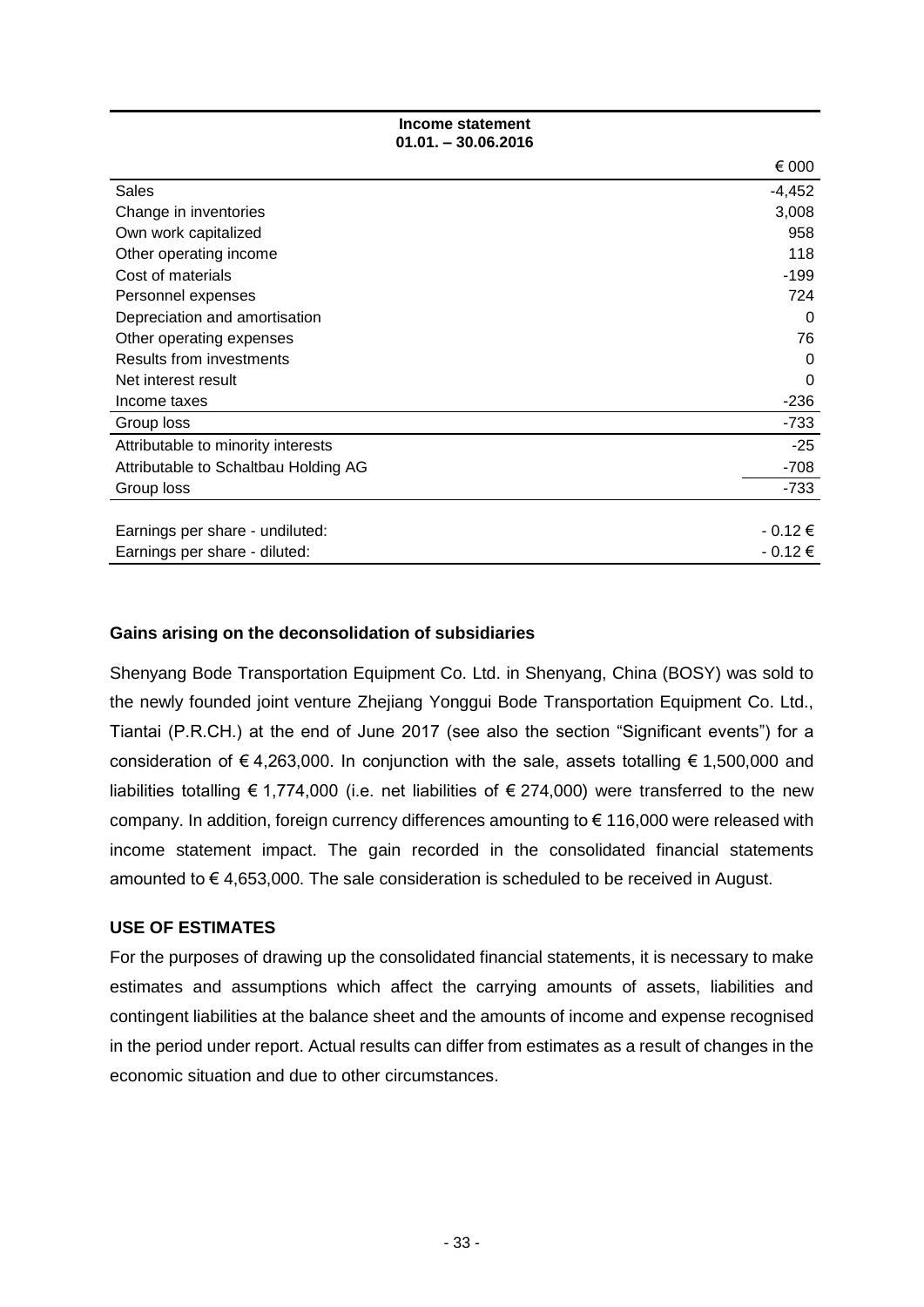## **FOREIGN CURRENCY TRANSLATION**

The financial statements of consolidated companies whose functional currency is not the euro are drawn up in accordance with the modified closing rate method. Exchange rates relevant for foreign currency translation into euro changed as follows:

|                       | <b>Closing rate</b> |            | Average rate        |                         |
|-----------------------|---------------------|------------|---------------------|-------------------------|
|                       | 30.06.2017          | 31.12.2016 | 1.1.1<br>30.06.2017 | $1.1.$ to<br>30.06.2016 |
| Chinese renminbi yuan | 7.7385              | 7.3202     | 7.4430              | 7.2921                  |
| US dollar             | 1.1412              | 1.0541     | 1.0827              | 1.1153                  |
| British pound         | 0.8793              | 0.8562     | 0.8602              | 0.7783                  |
| Turkish lira          | 4.0134              | 3.7072     | 3.9386              | 3.2582                  |
| Polish zloty          | 4.2259              | 4.4103     | 4.2683              | 4.3681                  |
| Brazilian real        | 3.7600              | 3.4305     | 3.4406              | 4.1340                  |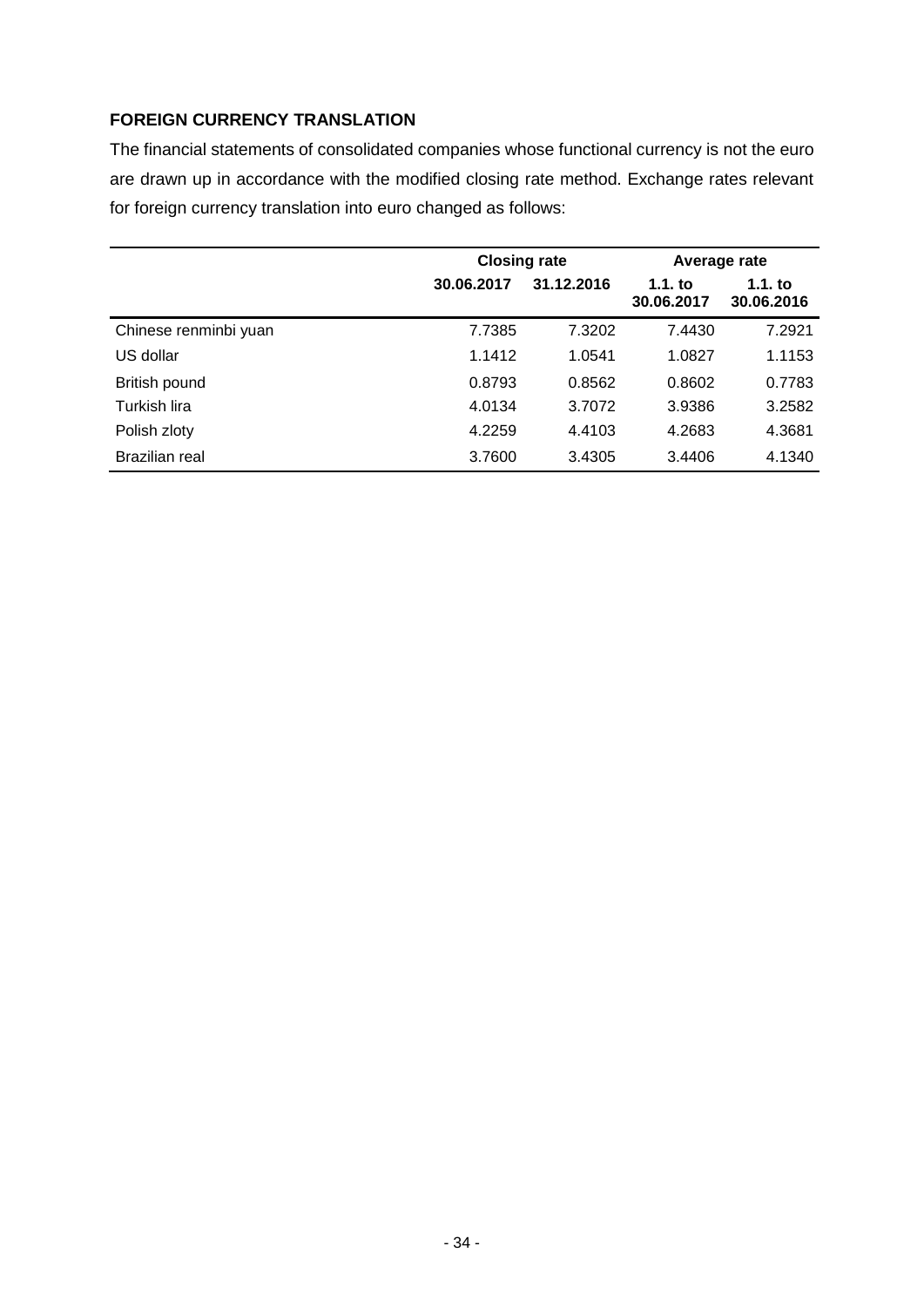## **ACCOUNTING PRINCIPLES AND POLICIES**

#### **Provisions**

Pension provisions are measured on the basis of values stated in the relevant actuarial reports for 2017, taking into account pensions paid during the period under report and the change in the interest rate level. The interest rate at the end of the quarter is computed on the basis of the discount rate updated in accordance with the Mercer Pension Discount Yield Curve Approach (MPDYC). Adjustments resulting from the change in the interest rate level are recognised directly in equity, net of deferred tax. The provision for obligations for early retirement part-time working arrangements is based on management estimates, unlike in the financial statements for the year ended 31 December 2016, when the provision was based on actuarial reports.

#### **Financial liabilities**

Schaltbau assesses whether a liability no longer exists or has been modified purely on the grounds of quantitative criteria (i.e. the "10% test" pursuant to IAS 39 AG 62). If the change in cash flows relating to the financial liability is less than 10%, the change to the present value including transaction costs is spread over the remaining term of the modified financial liability.

#### **Contingent liabilities**

**Contingent liabilities** correspond to contingent obligations existing at the balance sheet date.

#### **Cash flow statement**

The cash flow statement shows changes in the Schaltbau Group's cash and cash equivalents during the period under report. Cash and cash equivalents comprise cheques, cash on hand, cash at bank and the net amount on cash management balances with non-consolidated companies.

The cash flow statement has been prepared in accordance with IAS 7, with cash flows classified into cash flows from operating, investing and financing activities. The cash flow from operating activities is determined using the indirect method. For information on liquid funds to which the Group does not have access, see the comments changes in Group equity in the section "SIGNIFICANT EVENTS".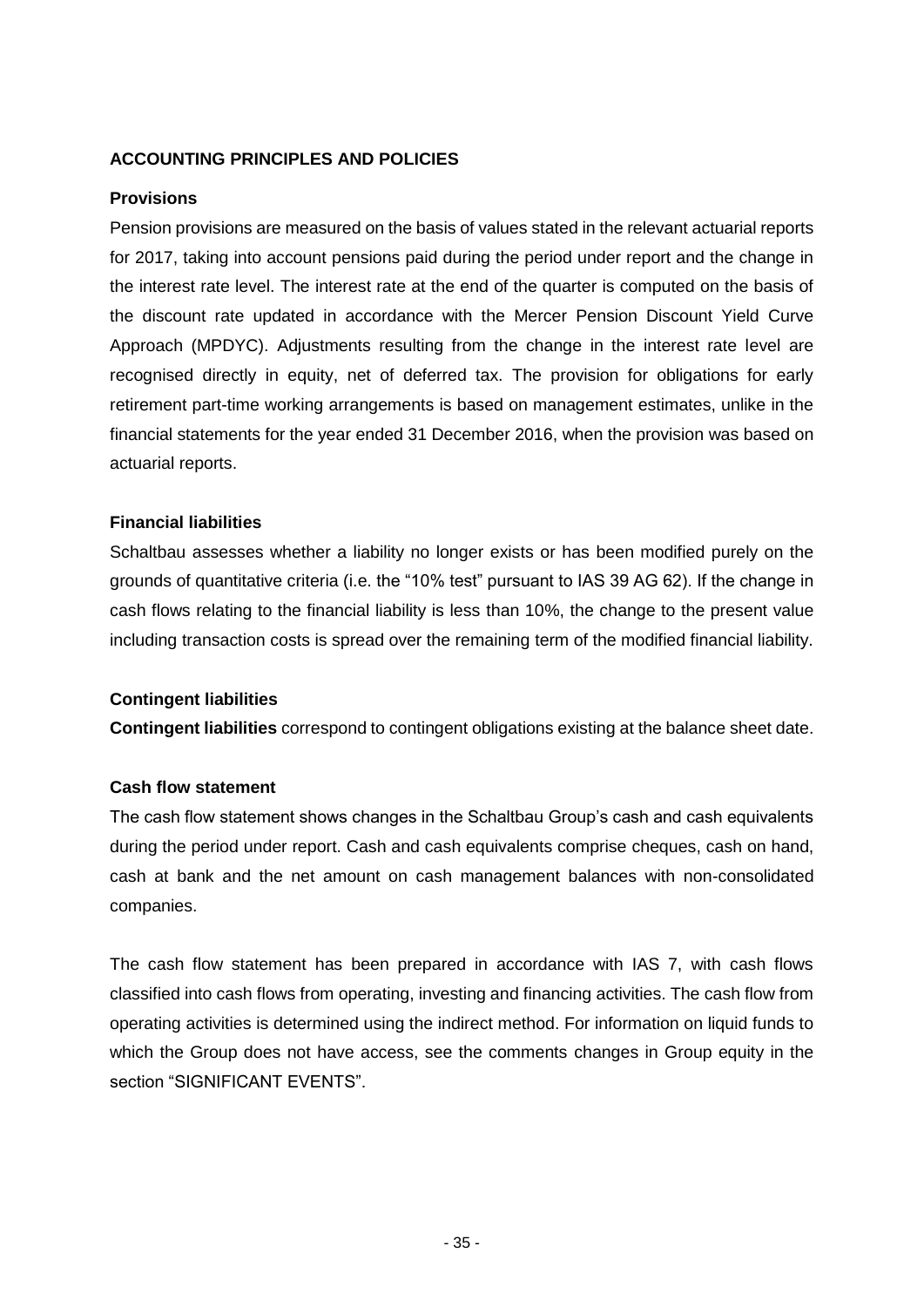# **ANALYSIS OF SELECTED ITEMS REPORTED IN THE FINANCIAL STATEMENTS**

#### **PERSONNEL EXPENSE / EMPLOYEES**

| in € 000           | 1.1. to 30.06.                                | 2017   | 2016   |
|--------------------|-----------------------------------------------|--------|--------|
| Wages and salaries |                                               | 78,616 | 71,846 |
|                    | Social security, pension and welfare expenses | 15,745 | 13,305 |
|                    |                                               | 94,361 | 85,151 |
| <b>EMPLOYEES</b>   |                                               |        |        |
|                    |                                               | 2017   | 2016   |
| <b>Employees</b>   |                                               | 3,079  | 2,854  |

The employee figures disclosed were calculated on the basis of weighted average for the period under report (excluding trainees, executives and board members).

### **Results from investments**

The **result from at-equity accounted investments** includes the Group's share of earnings for the current financial year of BoDo Bode-Dogrusan A.S. and, additionally in the previous year, Albatros S.L.

#### **FINANCIAL RESULT**

| in € 000<br>1.1. to 30.06.           | 2017    | 2016     |
|--------------------------------------|---------|----------|
| Other interest and similar income    | 307     | 337      |
| (of which from affiliated companies) | (5)     | (289)    |
| Interest and similar expenses        | -6,328  | -2,767   |
| (of which to affiliated companies)   | $(-7)$  | (0)      |
|                                      | - 6.021 | $-2,430$ |

Interest expenses include € 236,000 (January - June 2016: € 425,000) relating to the interest component of the allocation to the pension provision. The increase in interest expense arose mainly at the level of the Albatros S.L.U. and Albatros North America Inc. amounting to € 727,000 (neither of which were consolidated in the previous year) and the new financing arrangement (see section: Group financing). This resulted in the release of previously deferred financing costs, which together with the impact of the new financing arrangements, increased interest expense by  $\in$  2,127,000.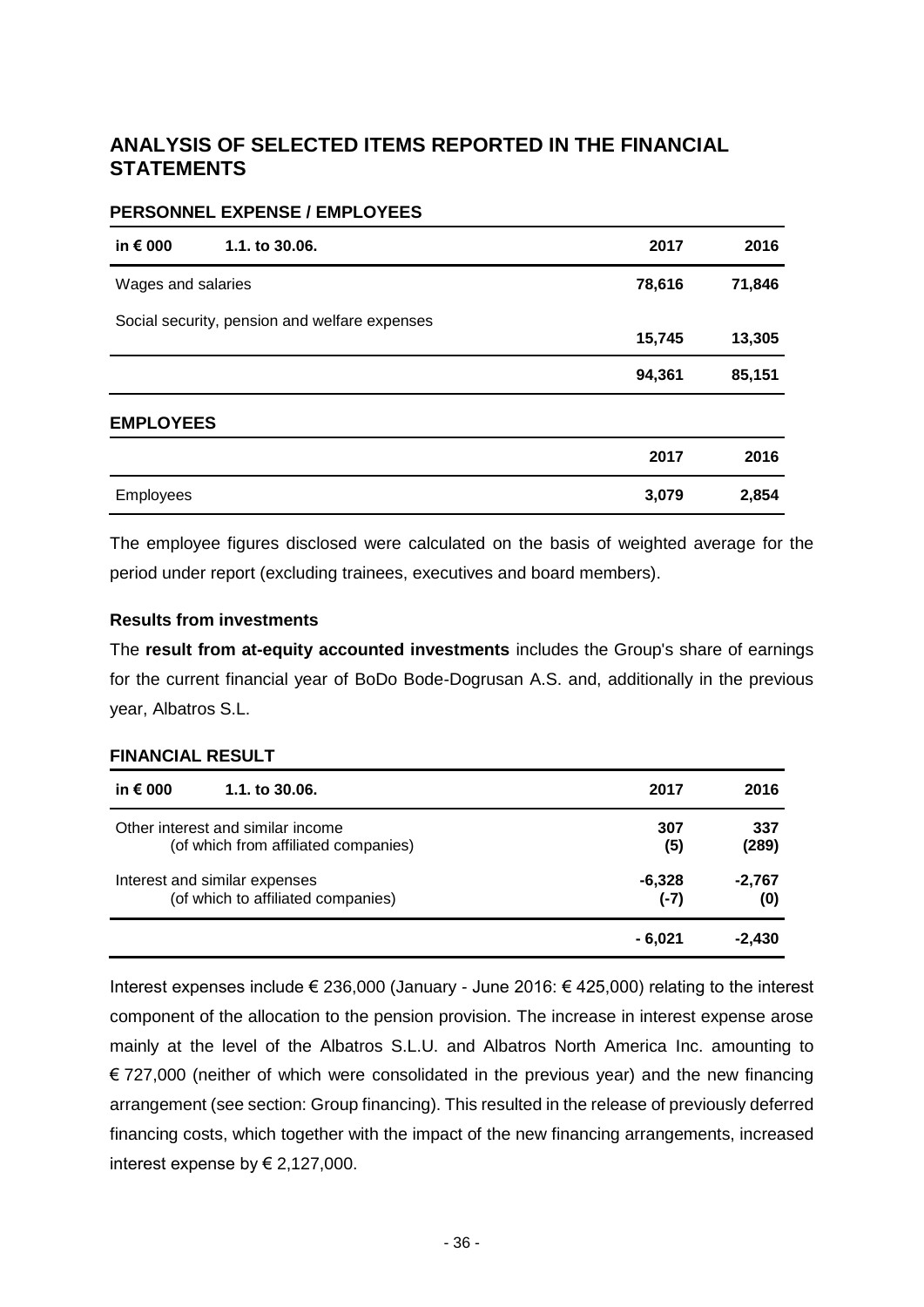#### **INCOME TAXES**

| in $\epsilon$ 000   | 1.1. to 30.06. | 2017     | 2016     |
|---------------------|----------------|----------|----------|
| Income tax expense  |                | $-1,597$ | $-3,625$ |
| Deferred tax income |                | 1,113    | 682      |
|                     |                | -484     | $-2,943$ |

Deferred tax assets amounting to € 994,000 (31 December 2016: € 311,000) were recognised with income statement effect on tax losses available for carryforward in Germany. The income tax expense for the six-month period is calculated in accordance with IAS 34 "Interim Reporting" on the basis of the average tax rate that is expected for the full fiscal year.

## **EXPLANTORY NOTES TO THE CONSOLIDATED BALANCE SHEET**

#### **INVENTORIES**

| in $\epsilon$ 000                   | 30.06.2017 | 31.12.2016 |
|-------------------------------------|------------|------------|
| Raw materials and supplies          | 63,806     | 57,655     |
| Work in progress                    | 40,504     | 30,079     |
| Finished products, goods for resale | 14,084     | 12,329     |
| Advance payments to suppliers       | 1,541      | 1,290      |
|                                     | 119,935    | 101,353    |

Write-downs totalling € 725,000 (January - June 2016: € 651,000) and reversals of impairment losses totalling € 37,000 (January - June 2016: € 221,000) were recognised on inventories during the period under report. Write-downs on inventories at the end of the reporting period totalled € 33,574,000 (31 December 2016: € 32,738,000).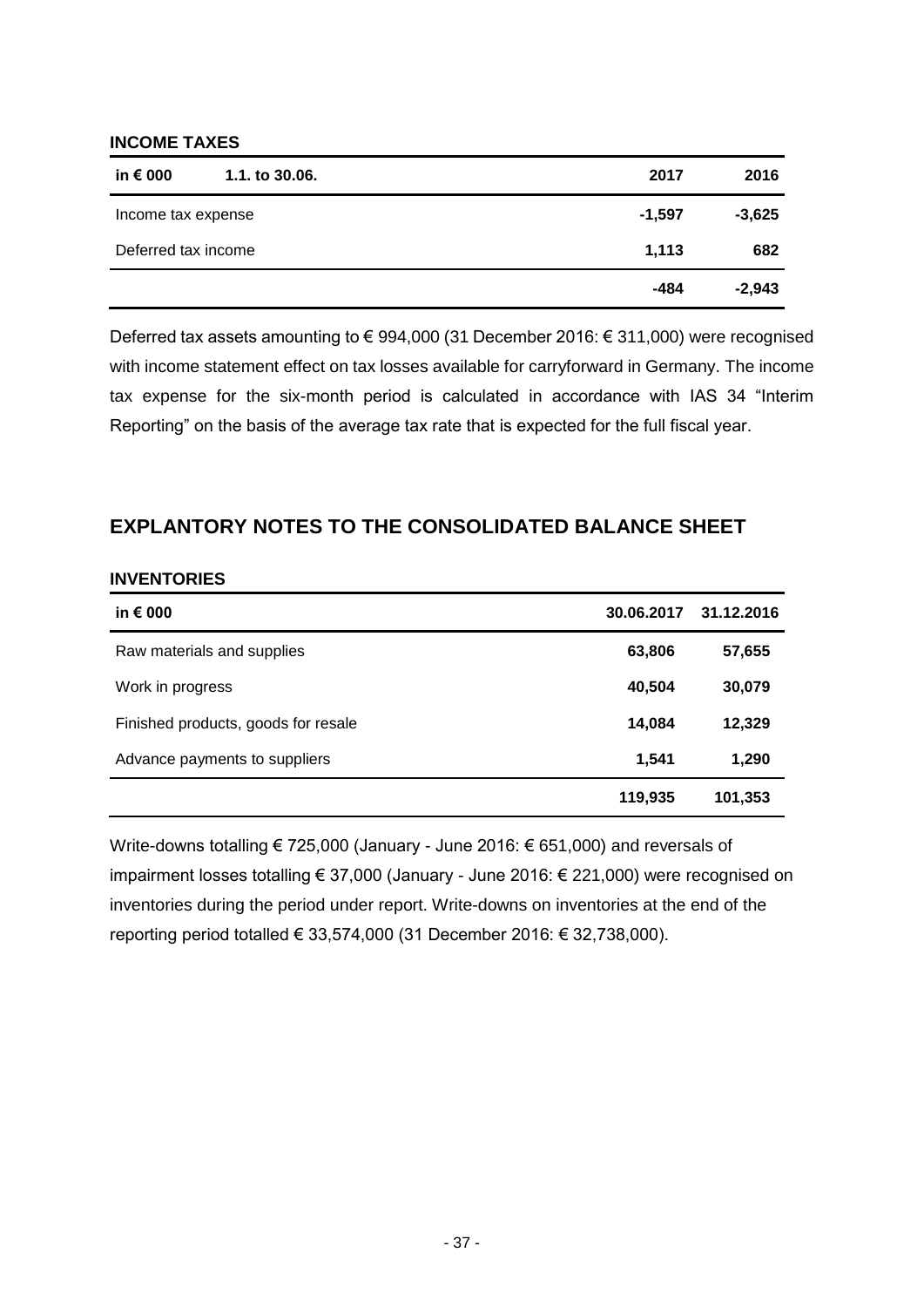## **RECEIVABLES AND OTHER ASSETS**

| in $\epsilon$ 000                                               | 30.06.2017 | 31.12.2016 |
|-----------------------------------------------------------------|------------|------------|
| Trade accounts receivable                                       | 104,360    | 115,241    |
| Receivables from affiliated companies                           | 5,855      | 6,573      |
| Receivables from associated companies                           | 5,872      | 763        |
| Receivables from entities with which an investment relationship |            |            |
| exists                                                          | 80         | 228        |
| Income tax receivables                                          | 1,129      | 944        |
| Other assets                                                    | 9,145      | 7,445      |
|                                                                 | 126,441    | 131,194    |

Allowances on trade accounts receivable amount to € 6,653,000 (31 December 2016: € 6,766,000). Write-downs amounting to € 296,000 (30 June 2016: € 656,000) were recorded against receivables and other assets. Reversals of write-downs amounted to € 181,000 (January - June 2016: € 752,000).

### **CASH AND CASH EQUIVALENTS**

| in € 000                 |        | 30.06.2017 31.12.2016 |
|--------------------------|--------|-----------------------|
| Cheques and cash on hand | 40     | 35                    |
| Cash at bank             | 25,504 | 29,983                |
|                          | 25,544 | 30,018                |

### **CHANGES IN GROUP EQUITY**

Details relating to the balance sheet line items presented are shown in the Statement of Changes in Group Equity.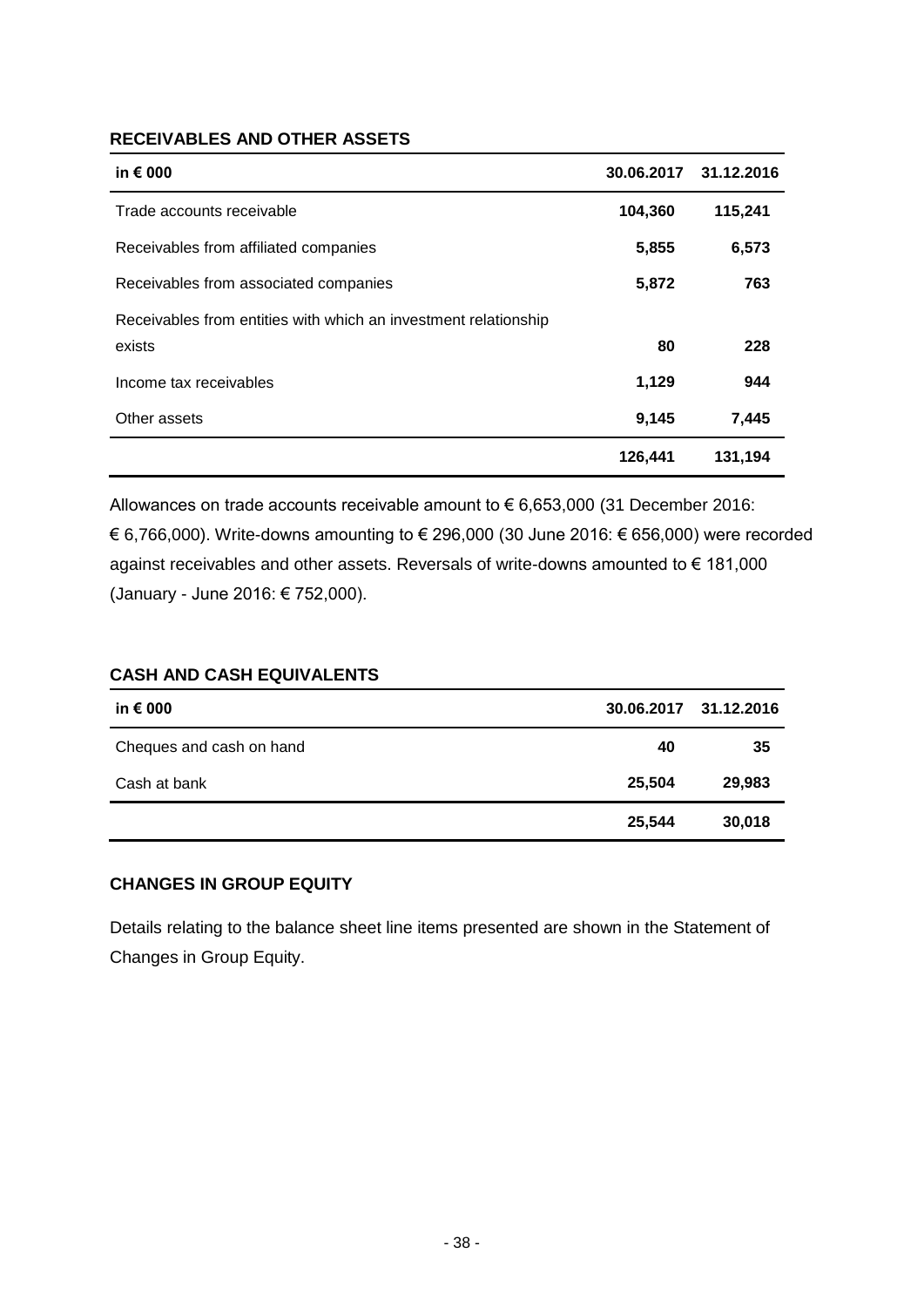#### **PROVISIONS**

| in € 000                                 | 30.06.2017 | 31.12.2016 |
|------------------------------------------|------------|------------|
| <b>Non-current provisions</b>            |            |            |
| Pensions                                 | 38,234     | 40,154     |
| Personnel                                | 4,978      | 4,888      |
| Warranties                               | 1,050      | 926        |
| Pending losses on onerous contracts      | 12,432     | 13,548     |
| Other provisions                         | 139        | 154        |
| Other non-current provisions             | 13,621     | 14,628     |
|                                          | 56,833     | 59,670     |
| <b>Current provisions</b>                |            |            |
| Personnel                                | 6,425      | 8,432      |
| <b>Current tax</b>                       | 1,067      | 905        |
| Warranties                               | 8,684      | 8,961      |
| Outstanding supplier invoices            | 7,038      | 5,557      |
| Pending losses on onerous contracts      | 1,816      | 3,066      |
| Other provisions                         | 2,639      | 2,190      |
| Other current provisions                 | 21,244     | 20,679     |
|                                          | 27,669     | 29,111     |
| Total provisions and accrued liabilities | 84,502     | 88,781     |

In the case of pending losses on onerous contracts, provisions totalling  $\epsilon$  1,116,000 (mostly non-current and in connection with the two projects "Level crossing systems in Denmark" and "Platform screen doors in Brazil") were utilised during the first six months of the year. The decrease in current provisions for pending losses on onerous contracts was primarily attributable to a reclassification of some of the provision to write-downs on inventories relating to the same projects.

A discount rate of 1.8% (31 December 2016: 1.6%) was used to compute the pension provision. The resulting  $\epsilon$  1,428,000 increase in the pension provision was recognised directly in equity.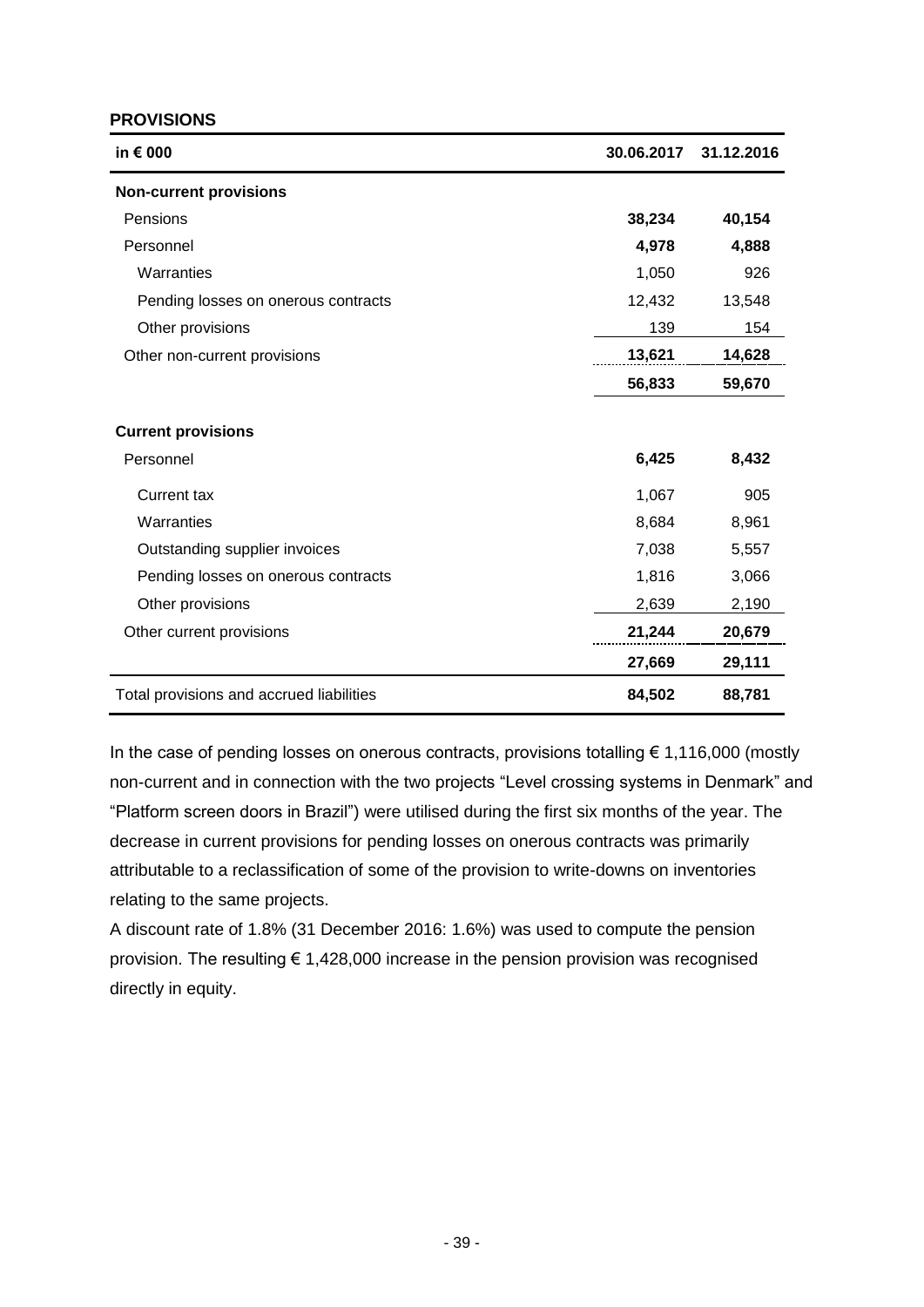#### **LIABILITIES**

| in € 000                            |         | 30.06.2017 | 31.12.2016 |
|-------------------------------------|---------|------------|------------|
| <b>Non-current liabilities</b>      |         |            |            |
| Liabilities to banks                | 162,186 |            | 37,465     |
| Finance lease liabilities           | 32      |            | 38         |
| Other financial liabilities         | 5,549   |            | 5,801      |
| <b>Financial liabilities</b>        |         | 167,767    | 43,304     |
| <b>Other liabilities</b>            |         | 4,011      | 4,557      |
|                                     |         | 171,778    | 47,861     |
| <b>Current liabilities</b>          |         |            |            |
| Current income tax payable          |         | 401        | 337        |
| Liabilities to banks                | 16,381  |            | 131,984    |
| Finance lease liabilities           | 17      |            | 37         |
| Other financial liabilities         | 2,759   |            | 2,698      |
| <b>Financial liabilities</b>        |         | 19,157     | 134,719    |
| Trade accounts payable              |         | 44,591     | 42,034     |
| Advance payments received           |         | 12,882     | 12,684     |
| Liabilities to affiliated companies | 1,189   |            | 338        |
| Liabilities to other group entities | 328     |            | 595        |
| Liabilities relating to derivatives | 1,459   |            | 1,762      |
| Sundry other liabilities            | 21,862  |            | 18,813     |
| <b>Other liabilities</b>            |         | 24,838     | 21,508     |
|                                     |         | 101,869    | 211,282    |
| <b>Total liabilities</b>            |         | 273,647    | 259,143    |

#### **Disclosures on financial instruments in accordance with IFRS 7**

The balance sheet contains non-derivative financial instruments such as financial assets, financial liabilities and investments in other entities as well as derivative financial instruments such as forward currency contracts and swap transactions whose value is derived from the base value of the contract. Financial instruments are measured in accordance with IAS 39 on the basis of the allocation of items to various measurement categories. The methods used to measure fair value are unchanged from those used in the previous year's consolidated financial statements. The fair value of financial instruments is measured on the basis of conditions applying at the end of the reporting period, such as interest rates or exchange rates, and using recognised models, such as discounted cash flow models or option price models.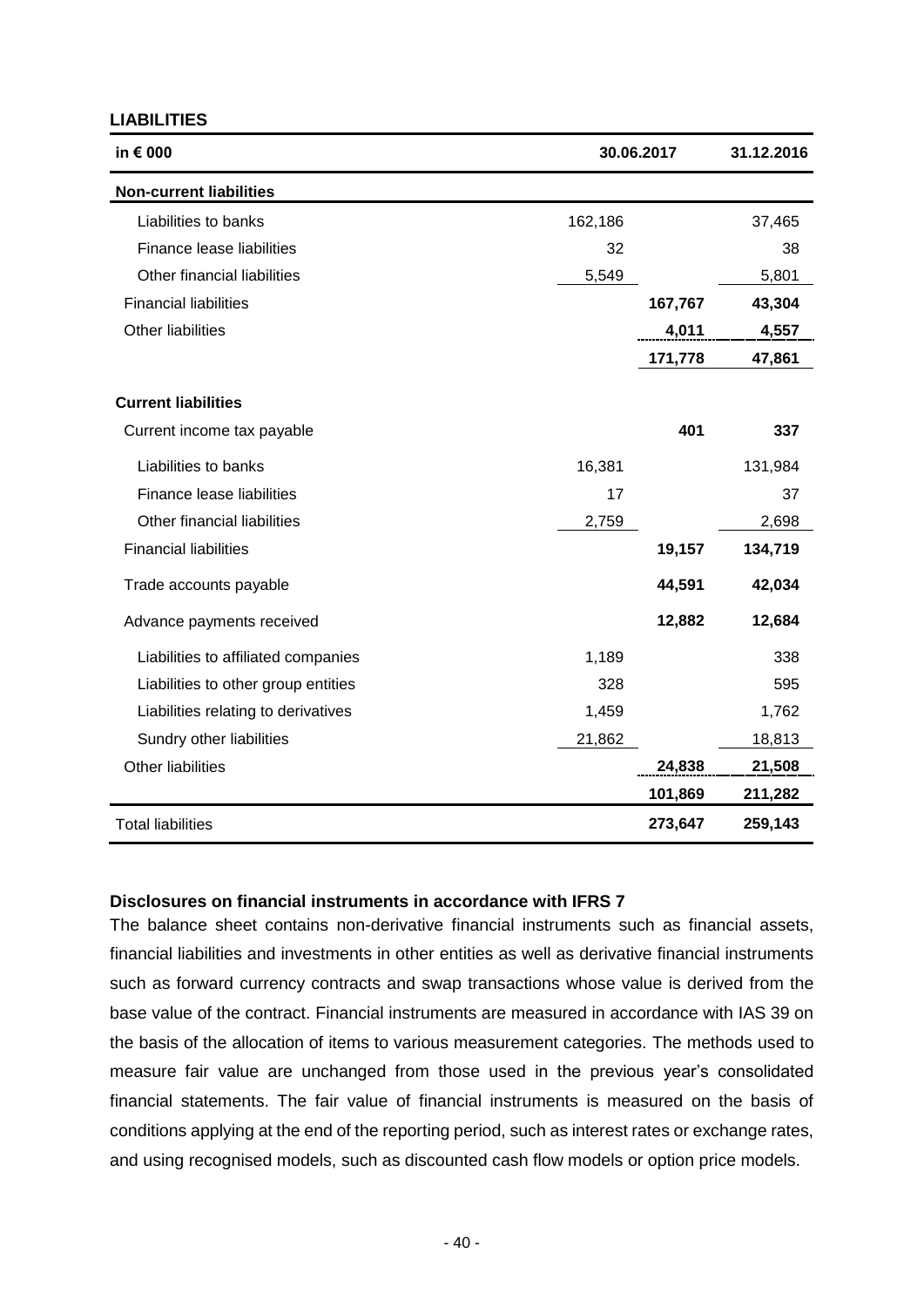In the following table, balance sheet lines and financial instruments are allocated to measurement categories. The resulting values are also shown.

Reconciliation of balance sheet lines to measurement categories pursuant to IAS 39 and analysis of carrying amounts and fair values of financial instruments at 30 June:

| 30.06.2017<br>in €000                                         | <b>Balance</b><br>sheet<br>carrying<br>amounts | Not valued<br>on basis of<br><b>IAS 39</b> |                                                   | Carrying amounts based on IAS 39 |                                |                                 |                                |                                                 |                                             |                                                                  |                |
|---------------------------------------------------------------|------------------------------------------------|--------------------------------------------|---------------------------------------------------|----------------------------------|--------------------------------|---------------------------------|--------------------------------|-------------------------------------------------|---------------------------------------------|------------------------------------------------------------------|----------------|
| <b>Measurement</b><br>category pursuant to<br><b>IAS 39:</b>  |                                                |                                            | Non-<br>derivative<br>receivables<br>and payables | Held-to-<br>maturity             |                                | Assets held<br>for sale         | Held for<br>trading            |                                                 | Derivatives<br>in hedging<br>relationships  |                                                                  |                |
| <b>Measurement at:</b>                                        |                                                |                                            | Amortised<br>cost                                 | Acquisit Fair<br>ion cost value  | (through<br>profit or<br>loss) | Acquisit Fair<br>ion cost value | (through<br>profit or<br>loss) | Fair<br>value<br>(through<br>profit or<br>loss) | Fair<br>value<br>(directly<br>in<br>equity) | <b>Total</b><br>carrying<br>amounts<br>based on<br><b>IAS 39</b> | Fair<br>values |
| Assets-side                                                   |                                                |                                            |                                                   |                                  |                                |                                 |                                |                                                 |                                             |                                                                  |                |
| financial instruments<br>Other non-current<br>investments $1$ | 4,082                                          |                                            |                                                   |                                  |                                | 4,082                           |                                |                                                 |                                             | 4,082                                                            |                |
| Trade accounts<br>receivable <sup>2)</sup>                    | 104,360                                        |                                            | 104,360                                           |                                  |                                |                                 |                                |                                                 | ÷,                                          | 104,360                                                          |                |
| Current income tax<br>receivables                             | 1,129                                          | 1,129                                      |                                                   |                                  |                                |                                 |                                |                                                 |                                             |                                                                  |                |
| Other current assets <sup>2)</sup>                            | 20,952                                         | 2,303                                      | 18,417                                            |                                  |                                |                                 |                                | 147                                             | 86                                          | 18,650                                                           |                |
| Cash and cash<br>equivalents <sup>2)</sup>                    | 25,544                                         |                                            | 25,544                                            |                                  |                                |                                 |                                |                                                 | ÷,                                          | 25,544                                                           |                |
| <b>Total</b>                                                  | 156,067                                        | 3,432                                      | 148,321                                           |                                  |                                | 4,082                           |                                | 147                                             | 86                                          | 152,636                                                          |                |
| Liabilities-side<br>financial instruments                     |                                                |                                            |                                                   |                                  |                                |                                 |                                |                                                 |                                             |                                                                  |                |
| Non-current financial<br>liabilities $3)$                     | 167,767                                        | 32                                         | 167,737                                           |                                  |                                |                                 |                                |                                                 |                                             | 167,737                                                          | 172,190        |
| Other non-current<br>liabilities $3$                          | 4,011                                          | ÷,                                         | 4,011                                             |                                  |                                |                                 |                                |                                                 | L,                                          | 4,011                                                            | 3,907          |
| Current income tax<br>payable                                 | 401                                            | 401                                        |                                                   |                                  |                                |                                 |                                |                                                 |                                             |                                                                  |                |
| <b>Current financial</b><br>liabilities $^{2)}$               | 19,157                                         | 17                                         | 19,140                                            |                                  |                                |                                 |                                |                                                 |                                             | 19,140                                                           |                |
| Trade accounts<br>payable <sup>2)</sup>                       | 44,591                                         |                                            | 44,591                                            |                                  |                                |                                 |                                |                                                 |                                             | 44,591                                                           |                |
| Advance payments<br>received                                  | 12,882                                         | 12,882                                     |                                                   |                                  |                                |                                 |                                |                                                 |                                             |                                                                  |                |
| Other liabilities <sup>2)</sup>                               | 24,838                                         | 458                                        | 23,805                                            |                                  |                                |                                 |                                |                                                 | 575                                         | 24,380                                                           |                |
| <b>Total</b>                                                  | 273,647                                        | 13,790                                     | 259,284                                           |                                  |                                |                                 |                                |                                                 | 575                                         | 259,859                                                          |                |

1) Fair values cannot be determined for investments due to the lack of an active market. They are therefore measured at amortised cost. There is no intention to sell these financial instruments. No investments sold during the reporting period.

2) No disclosure made, since the carrying amount approximates the fair value.

3) All fair value disclosures for financial instruments measured at amortised cost are allocated to level 3 in the fair value hierarchy. The fair value of these financial instruments is calculated by means of discounting, using an interest rate observable on the market account and adjusted for Schaltbau's credit risk.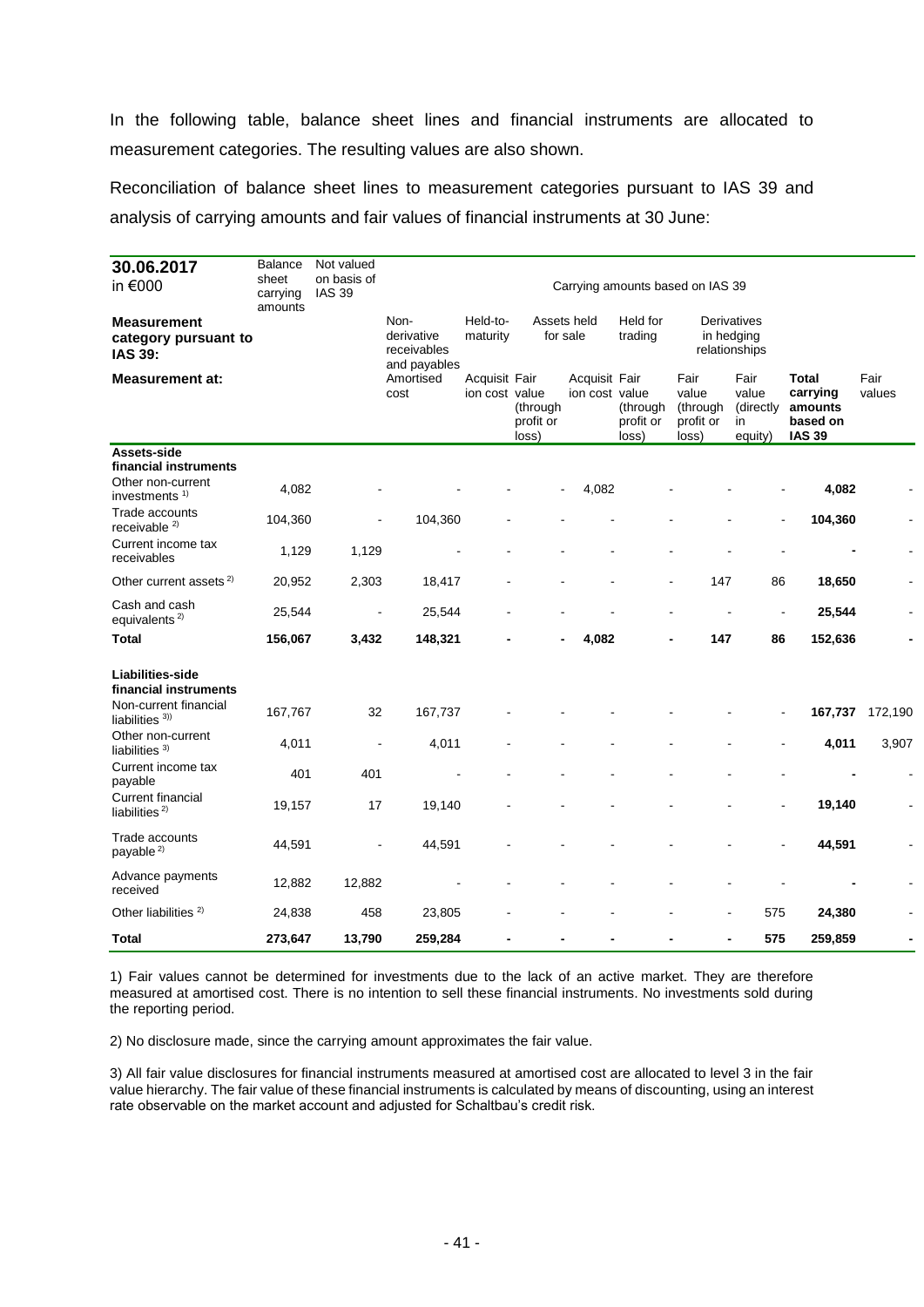Reconciliation of balance sheet lines to measurement categories pursuant to IAS 39 and analysis of carrying amounts and fair values of financial instruments at 31 December:

| 31.12.2016<br>in €000                                              | <b>Balance</b><br>sheet<br>carrying<br>amounts | Not valued<br>on basis of<br><b>IAS 39</b> | Carrying amounts based on IAS 39                  |                                 |                                |                                 |                                |                                                 |                                             |                                                                  |                |
|--------------------------------------------------------------------|------------------------------------------------|--------------------------------------------|---------------------------------------------------|---------------------------------|--------------------------------|---------------------------------|--------------------------------|-------------------------------------------------|---------------------------------------------|------------------------------------------------------------------|----------------|
| <b>Measurement</b><br>category pursuant to<br><b>IAS 39:</b>       |                                                |                                            | Non-<br>derivative<br>receivables<br>and payables | Held-to-<br>maturity            |                                | Assets held for<br>sale         | Held for<br>trading            |                                                 | Derivatives in<br>hedging<br>relationships  |                                                                  |                |
| <b>Measurement at:</b>                                             |                                                |                                            | Amortised<br>cost                                 | Acquisit Fair<br>ion cost value | (through<br>profit or<br>loss) | Acquisit Fair<br>ion cost value | (through<br>profit or<br>loss) | Fair<br>value<br>(through<br>profit or<br>loss) | Fair<br>value<br>(directly<br>in<br>equity) | <b>Total</b><br>carrying<br>amounts<br>based on<br><b>IAS 39</b> | Fair<br>values |
| Assets-side<br>financial instruments                               |                                                |                                            |                                                   |                                 |                                |                                 |                                |                                                 |                                             |                                                                  |                |
| Other non-current<br>investments $1$                               | 4,030                                          |                                            |                                                   |                                 |                                | 4,030                           |                                |                                                 |                                             | 4,030                                                            |                |
| Trade accounts<br>receivable $2)$                                  | 115,241                                        |                                            | 115,241                                           |                                 |                                |                                 |                                |                                                 | $\overline{a}$                              | 115,241                                                          |                |
| Current income tax<br>receivables                                  | 944                                            | 944                                        |                                                   |                                 |                                |                                 |                                |                                                 |                                             |                                                                  |                |
| Other current assets <sup>2)</sup>                                 | 15,009                                         | 1,715                                      | 13,264                                            |                                 |                                |                                 |                                | 31                                              | $\blacksquare$                              | 13,295                                                           |                |
| Cash and cash<br>equivalents <sup>2)</sup>                         | 30,018                                         | ä,                                         | 30,018                                            |                                 |                                |                                 |                                |                                                 | L,                                          | 30,018                                                           |                |
| <b>Total</b>                                                       | 165,242                                        | 2,659                                      | 158,523                                           |                                 |                                | 4,030                           |                                | 31                                              |                                             | 162,584                                                          |                |
| Liabilities-side<br>financial instruments<br>Non-current financial |                                                |                                            |                                                   |                                 |                                |                                 |                                |                                                 |                                             |                                                                  |                |
| liabilities $3)$                                                   | 43,304                                         | 38                                         | 43,266                                            |                                 |                                |                                 |                                |                                                 |                                             | 43,266                                                           | 36,788         |
| Other non-current<br>liabilities $3$                               | 4,557                                          | ÷,                                         | 4,557                                             |                                 |                                |                                 |                                |                                                 |                                             | 4,557                                                            | 4,093          |
| Current income tax<br>payable                                      | 337                                            | 337                                        |                                                   |                                 |                                |                                 |                                |                                                 |                                             |                                                                  |                |
| <b>Current financial</b><br>liabilities $^{2)}$                    | 134,719                                        | 37                                         | 134,681                                           |                                 |                                |                                 |                                |                                                 |                                             | 134,681                                                          | 126,942        |
| Trade accounts<br>payable $^{2)}$                                  | 42,034                                         |                                            | 42,034                                            |                                 |                                |                                 |                                |                                                 |                                             | 42,034                                                           |                |
| Advance payments<br>received                                       | 12,684                                         | 12,684                                     |                                                   |                                 |                                |                                 |                                |                                                 |                                             |                                                                  |                |
| Other liabilities <sup>2)</sup>                                    | 21,508                                         | 159                                        | 20,494                                            |                                 |                                |                                 |                                | 62                                              | 793                                         | 21,349                                                           |                |
| Total                                                              | 259,143                                        | 13,255                                     | 245,032                                           |                                 |                                |                                 |                                | 62                                              | 793                                         | 245,887                                                          | 167,823        |

Prior year figures restated (see comments in the section "Business combinations / Group reporting entity")

1) Fair values cannot be determined for investments due to the lack of an active market. They are therefore measured at amortised cost. There is no intention to sell these financial instruments. One investment with a carrying amount of zero was sold in 2016 for a total of € 190,000.

2) No disclosure made, since the carrying amount approximates the fair value.

3) All fair value disclosures for financial instruments measured at amortised cost are allocated to level 3 in the fair value hierarchy. The fair value of these financial instruments is calculated by means of discounting, using an interest rate observable on the market account and adjusted for Schaltbau's credit risk.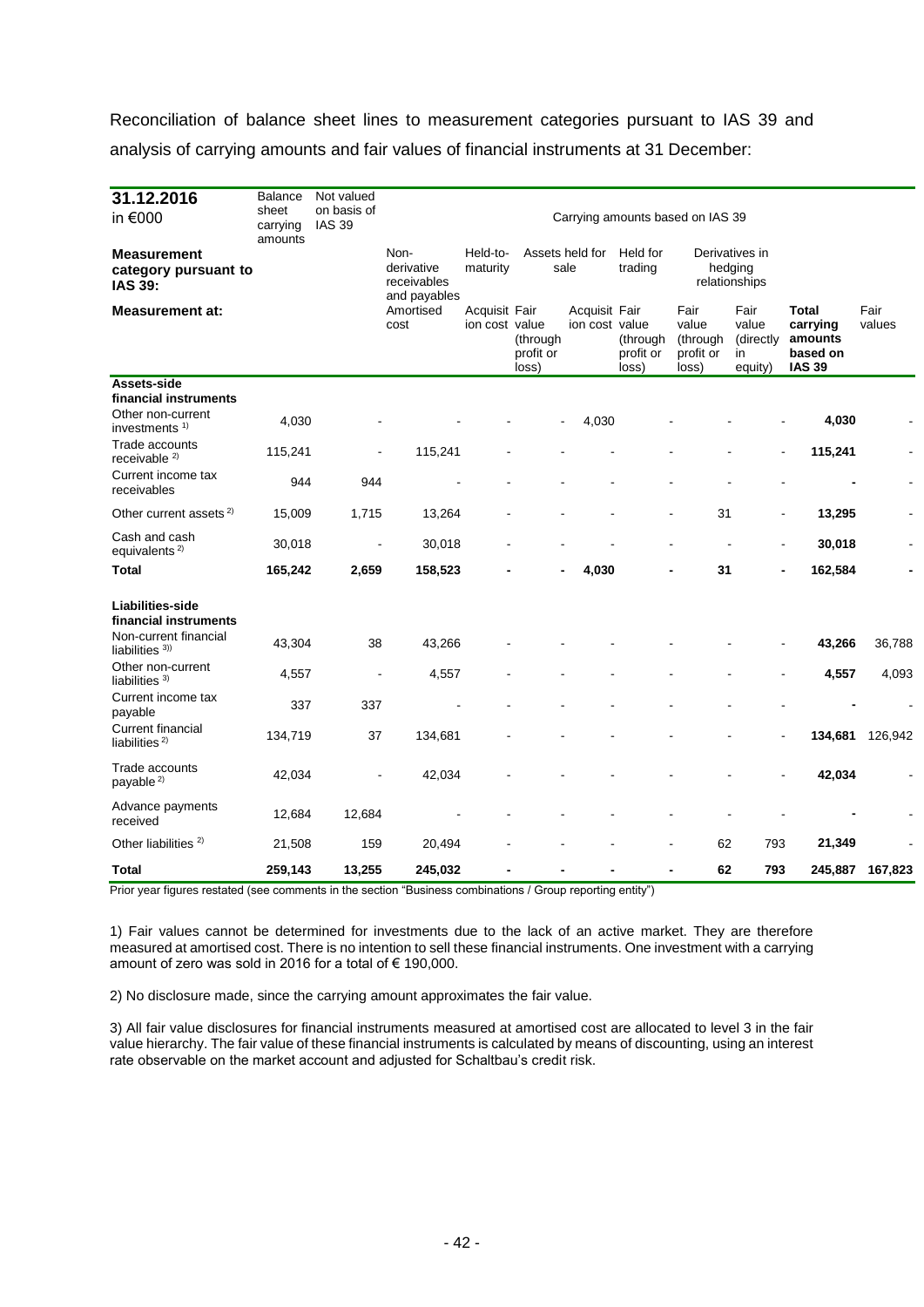#### **Fair value hierarchy:**

At 30 June 2017 the financial assets and liabilities shown in the following table were measured at fair value.

The measurement and presentation of fair values of financial instruments is based on a fair value hierarchy which takes account of the significance of the input data used to measure fair value and can be analysed as follows:

Level 1: based on prices quoted (applied without adjustment) on active markets for identical assets and liabilities

**Level 2:** based on input data for the asset or liability observable either directly (in the form of prices) or indirectly (derived from prices) which do not represent quoted prices according to level 1

Level 3: input data not based on observable market data to measure the asset or liability (nonobservable input data)

| in $\epsilon$ 000                                                     | Level 1 | Level 2 | Level 3 | 31.12.2016 |
|-----------------------------------------------------------------------|---------|---------|---------|------------|
| <b>Financial assets</b>                                               |         |         |         |            |
| Fair value measurement through profit or<br>loss                      |         |         |         |            |
| Assets held for sale                                                  |         |         |         |            |
| Derivatives not in hedging relationships                              |         | 147     |         | 147        |
| Not classified to category pursuant to IAS 39<br>(directly in equity) |         |         |         |            |
| Derivatives in hedging relationships                                  |         | 86      |         | 86         |
| <b>Financial liabilities</b>                                          |         |         |         |            |
| Fair value measurement through profit or<br>loss                      |         |         |         |            |
| Assets held for sale                                                  |         |         |         |            |
| Derivatives not in hedging relationships                              |         |         | ٠       |            |
| Not classified to category pursuant to IAS 39<br>(directly in equity) |         |         |         |            |
| Derivatives in hedging relationships                                  |         | 576     |         | 576        |

There were no reclassifications of fair value measurements between level 1 and level 2. Similarly, there were no reclassifications within level 3 in connection with fair value measurements.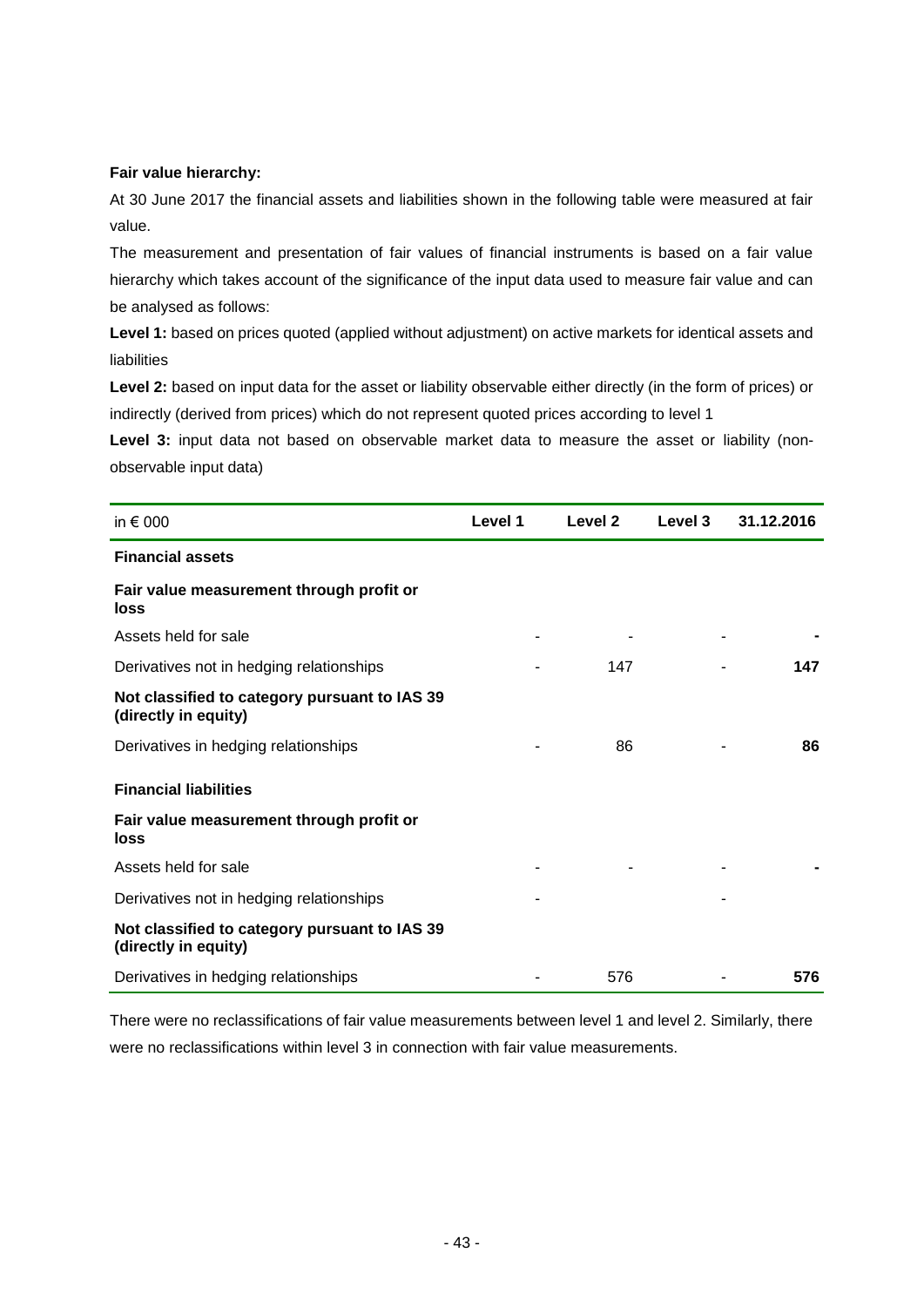| in $\epsilon$ 000                                                     | Level 1 | Level 2 | <b>Level 3</b> | 31.12.2016 |
|-----------------------------------------------------------------------|---------|---------|----------------|------------|
| <b>Financial assets</b>                                               |         |         |                |            |
| Fair value measurement through profit or<br>loss                      |         |         |                |            |
| Assets held for sale                                                  |         |         |                |            |
| Derivatives not in hedging relationships                              |         | 31      |                | 31         |
| Not classified to category pursuant to IAS 39<br>(directly in equity) |         |         |                |            |
| Derivatives in hedging relationships                                  |         |         |                |            |
| <b>Financial liabilities</b>                                          |         |         |                |            |
| Fair value measurement through profit or<br>loss                      |         |         |                |            |
| Assets held for sale                                                  |         |         |                |            |
| Derivatives not in hedging relationships                              |         | 62      |                | 62         |
| Not classified to category pursuant to IAS 39<br>(directly in equity) |         |         |                |            |
| Derivatives in hedging relationships                                  |         | 793     |                | 793        |

#### **SEGMENTS**

The Group's segment designations are product-oriented. The Group's business units are allocated to the segment for which they generate most of their sales. A detailed description of the three segments, "Mobile Transportation Technology", "Stationary Transportation Technology" and "Components" is provided in the Annual Report 2016 and in the Interim Group Management Report.

The column "Holding company, other consolidation items" comprises the activities of the holding company. This is influenced by the financing function of the holding company for the Group and by the income tax group arrangements in place in Germany. The expenses from these tax group arrangements are not recharged to the subsidiaries concerned. By contrast, expenses incurred for providing centralised services (e.g. SAP system costs) are recharged. The financial reporting principles used for segment reporting correspond to those used in the consolidated financial statements.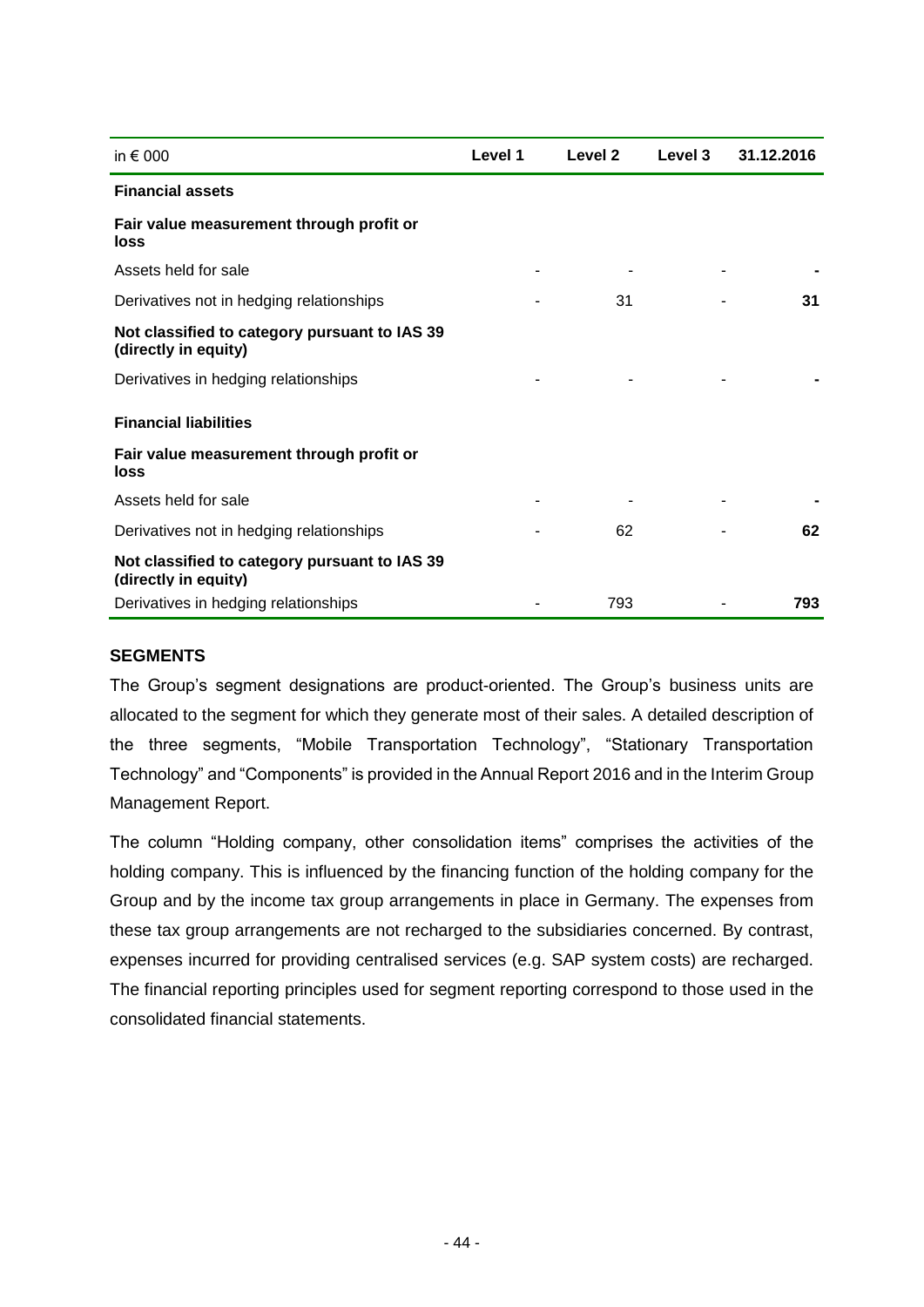#### **Reconciliations**

| in $\epsilon$ 000                             |               | <b>Sales</b>      | in € 000                                                | <b>EBIT</b>        |           |  |
|-----------------------------------------------|---------------|-------------------|---------------------------------------------------------|--------------------|-----------|--|
| 1.1. to 30.06.                                | 2017          | 2016              | 1.1. to 30.06.                                          | 2017               | 2016      |  |
| Total sales of segments                       | 235,567       | 244,694           | <b>Total EBIT of segments</b>                           | 1,496              | 14,537    |  |
| Other sales                                   | 1,811         | 1,771             | Other EBIT                                              | $-6,227$           | $-5,307$  |  |
| Consolidation                                 | $-2,477$      | $-2,523$          | Consolidation                                           | 39                 | 378       |  |
| Sales as per income<br>statement              | 234,901       | 243,942           | EBIT as per income<br>statement                         | $-4,692$           | 9,608     |  |
|                                               |               |                   |                                                         |                    |           |  |
| in €000                                       | <b>Assets</b> |                   | in € 000                                                | <b>Liabilities</b> |           |  |
| 30.06.                                        | 2017          | 2016              | 30.06.                                                  | 2017               | 2016      |  |
| Total segment assets                          | 481,967       | 444,048           | Total segment<br>liabilities                            | 315,558            | 281,298   |  |
| Other assets excluding<br>deferred tax assets | 105,411       | 117,629           | Other liabilities excluding<br>deferred tax liabilities | 156,964            | 154,066   |  |
| Deferred taxes                                | 475           | $-1,825$          | Deferred taxes                                          | $-4,713$           | $-6,238$  |  |
| Consolidation                                 |               | -118,270 -115,580 | Consolidation                                           | $-106,721$         | $-94,473$ |  |
| Group assets as per<br>balance sheet          | 469,583       | 444,272           | Group liabilities as per<br>balance sheet               | 361,088            | 334,653   |  |

"Other sales" comprise almost entirely sales recorded at the level of Schaltbau Holding AG for IT services provided to subsidiaries. These sales, together with inter-segment sales, are eliminated on consolidation.

"Other EBIT" comprises mainly expenses recorded at the level of Schaltbau Holding AG for personnel, non-rechargeable materials expenses, other operating expenses and other taxes.

"Other assets" relate primarily to receivables of Schaltbau Holding AG from affiliated companies in connection with financing activities. These receivables are eliminated on consolidation along with other inter-segment receivables.

"Other liabilities" comprise mainly financial liabilities, pension provisions and payables to affiliated companies recorded at the level of Schaltbau Holding AG. The latter are eliminated on consolidation along with other inter-segment payables.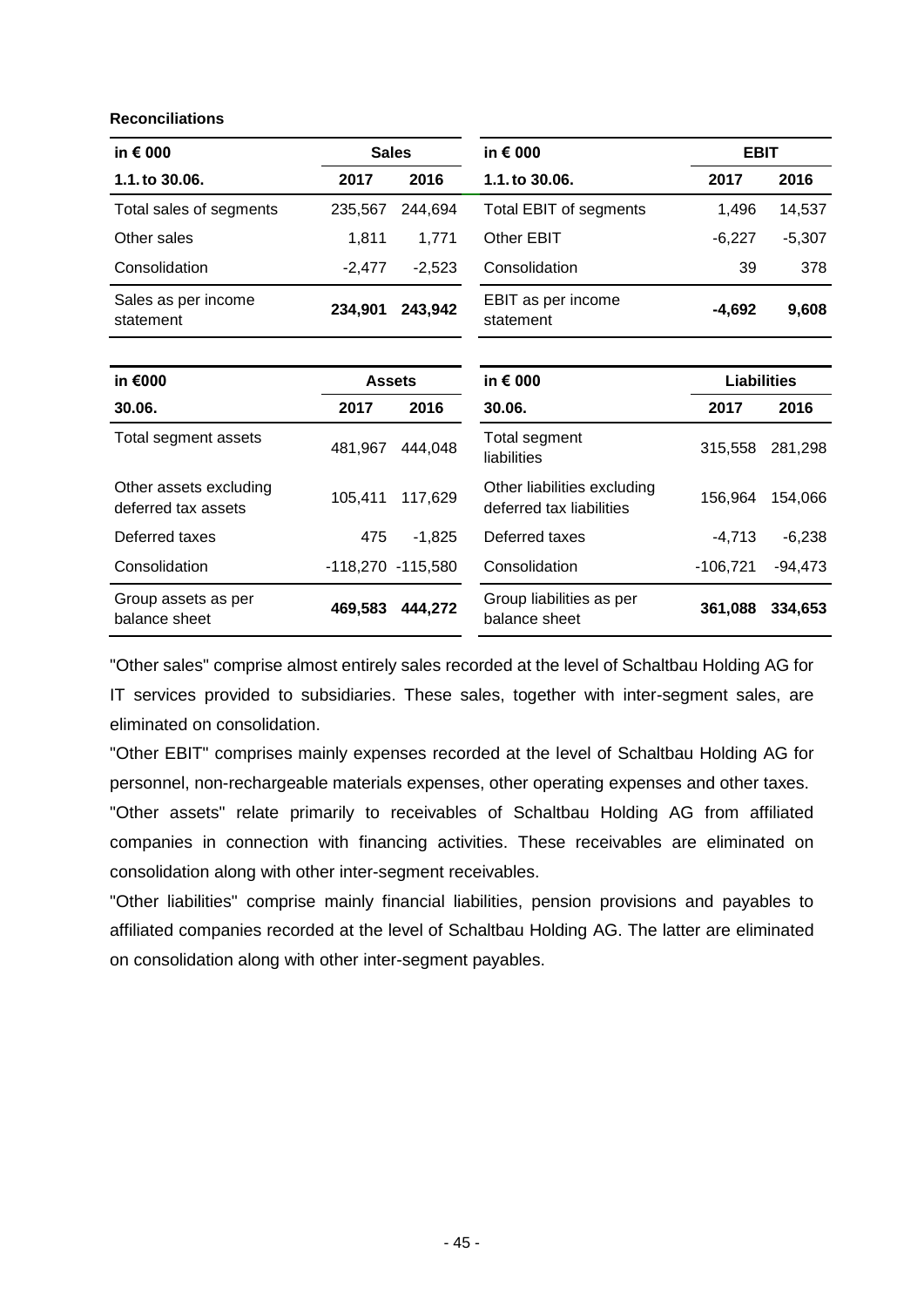### **PRODUCT-BASED SEGMENT INFORMATION**

| in €000                                                                | <b>Mobile</b><br><b>Transportation</b><br><b>Technology</b> |          | <b>Stationary</b><br><b>Transportation</b><br><b>Technology</b> |          |  |  |
|------------------------------------------------------------------------|-------------------------------------------------------------|----------|-----------------------------------------------------------------|----------|--|--|
| $1.1 - 30.06$ .                                                        | 2017                                                        | 2016     | 2017                                                            | 2016     |  |  |
| Order-intake (external)                                                | 163,828                                                     | 152,194  | 53,873                                                          | 88,710   |  |  |
| Sales                                                                  | 125,585                                                     | 103,000  | 47,079                                                          | 64,212   |  |  |
| - thereof external                                                     | 125,161                                                     | 102,668  | 47,079                                                          | 64,154   |  |  |
| - thereof with other segments                                          | 424                                                         | 332      | 0                                                               | 58       |  |  |
| Order-book (external)                                                  | 319,466                                                     | 213,787  | 84,200                                                          | 106,784  |  |  |
| <b>EBITDA</b>                                                          | 2,907                                                       | 6,339    | $-3,849$                                                        | $-1,385$ |  |  |
| Result from operating activities (EBIT)                                | $-2,237$                                                    | 3,986    | $-5,594$                                                        | $-3,628$ |  |  |
| Profit / loss of companies accounted for using the<br>equity method    | 323                                                         | $-3,222$ | 0                                                               | 0        |  |  |
| Other results from investments                                         | 0                                                           | 0        | 0                                                               | 0        |  |  |
| Interest income                                                        | 277                                                         | 34       | 240                                                             | 11       |  |  |
| Interest expense                                                       | $-1,892$                                                    | -547     | $-927$                                                          | -969     |  |  |
| Income taxes                                                           | 207                                                         | $-1,010$ | $-867$                                                          | $-118$   |  |  |
| Segment / Group loss for period                                        | $-3,322$                                                    | $-759$   | $-7,148$                                                        | $-4,704$ |  |  |
| Effect of increased scope of Group reporting entity<br>on fixed assets | 0                                                           | 110      | 0                                                               | 0        |  |  |
| Investment in non-current financial assets                             | 5,086                                                       | 178      | 51                                                              | 66       |  |  |
| Write-downs on non-current financial assets                            | $\mathbf 0$                                                 | 0        | 0                                                               | 0        |  |  |
| Capital expenditure 1                                                  | 4,610                                                       | 3,645    | 1,668                                                           | 3,308    |  |  |
| Depreciation and amortisation 1)                                       | $-5,144$                                                    | $-2,353$ | $-1,745$                                                        | $-2,243$ |  |  |
| Impairment losses (excluding investments)                              | $-322$                                                      | $-331$   | $-2$                                                            | -34      |  |  |
| Reversals of impairment losses (excluding<br>investments)              | $-97$                                                       | $-399$   | 0                                                               | $-275$   |  |  |
| Other significant non-cash expenses                                    | 1,685                                                       | $-2,554$ | $-3,881$                                                        | $-3,169$ |  |  |
| Segment assets <sup>2)</sup>                                           | 219,445                                                     | 158,124  | 111,557                                                         | 126,599  |  |  |
| At-equity accounted investments                                        | 8,052                                                       | 8,395    | 267                                                             | 0        |  |  |
| Capital employed 3)                                                    | 173,825                                                     | 124,284  | 76,247                                                          | 92,897   |  |  |
| Segment liabilities <sup>4)</sup>                                      | 140,613                                                     | 80,493   | 89,960                                                          | 102,484  |  |  |
| Employees (average number)                                             | 1,657                                                       | 1,335    | 642                                                             | 704      |  |  |
| EBIT margin 5)                                                         | $-1.8%$                                                     | 3.9%     | $-11.9%$                                                        | $-5.7%$  |  |  |
| Return on capital employed <sup>6)</sup>                               | $-2.6%$                                                     | 6.4%     | $-14.7%$                                                        | $-7.8%$  |  |  |

 $(1)$  = on intangible assets and property, plant and equipment

\*2) = Balance sheet total

\*3) = Working capital (inventories + trade accounts receivable - advance payments received - trade accounts payable) plus non-current assets excluding deferred tax<br>assets

 $A^{(4)}$  = Debt capital

\*5) = EBIT / External sales

 $*6$ ) = EBIT / Capital employed (EBIT extrapolated to annual amount)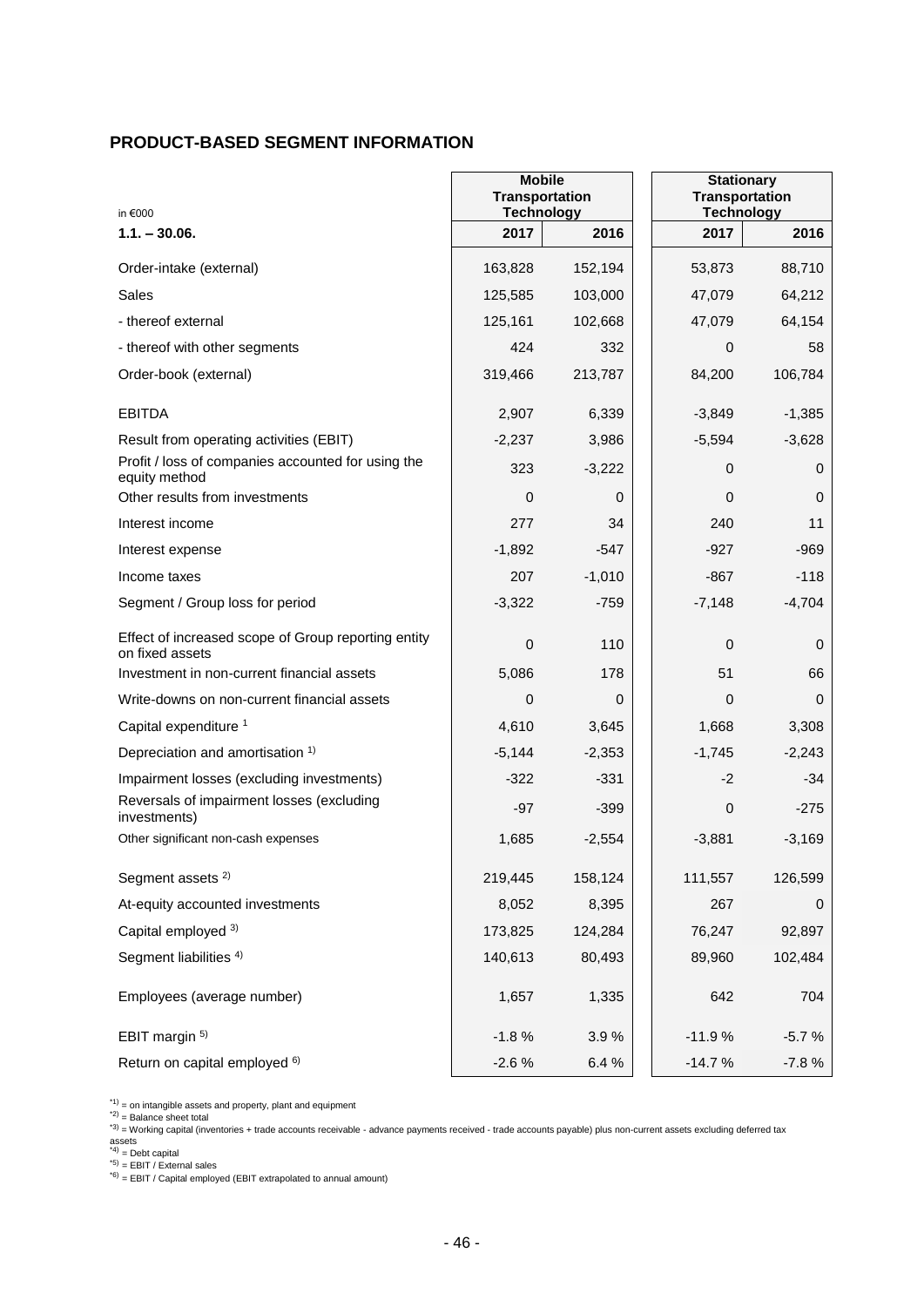|           | <b>Components</b> |  | Sub-total |          | Holding,<br><b>Reconciling items</b> |          | <b>Schaltbau Group</b> |             |
|-----------|-------------------|--|-----------|----------|--------------------------------------|----------|------------------------|-------------|
| 2017      | 2016              |  | 2017      | 2016     | 2017                                 | 2016     | 2017                   | 2016        |
| 77,952    | 78,764            |  | 295,653   | 319,668  | 40                                   | 39       | 295,693                | 319,707     |
| 62,903    | 77,482            |  | 235,567   | 244,694  | $-666$                               | $-752$   |                        |             |
| 62,619    | 77,082            |  | 234,859   | 243,904  | 42                                   | 38       | 234,901                | 243,942     |
| 284       | 400               |  | 708       | 790      | $-708$                               | $-790$   |                        |             |
| 87,999    | 81,346            |  | 491,665   | 104,917  |                                      |          | 491,665                | 401,917     |
| 11,834    | 16,992            |  | 10,892    | 21,946   | $-5,943$                             | $-4,699$ | 4,949                  | 17,247      |
| 9,327     | 14,179            |  | 1,496     | 14,537   | $-6,188$                             | $-4,929$ | $-4,692$               | 9,608       |
| $\pmb{0}$ | 0                 |  | 323       | $-3,222$ | 0                                    | 0        | 323                    | $-3,222$    |
| $\pmb{0}$ | 0                 |  | $\pmb{0}$ | 0        | $\pmb{0}$                            | 0        | $\mathbf 0$            | 0           |
| 29        | 28                |  | 546       | 73       | $-239$                               | 264      | 307                    | 337         |
| $-612$    | $-881$            |  | $-3,431$  | $-2,397$ | $-2,897$                             | $-370$   | $-6,328$               | $-2,767$    |
| $-850$    | $-2,534$          |  | $-1,510$  | $-3,662$ | 1,026                                | 719      | $-484$                 | $-2,943$    |
| 7,894     | 10,792            |  | $-2,576$  | 5,329    | $-8,298$                             | $-4,316$ | $-10,874$              | 1,013       |
| $\pmb{0}$ | 0                 |  | $\pmb{0}$ | 110      | 0                                    | 0        | 0                      | 110         |
| $\pmb{0}$ | 0                 |  | 5,137     | 244      | $\pmb{0}$                            | 109      | 5,137                  | 353         |
| $\pmb{0}$ | 0                 |  | 0         | 0        | $\pmb{0}$                            | 0        | $\mathbf 0$            | $\mathbf 0$ |
| 1,315     | 1,762             |  | 7,593     | 8,715    | 114                                  | 376      | 7,707                  | 9,091       |
| $-2,507$  | $-2,800$          |  | $-9,396$  | $-7,396$ | $-245$                               | $-229$   | $-9,641$               | $-7,625$    |
| $-697$    | $-413$            |  | $-1,021$  | $-778$   | $\pmb{0}$                            | 0        | $-1,021$               | $-778$      |
| $-121$    | $-567$            |  | $-218$    | $-1,241$ | 0                                    | -1       | $-218$                 | $-1,242$    |
| $-3,668$  | $-5,022$          |  | $-5,864$  | 10,745   | $-890$                               | $-1,364$ | $-6,754$               | $-12,109$   |
| 150,965   | 159,325           |  | 481,967   | 444,048  | $-12,384$                            | 224      | 469,583                | 444,272     |
| $\pmb{0}$ | 0                 |  | 8,319     | 8,395    | $\pmb{0}$                            | 0        | 8,319                  | 8,395       |
| 109,689   | 116,287           |  | 359,761   | 333,468  | $-10,759$                            | $-696$   | 349,002                | 332,772     |
| 84,985    | 98,321            |  | 315,558   | 281,298  | 45,530                               | 53,355   | 361,088                | 334,653     |
| 756       | 788               |  | 3,055     | 2,828    | 24                                   | 26       | 3,079                  | 2,854       |
| 14.9%     | 18.4 %            |  |           |          |                                      |          | $-2.0%$                | 3.9%        |
| 17.0%     | 24.4 %            |  |           |          |                                      |          | $-2.7%$                | 5.8%        |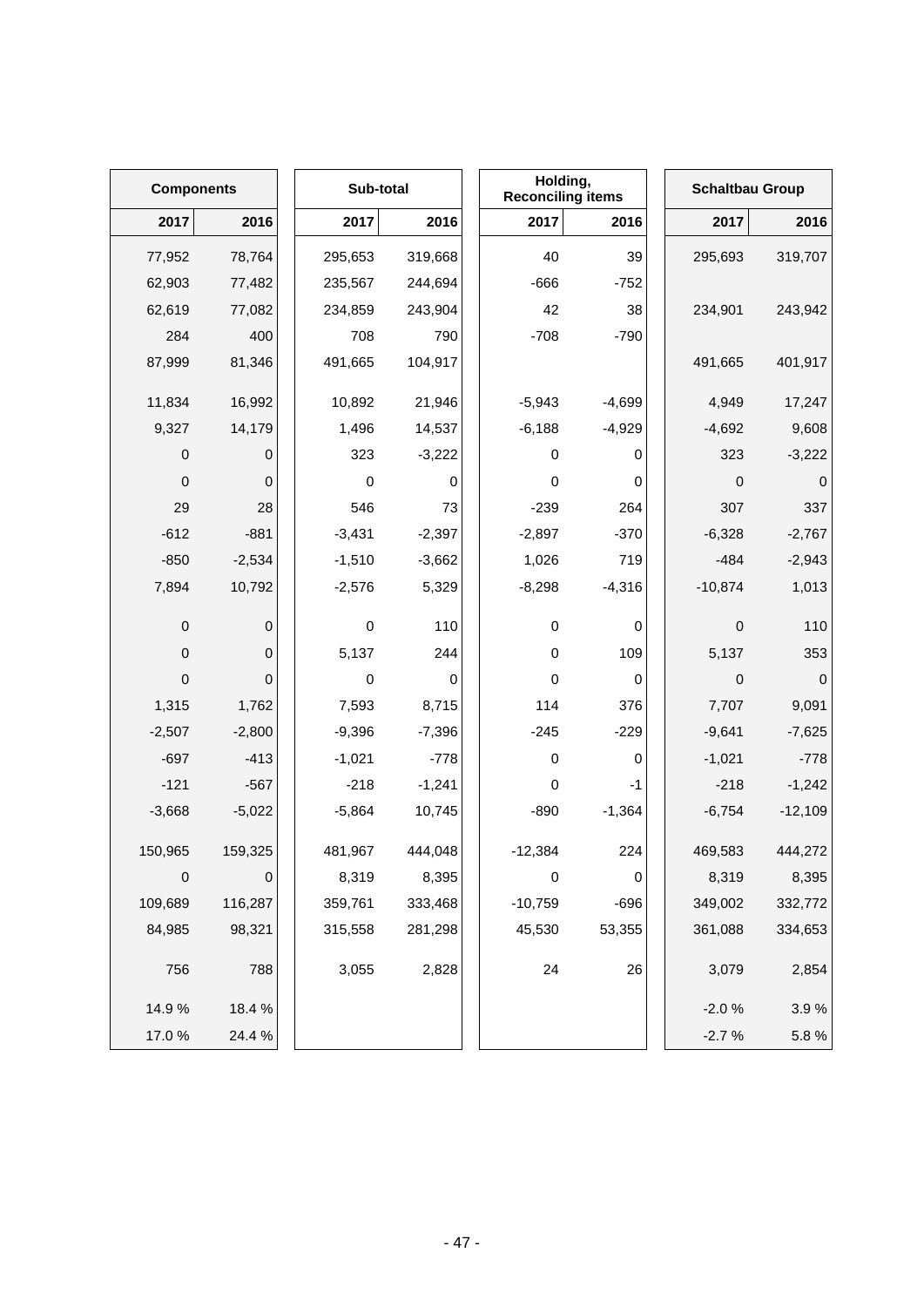### **PRODUCT-BASED SEGMENT INFORMATION**

| in €000                                                                | <b>Mobile</b><br><b>Transportation</b><br><b>Technology</b> |          | <b>Stationary</b><br><b>Transportation</b><br><b>Technology</b> |          |  |
|------------------------------------------------------------------------|-------------------------------------------------------------|----------|-----------------------------------------------------------------|----------|--|
| 2nd quarter                                                            | 2017                                                        | 2016     | 2017                                                            | 2016     |  |
| Order-intake (external)                                                | 60,854                                                      | 90,799   | 26,517                                                          | 36,852   |  |
| Sales                                                                  | 66,941                                                      | 51,371   | 24,011                                                          | 32,659   |  |
| - thereof external                                                     | 66,752                                                      | 51,184   | 24,011                                                          | 32,626   |  |
| - thereof with other segments                                          | 189                                                         | 187      | 0                                                               | 33       |  |
| Order-book (external)                                                  | 319,466                                                     | 213,787  | 84,200                                                          | 106,784  |  |
| <b>EBITDA</b>                                                          | 4,980                                                       | 2,929    | $-1,220$                                                        | 911      |  |
| Result from operating activities (EBIT)                                | 2,445                                                       | 1,736    | $-2,087$                                                        | $-211$   |  |
| Profit / loss of companies accounted for using the<br>equity method    | 174                                                         | $-566$   | 0                                                               | 0        |  |
| Other results from investments                                         | $\pmb{0}$                                                   | 0        | 0                                                               | 0        |  |
| Interest income                                                        | 135                                                         | 13       | 49                                                              | 4        |  |
| Interest expense                                                       | $-1,070$                                                    | $-227$   | $-489$                                                          | $-492$   |  |
| Income taxes                                                           | 391                                                         | -467     | $-513$                                                          | 155      |  |
| Segment / Group profit/loss for period                                 | 2,075                                                       | 489      | $-3,040$                                                        | $-544$   |  |
| Effect of increased scope of Group reporting entity<br>on fixed assets | 0                                                           | 110      | 0                                                               | 0        |  |
| Investment in non-current financial assets                             | 5,086                                                       | 127      | 0                                                               | 0        |  |
| Write-downs on non-current financial assets                            | 0                                                           | $\Omega$ | 0                                                               | 0        |  |
| Capital expenditure 1                                                  | 2,808                                                       | 1,929    | 909                                                             | 1,675    |  |
| Depreciation and amortisation 1)                                       | $-2,535$                                                    | $-1,192$ | $-867$                                                          | $-1,122$ |  |
| Impairment losses (excluding investments)                              | $-258$                                                      | $-256$   | $-2$                                                            | $-22$    |  |
| Reversals of impairment losses (excluding<br>investments)              | 86                                                          | $-115$   | 0                                                               | $-270$   |  |
| Other significant non-cash expenses                                    | -677                                                        | $-913$   | $-1,543$                                                        | $-1,363$ |  |
| Segment assets <sup>2)</sup>                                           | 219,445                                                     | 158,124  | 111,557                                                         | 126,599  |  |
| At-equity accounted investments                                        | 8,052                                                       | 8,395    | 267                                                             | 0        |  |
| Capital employed 3)                                                    | 173,825                                                     | 124,284  | 76,247                                                          | 92,897   |  |
| Segment liabilities <sup>4)</sup>                                      | 140,613                                                     | 80,493   | 89,960                                                          | 102,484  |  |
| Employees (average number)                                             | 1,657                                                       | 1,335    | 642                                                             | 704      |  |
| EBIT margin 5)                                                         | 3.7%                                                        | 3.4%     | $-8.7%$                                                         | $-0.6%$  |  |
| Return on capital employed <sup>6)</sup>                               | 5.6%                                                        | 5.6%     | $-10.9%$                                                        | $-0.9%$  |  |

 $(1)$  = on intangible assets and property, plant and equipment

\*2) = Balance sheet total

\*3) = Working capital (inventories + trade accounts receivable - advance payments received - trade accounts payable) plus non-current assets excluding deferred tax<br>assets

\*4) = Debt capital

\*5) = EBIT / External sales

 $*6$ ) = EBIT / Capital employed (EBIT extrapolated to annual amount)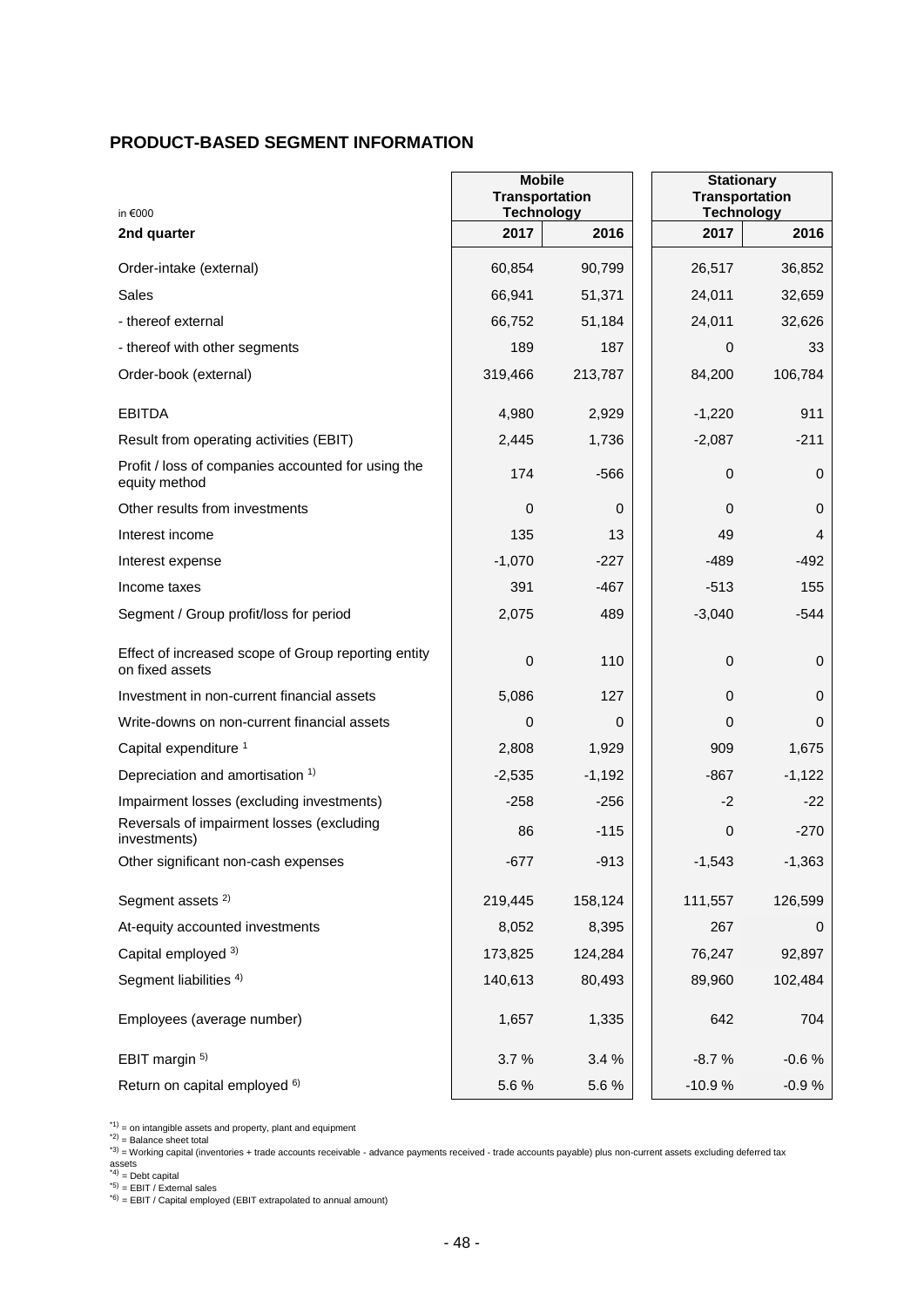| <b>Components</b> |             | Sub-total   |          | Holding,<br><b>Reconciling items</b> |             | <b>Schaltbau Group</b> |           |
|-------------------|-------------|-------------|----------|--------------------------------------|-------------|------------------------|-----------|
| 2017              | 2016        | 2017        | 2016     | 2017                                 | 2016        | 2017                   | 2016      |
| 37,514            | 36,118      | 124,885     | 163,769  | 20                                   | 19          | 124,905                | 163,788   |
| 33,758            | 42,350      | 124,710     | 126,380  | 412                                  | 417         |                        |           |
| 33,635            | 42,135      | 124,398     | 125,945  | $-100$                               | 18          | 124,298                | 125,963   |
| 123               | 215         | 312         | 435      | $-312$                               | $-435$      |                        |           |
| 87,999            | 81,346      | 491,665     | 401,917  |                                      |             | 491,665                | 401,917   |
| 7,038             | 9,646       | 10,798      | 13,486   | $-2,214$                             | $-2,763$    | 8,584                  | 10,723    |
| 5,797             | 8,226       | 6,155       | 9,751    | $-2,339$                             | $-2,878$    | 3,816                  | 6,873     |
| 0                 | 0           | 174         | $-566$   | 0                                    | 0           | 174                    | $-566$    |
| $\boldsymbol{0}$  | $\pmb{0}$   | $\mathbf 0$ | 0        | $\pmb{0}$                            | 0           | $\boldsymbol{0}$       | 0         |
| 14                | 14          | 198         | 31       | $-82$                                | 144         | 116                    | 175       |
| $-268$            | $-426$      | $-1,827$    | $-1,145$ | $-417$                               | $-194$      | $-2,244$               | $-1,339$  |
| $-501$            | $-1,472$    | $-623$      | $-1,784$ | 139                                  | 291         | $-484$                 | $-1,493$  |
| 5,042             | 6,342       | 4,077       | 6,287    | $-2,699$                             | $-2,637$    | 1,378                  | 3,650     |
| $\mbox{O}$        | 0           | $\mathbf 0$ | 110      | $\pmb{0}$                            | 0           | $\pmb{0}$              | 110       |
| $\boldsymbol{0}$  | 0           | 5,086       | 127      | $\pmb{0}$                            | 109         | 5,086                  | 236       |
| $\mathbf 0$       | 0           | $\mathbf 0$ | 0        | 0                                    | $\mathbf 0$ | 0                      | 0         |
| 873               | 1,196       | 4,590       | 4,800    | 87                                   | 331         | 4,677                  | 5,131     |
| $-1,241$          | $-1,407$    | $-4,643$    | $-3,721$ | $-125$                               | $-116$      | $-4,768$               | $-3,837$  |
| $-406$            | $-161$      | $-666$      | $-439$   | $\pmb{0}$                            | 0           | $-666$                 | $-439$    |
| $\boldsymbol{0}$  | 0           | 86          | $-385$   | $\pmb{0}$                            | 0           | 86                     | $-385$    |
| $-404$            | $-2,042$    | $-2,624$    | $-4,318$ | $-651$                               | $-748$      | $-3,275$               | $-5,066$  |
| 150,965           | 159,325     | 481,967     | 444,048  | $-12,384$                            | 224         | 469,583                | 444,272   |
| $\mathbf 0$       | $\mathbf 0$ | 8,319       | 8,395    | $\pmb{0}$                            | $\pmb{0}$   | 8,319                  | 8,395     |
| 109,689           | 116,287     | 359,761     | 333,468  | $-10,759$                            | $-696$      | 349,002                | 332,772   |
| 84,985            | 98,321      | 315,558     | 281,298  | 45,530                               | 53,355      | 361,088                | 334,653   |
| 756               | 788         | 3,055       | 2,828    | 24                                   | 26          | 3,079                  | 2,854     |
| 17.2 %            | 19.5 %      |             |          |                                      |             | 3.1%                   | 5.5 %     |
| 21.1 %            | 28.3%       |             |          |                                      |             | 4.4 %                  | $8.3\ \%$ |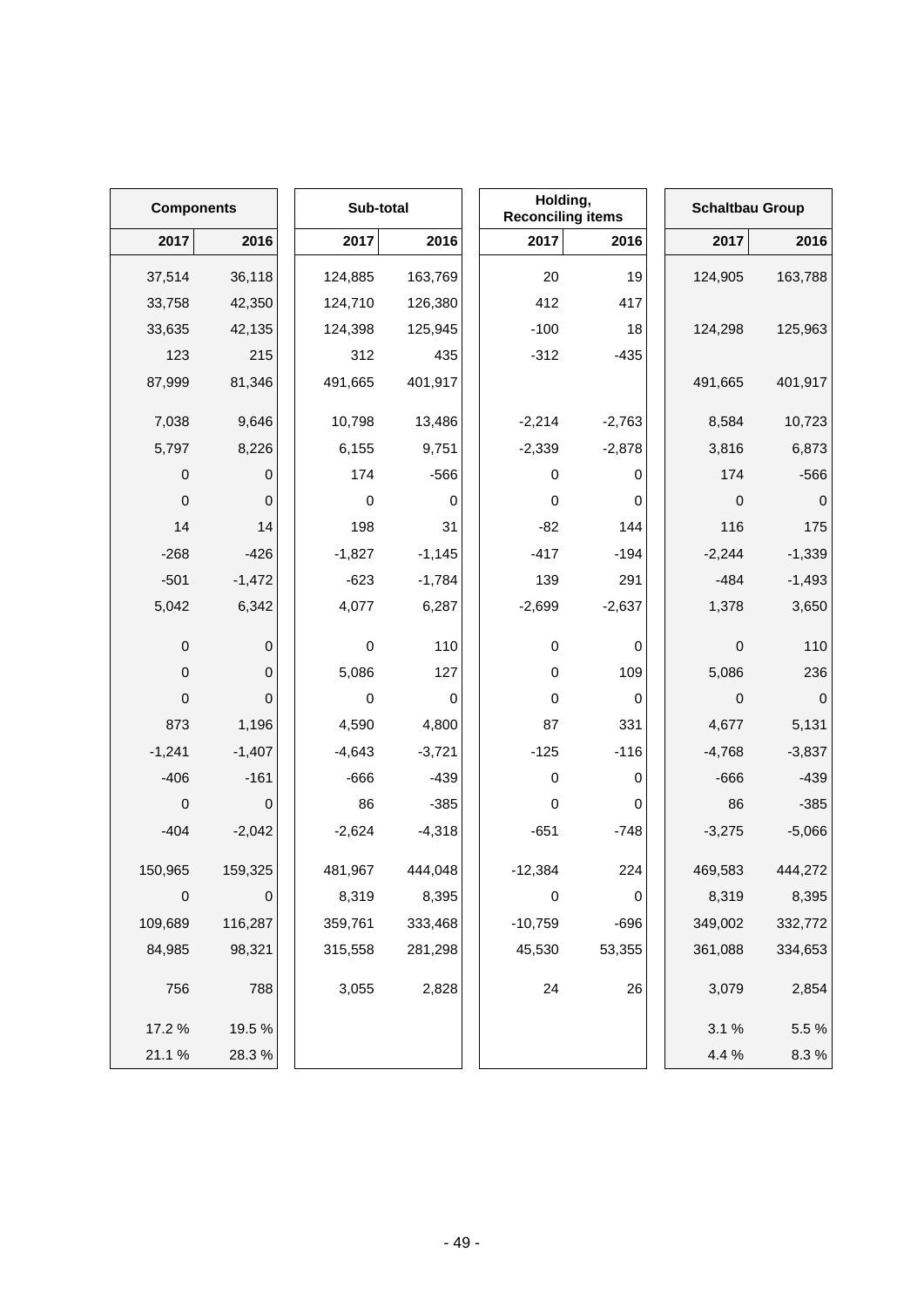## **CASH FLOW STATEMENT**

## **Composition of cash funds**

Cash funds comprise:

| in € 000                            |            | 30.06.2017 31.12.2016 |
|-------------------------------------|------------|-----------------------|
| Cash and cash equivalents           | 25,544     | 30,825                |
| Balance on cash management accounts | $-799$     | 352                   |
|                                     | 24,745     | 31,177                |
|                                     |            |                       |
| in €000                             | 30.06.2016 | 31.12.2015            |
| Cash and cash equivalents           | 32,515     | 32,446                |
| Balance on cash management accounts | 387        | 229                   |
|                                     | 32,902     | 32,675                |

In addition to cash and cash equivalents, the balance on cash management accounts with nonconsolidated subsidiaries is also included. This item is presented in the balance sheet in current other liabilities (payables to affiliated companies).

For information on liquid funds to which the Group does not have access, see the comments changes in Group equity in the section "Significant events".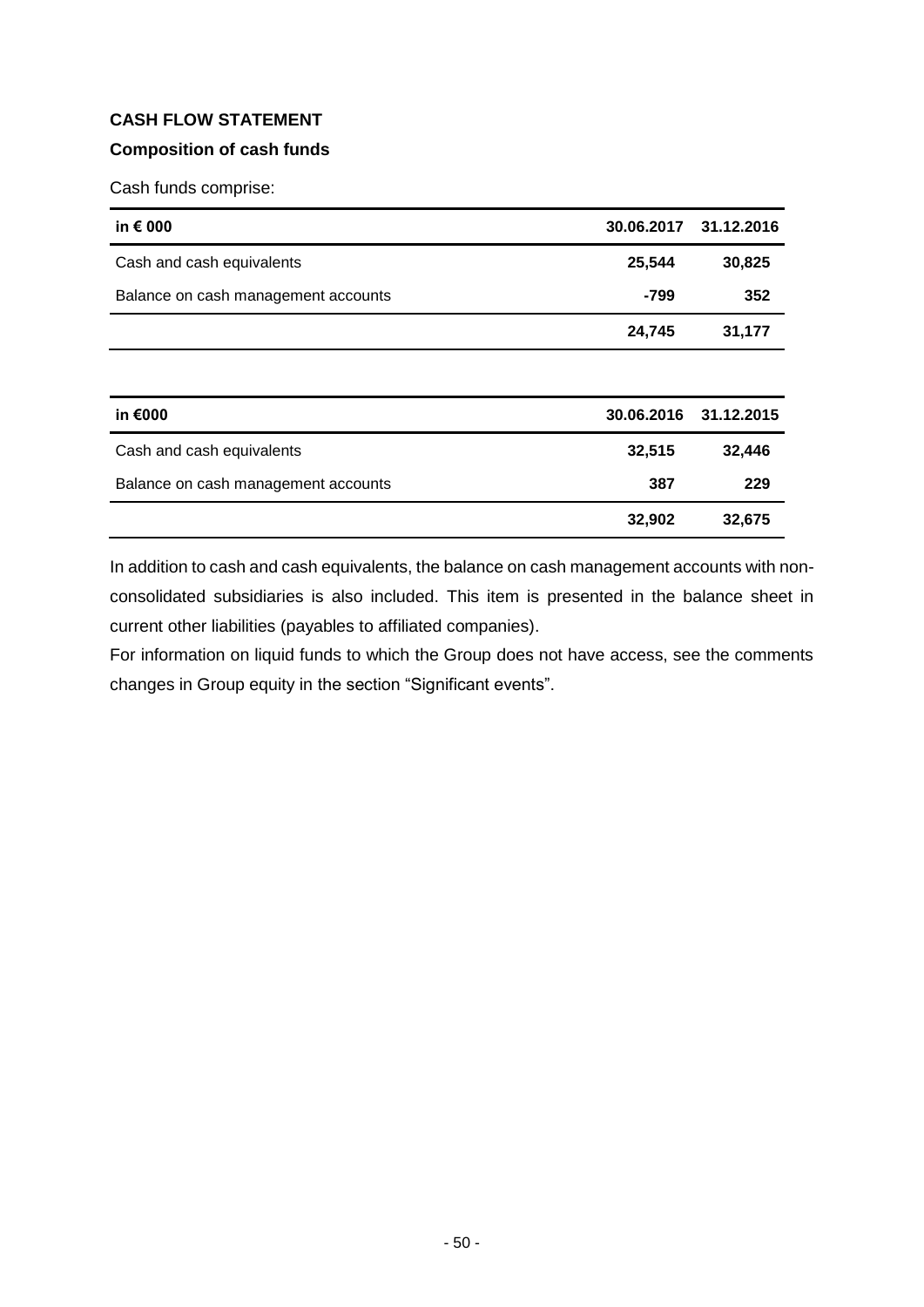### **OTHER DISCLOSURES**

#### **Contingent liabilities and other financial commitments**

| in $\epsilon$ 000                  |        | 30.06.2017 31.12.2016 |
|------------------------------------|--------|-----------------------|
| <b>Other financial commitments</b> |        |                       |
| Rental and lease expenses          | 12.343 | 11.953                |
| Sundry commitments                 | 1.853  | 2.593                 |

**Contingent liabilities** amounted to € 80,000 at the end of the reporting period (31 December 2016: € 1,000,000). The risk of incurring costs in connection with these contingent liabilities is considered small.

The rental and leasing expenses shown under **other financial commitments** have been calculated on the basis of the earliest possible cancellation dates.

Other financial commitments are all of a nature and amount customary for the business.

#### **Related party relationships**

Transactions between fully consolidated companies on the one hand and associated and non-consolidated companies on the other are disclosed below from the perspective of the fully consolidated companies:

|                            | <b>Volume of services</b><br>performed |                        | <b>Volume of services</b><br>received |                        |
|----------------------------|----------------------------------------|------------------------|---------------------------------------|------------------------|
|                            | 1.1.-30.6.2017<br>€ 000                | 1.1.-30.6.2016<br>€000 | 1.1.-30.6.2017<br>€000                | 1.1.-30.6.2016<br>€000 |
| Associated companies       |                                        |                        |                                       |                        |
| Goods and services         | 127                                    | 113                    | 1.111                                 | 929                    |
| Other transactions         | 0                                      | 71                     | 0                                     | 20                     |
| Non-consolidated companies |                                        |                        |                                       |                        |
| Goods and services         | 4,840                                  | 6,199                  | 1.754                                 | 1,614                  |
| Other transactions         | 61                                     | 234                    | 752                                   | 991                    |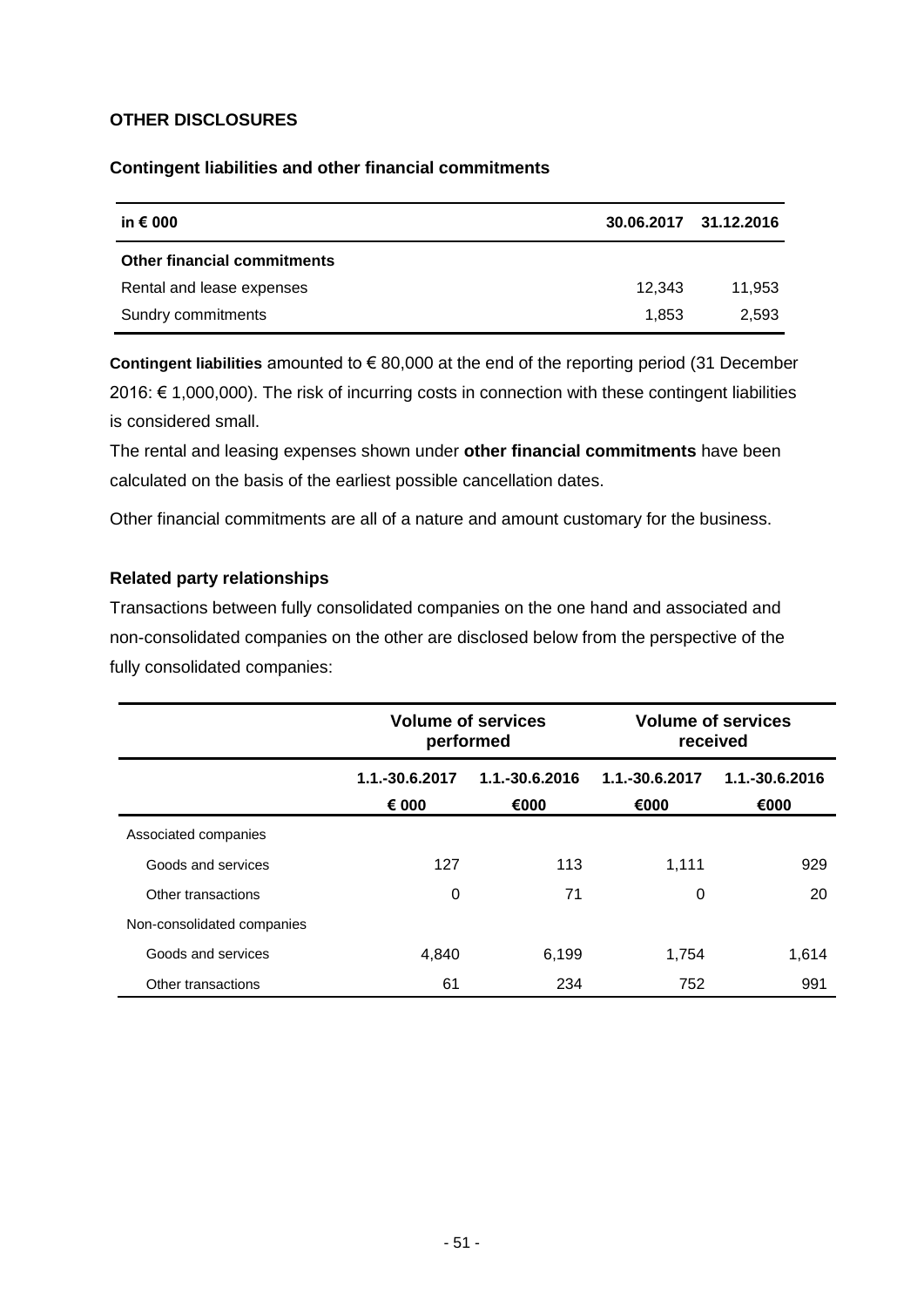The following receivables and payables – mostly from trading and at a level customary for the business – existed at the end of the reporting period from the perspective of the Group's fully consolidated entities. However, receivables from associated companies at 30 June 2017 also include receivables due from Zhejiang Yonggui Bode Transportation Equipment Co. Ltd., Tiantai (P.R.CH.) amounting to € 4,263,000, relating to the sale of Shenyang Bode Transportation Equipment Co. Ltd.

|                            | <b>Receivables</b> |            | <b>Payables</b> |            |
|----------------------------|--------------------|------------|-----------------|------------|
|                            | 30.06.2017         | 31.12.2016 | 30.06.2017      | 31.12.2016 |
|                            | € 000              | €000       | €000            | €000       |
| Associated companies       | 5,872              | 763        | 328             | 595        |
| Non-consolidated companies | 5,935              | 6,801      | 1,189           | 338        |

Munich, 10 August 2017

Schaltbau Holding AG The Executive Board

 $\mathbb{S}_{W}$ dr

Dr. Bertram Stausberg Thomas Dippold Dr. Martin Kleinschmitt<br>Sprecher (CEO) CFO CRO Sprecher (CEO)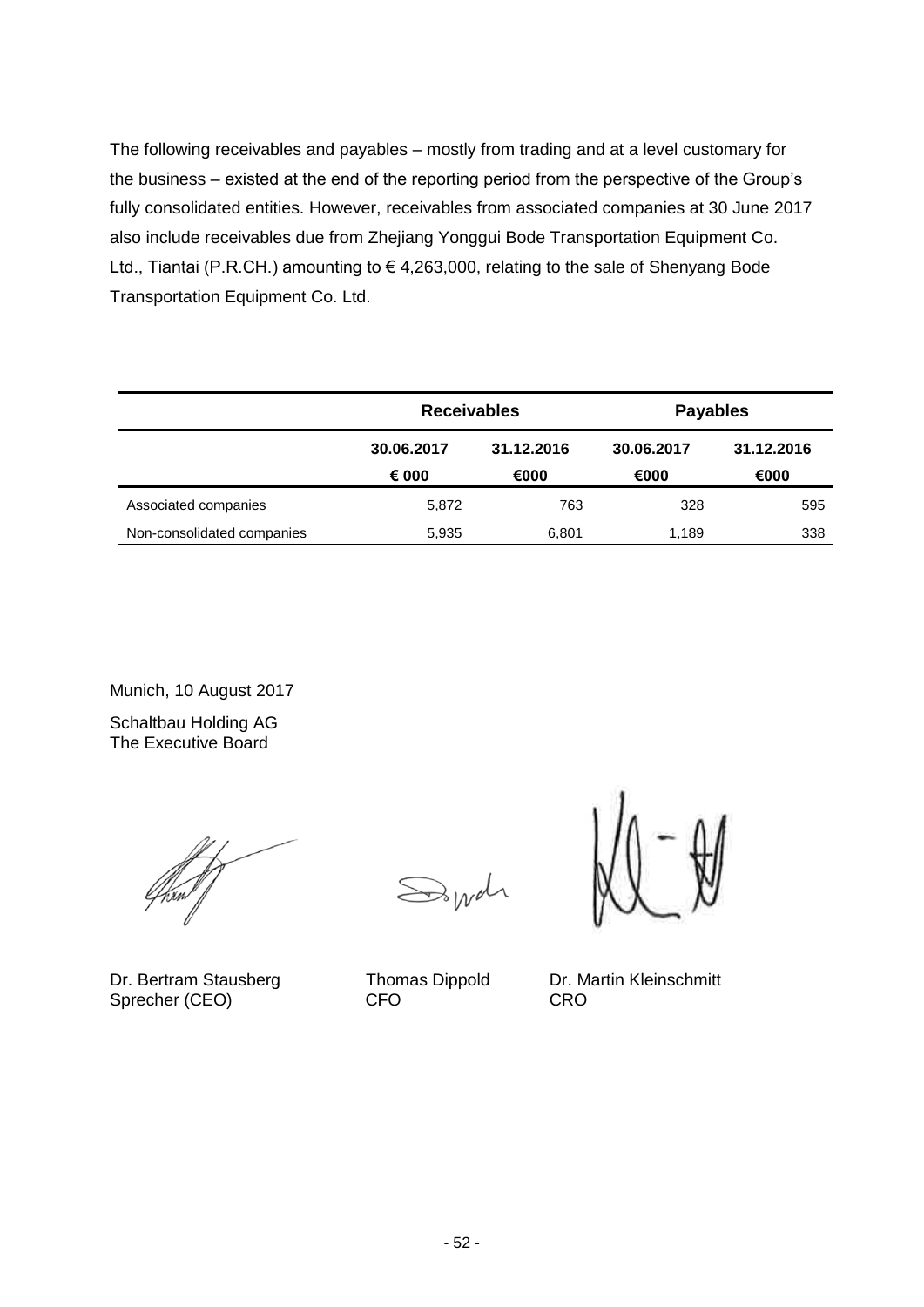# **Disclaimer**

Some of the assertions made in this report may be similar in character to forecasts or may be interpreted as such. The assertions are made to the best of the knowledge and belief of management and apply, in accordance with the nature of such asserts, on the condition that there are no massive contraction of the markets relevant for the Schaltbau Group and in the specific market position of the individual group entities and that the forecasting assumptions turn out to be appropriate, both in terms of scale and timing. The Company does not assume any responsibility for updating forward-looking assertions.

# **Responsibility statement**

"To the best of our knowledge, and in accordance with the applicable principles for half-year financial reporting, the Interim Consolidated Financial Statements give a true and fair view of the net assets, financial position and results of operation of the Group, and the Interim Group Management Report includes a fair review of the development and performance of the business and the position of the Group, together with a description of the principal opportunities and risks associated with the expected development of the Group for the remaining months of the financial year."

Munich, 10 August 2017 Schaltbau Holding AG The Executive Board

Dr. Bertram Stausberg Thomas Dippold Dr. Martin Kleinschmitt Sprecher (CEO) CFO CRO

 $\mathbb{R}_{W}$ dr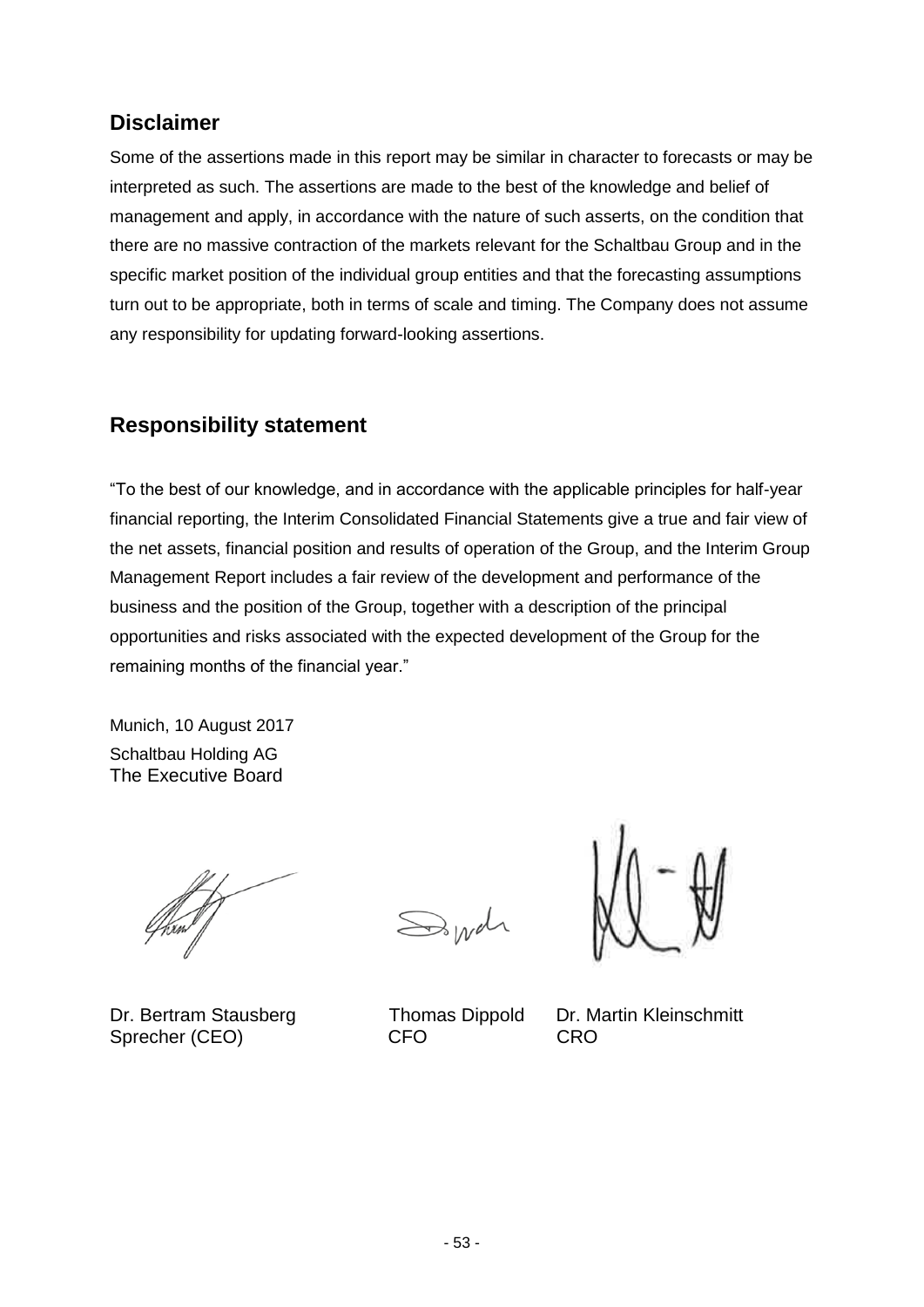# **Comment on unaudited status**

The Interim Consolidated Financial Statements and Interim Group Management Report as at 30 June 2017 have neither been audited in accordance with § 317 HGB nor subject to a review by the group auditor.